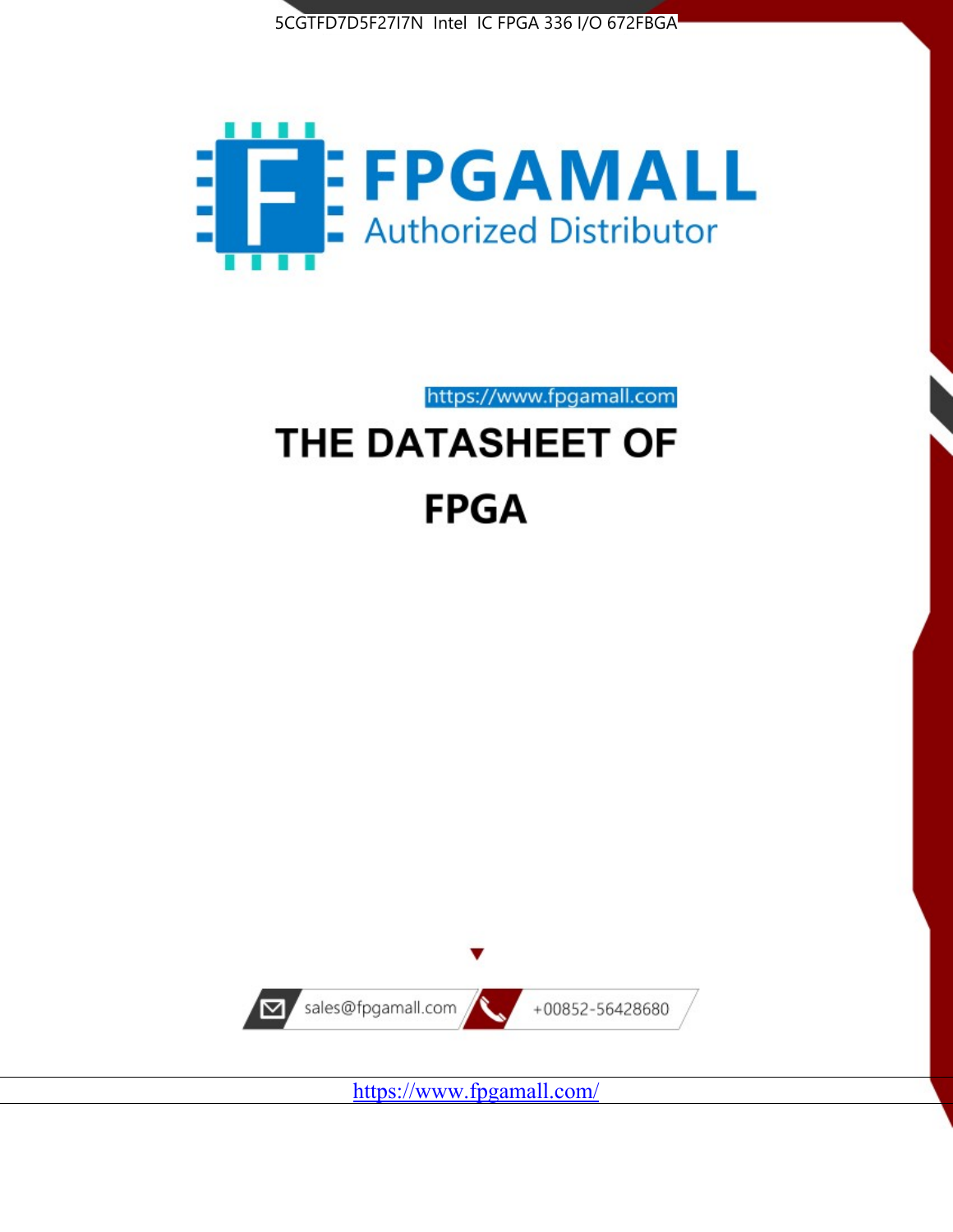5CGTFD7D5F27I7N Intel IC FPGA 336 I/O 672FBGA



# **Cyclone V Device Overview**



**CV-51001 | 2018.05.07** Latest document on the web: **[PDF](https://www.altera.com/en_US/pdfs/literature/hb/cyclone-v/cv_51001.pdf)** | **[HTML](https://www.altera.com/documentation/sam1403480548153.html)**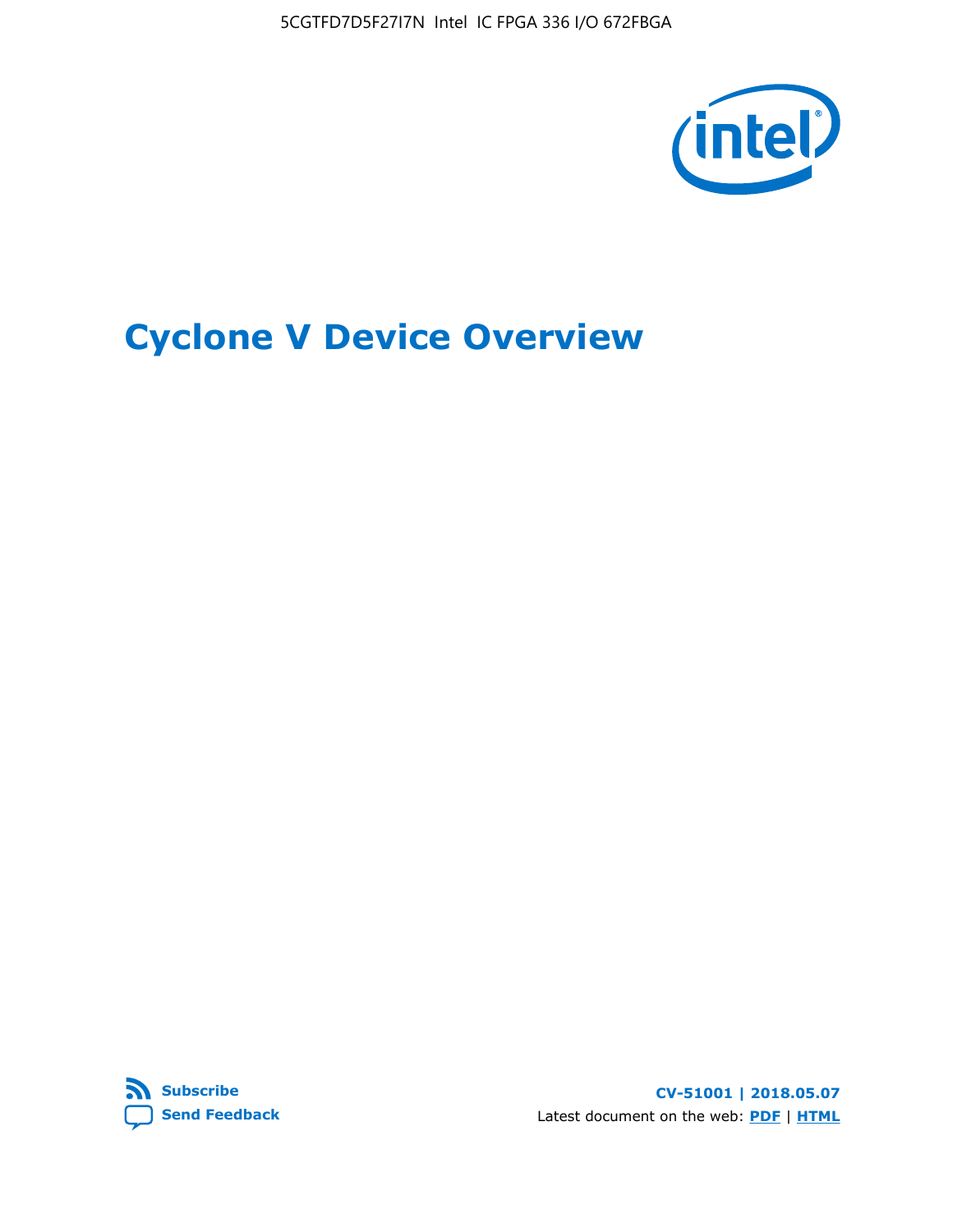

**Contents** 

# **Contents**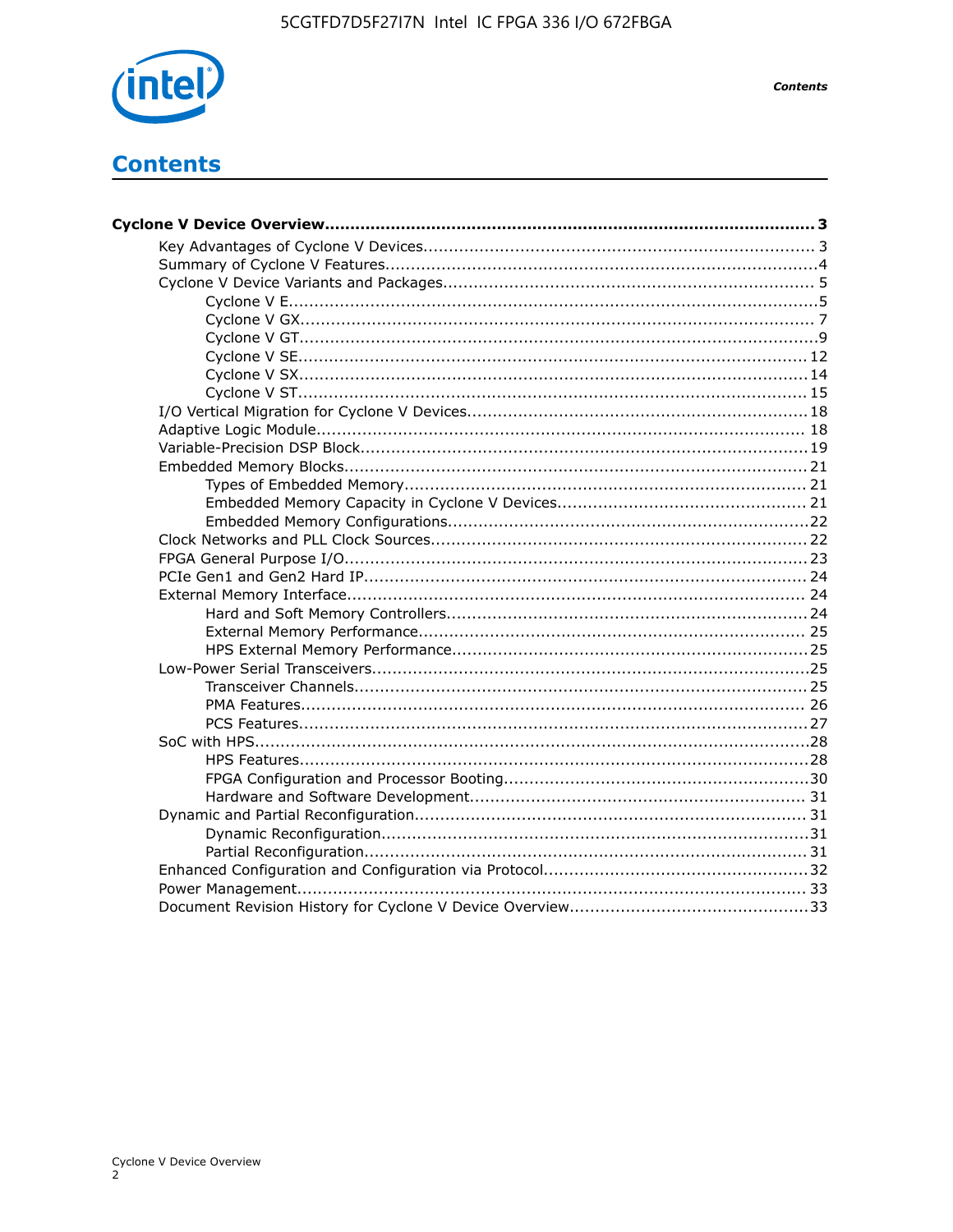

# **Cyclone V Device Overview**

The Cyclone® V devices are designed to simultaneously accommodate the shrinking power consumption, cost, and time-to-market requirements; and the increasing bandwidth requirements for high-volume and cost-sensitive applications.

Enhanced with integrated transceivers and hard memory controllers, the Cyclone V devices are suitable for applications in the industrial, wireless and wireline, military, and automotive markets.

#### **Related Information**

#### [Cyclone V Device Handbook: Known Issues](https://www.altera.com/support/support-resources/knowledge-base/solutions/rd12152011_347.html) Lists the planned updates to the Cyclone V Device Handbook chapters.

### **Key Advantages of Cyclone V Devices**

### **Table 1. Key Advantages of the Cyclone V Device Family**

| <b>Advantage</b>                                                                    | <b>Supporting Feature</b>                                                                                                                                                                                                                                                    |
|-------------------------------------------------------------------------------------|------------------------------------------------------------------------------------------------------------------------------------------------------------------------------------------------------------------------------------------------------------------------------|
| Lower power consumption                                                             | Built on TSMC's 28 nm low-power (28LP) process technology and includes an<br>٠<br>abundance of hard intellectual property (IP) blocks<br>Up to 40% lower power consumption than the previous generation device<br>٠                                                          |
| Improved logic integration and<br>differentiation capabilities                      | 8-input adaptive logic module (ALM)<br>٠<br>Up to 13.59 megabits (Mb) of embedded memory<br>٠<br>Variable-precision digital signal processing (DSP) blocks<br>٠                                                                                                              |
| Increased bandwidth capacity                                                        | 3.125 gigabits per second (Gbps) and 6.144 Gbps transceivers<br>٠<br>Hard memory controllers<br>٠                                                                                                                                                                            |
| Hard processor system (HPS)<br>with integrated Arm* Cortex*-A9<br>MPCore* processor | Tight integration of a dual-core Arm Cortex-A9 MPCore processor, hard IP, and an<br>$\bullet$<br>FPGA in a single Cyclone V system-on-a-chip (SoC)<br>Supports over 128 Gbps peak bandwidth with integrated data coherency between<br>٠<br>the processor and the FPGA fabric |
| Lowest system cost                                                                  | Requires only two core voltages to operate<br>٠<br>Available in low-cost wirebond packaging<br>٠<br>Includes innovative features such as Configuration via Protocol (CvP) and partial<br>٠<br>reconfiguration                                                                |

Intel Corporation. All rights reserved. Intel, the Intel logo, Altera, Arria, Cyclone, Enpirion, MAX, Nios, Quartus and Stratix words and logos are trademarks of Intel Corporation or its subsidiaries in the U.S. and/or other countries. Intel warrants performance of its FPGA and semiconductor products to current specifications in accordance with Intel's standard warranty, but reserves the right to make changes to any products and services at any time without notice. Intel assumes no responsibility or liability arising out of the application or use of any information, product, or service described herein except as expressly agreed to in writing by Intel. Intel customers are advised to obtain the latest version of device specifications before relying on any published information and before placing orders for products or services. \*Other names and brands may be claimed as the property of others.

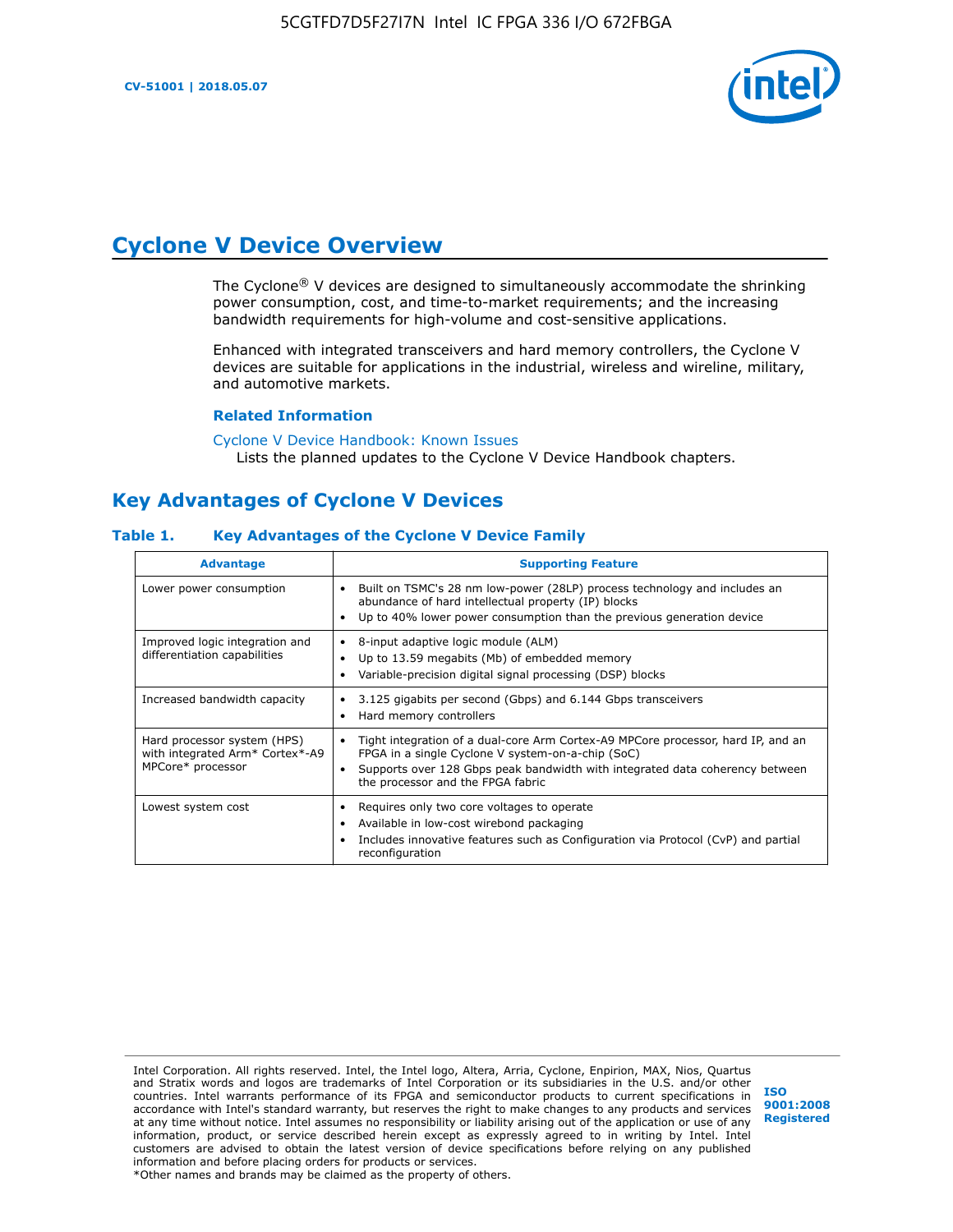

## **Summary of Cyclone V Features**

### **Table 2. Summary of Features for Cyclone V Devices**

| <b>Feature</b>                                           | <b>Description</b>                                                                                                                                                                                                                                                                                                                        |                                                                                                                                                                                                                                                                                                                                                                                                                                                                                                                                                                                                                                                                                                         |  |  |  |  |  |  |
|----------------------------------------------------------|-------------------------------------------------------------------------------------------------------------------------------------------------------------------------------------------------------------------------------------------------------------------------------------------------------------------------------------------|---------------------------------------------------------------------------------------------------------------------------------------------------------------------------------------------------------------------------------------------------------------------------------------------------------------------------------------------------------------------------------------------------------------------------------------------------------------------------------------------------------------------------------------------------------------------------------------------------------------------------------------------------------------------------------------------------------|--|--|--|--|--|--|
| Technology                                               | $\bullet$<br>1.1 V core voltage<br>$\bullet$                                                                                                                                                                                                                                                                                              | TSMC's 28-nm low-power (28LP) process technology                                                                                                                                                                                                                                                                                                                                                                                                                                                                                                                                                                                                                                                        |  |  |  |  |  |  |
| Packaging                                                | $\bullet$                                                                                                                                                                                                                                                                                                                                 | Wirebond low-halogen packages<br>Multiple device densities with compatible package footprints for seamless migration between<br>different device densities<br>RoHS-compliant and leaded $(1)$ options                                                                                                                                                                                                                                                                                                                                                                                                                                                                                                   |  |  |  |  |  |  |
| High-performance<br>FPGA fabric                          | Enhanced 8-input ALM with four registers                                                                                                                                                                                                                                                                                                  |                                                                                                                                                                                                                                                                                                                                                                                                                                                                                                                                                                                                                                                                                                         |  |  |  |  |  |  |
| Internal memory<br>blocks                                | of the ALMs as MLAB memory                                                                                                                                                                                                                                                                                                                | M10K-10-kilobits (Kb) memory blocks with soft error correction code (ECC)<br>Memory logic array block (MLAB)-640-bit distributed LUTRAM where you can use up to 25%                                                                                                                                                                                                                                                                                                                                                                                                                                                                                                                                     |  |  |  |  |  |  |
| Embedded Hard IP<br>blocks                               | Variable-precision DSP<br>Native support for up to three signal processing precision levels<br>(three $9 \times 9$ , two $18 \times 18$ , or one 27 x 27 multiplier) in the same<br>variable-precision DSP block<br>64-bit accumulator and cascade<br>Embedded internal coefficient memory<br>Preadder/subtractor for improved efficiency |                                                                                                                                                                                                                                                                                                                                                                                                                                                                                                                                                                                                                                                                                                         |  |  |  |  |  |  |
|                                                          | Memory controller                                                                                                                                                                                                                                                                                                                         | DDR3, DDR2, and LPDDR2 with 16 and 32 bit ECC support                                                                                                                                                                                                                                                                                                                                                                                                                                                                                                                                                                                                                                                   |  |  |  |  |  |  |
|                                                          | Embedded transceiver<br>I/O                                                                                                                                                                                                                                                                                                               | PCI Express* (PCIe*) Gen2 and Gen1 (x1, x2, or x4) hard IP with<br>multifunction support, endpoint, and root port                                                                                                                                                                                                                                                                                                                                                                                                                                                                                                                                                                                       |  |  |  |  |  |  |
| Clock networks                                           | Up to 550 MHz global clock network<br>$\bullet$<br>$\bullet$                                                                                                                                                                                                                                                                              | Global, quadrant, and peripheral clock networks<br>Clock networks that are not used can be powered down to reduce dynamic power                                                                                                                                                                                                                                                                                                                                                                                                                                                                                                                                                                         |  |  |  |  |  |  |
| Phase-locked loops<br>(PLLs)                             | $\bullet$<br>Integer mode and fractional mode<br>$\bullet$                                                                                                                                                                                                                                                                                | Precision clock synthesis, clock delay compensation, and zero delay buffering (ZDB)                                                                                                                                                                                                                                                                                                                                                                                                                                                                                                                                                                                                                     |  |  |  |  |  |  |
| FPGA General-purpose<br>$I/Os$ (GPIOs)                   | $\bullet$<br>$\bullet$<br>On-chip termination (OCT)<br>$\bullet$                                                                                                                                                                                                                                                                          | 875 megabits per second (Mbps) LVDS receiver and 840 Mbps LVDS transmitter<br>400 MHz/800 Mbps external memory interface<br>3.3 V support with up to 16 mA drive strength                                                                                                                                                                                                                                                                                                                                                                                                                                                                                                                               |  |  |  |  |  |  |
| Low-power high-speed<br>serial interface                 | $\bullet$<br>$\bullet$<br>$\bullet$                                                                                                                                                                                                                                                                                                       | 614 Mbps to 6.144 Gbps integrated transceiver speed<br>Transmit pre-emphasis and receiver equalization<br>Dynamic partial reconfiguration of individual channels                                                                                                                                                                                                                                                                                                                                                                                                                                                                                                                                        |  |  |  |  |  |  |
| <b>HPS</b><br>(Cyclone V SE, SX,<br>and ST devices only) | $\bullet$<br>$\bullet$<br>interfaces<br>On-chip RAM and boot ROM                                                                                                                                                                                                                                                                          | Single or dual-core Arm Cortex-A9 MPCore processor-up to 925 MHz maximum frequency with<br>support for symmetric and asymmetric multiprocessing<br>Interface peripherals-10/100/1000 Ethernet media access control (EMAC), USB 2.0<br>On-The-GO (OTG) controller, quad serial peripheral interface (QSPI) flash controller, NAND<br>flash controller, Secure Digital/MultiMediaCard (SD/MMC) controller, UART, controller area<br>network (CAN), serial peripheral interface (SPI), I <sup>2</sup> C interface, and up to 85 HPS GPIO<br>System peripherals—general-purpose timers, watchdog timers, direct memory access (DMA)<br>controller, FPGA configuration manager, and clock and reset managers |  |  |  |  |  |  |
|                                                          |                                                                                                                                                                                                                                                                                                                                           | continued                                                                                                                                                                                                                                                                                                                                                                                                                                                                                                                                                                                                                                                                                               |  |  |  |  |  |  |

<sup>(1)</sup> Contact Intel for availability.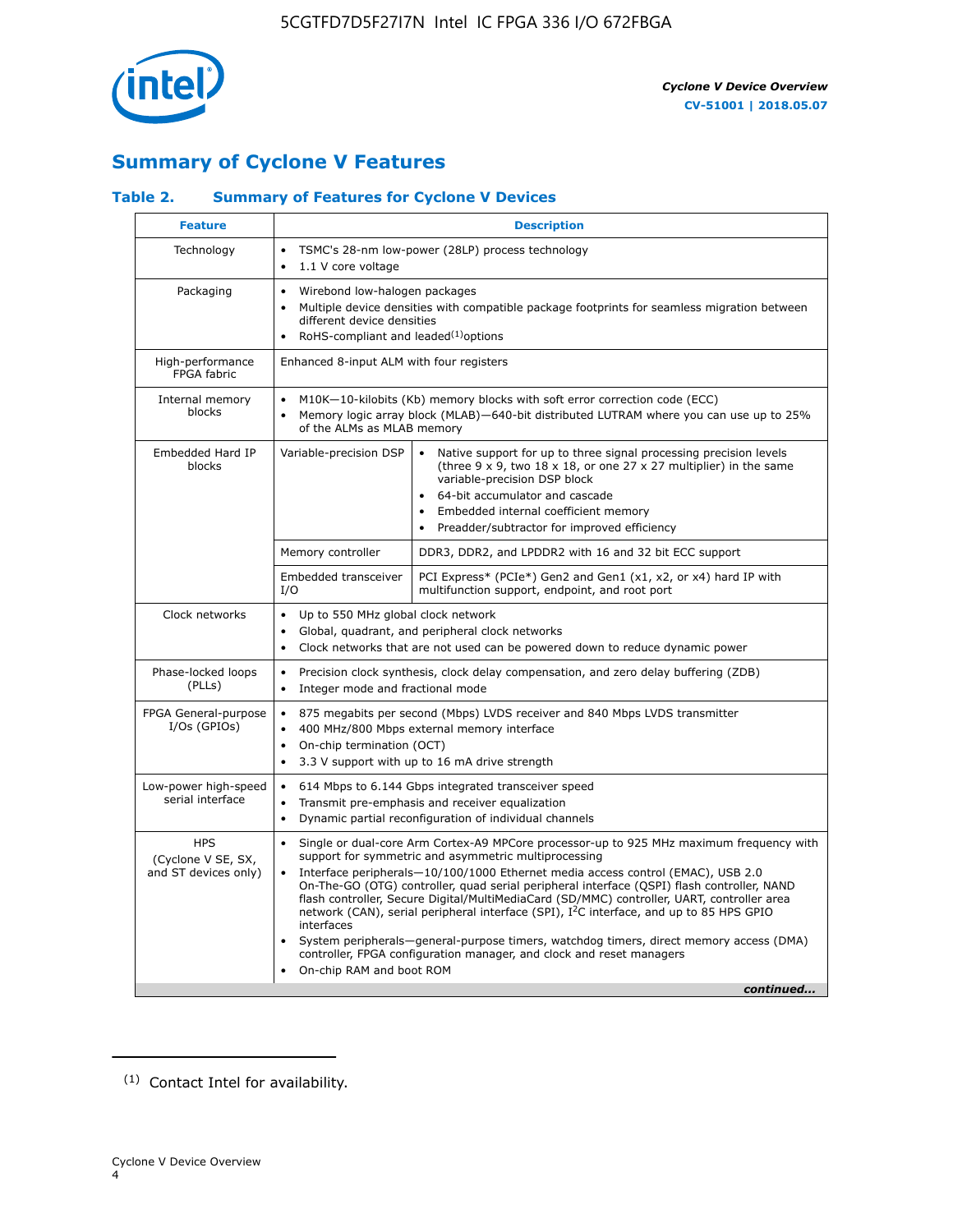

| <b>Feature</b> | <b>Description</b>                                                                                                                                                                                                                                                                                                                                                                                                           |
|----------------|------------------------------------------------------------------------------------------------------------------------------------------------------------------------------------------------------------------------------------------------------------------------------------------------------------------------------------------------------------------------------------------------------------------------------|
|                | HPS-FPGA bridges—include the FPGA-to-HPS, HPS-to-FPGA, and lightweight HPS-to-FPGA<br>bridges that allow the FPGA fabric to issue transactions to slaves in the HPS, and vice versa<br>FPGA-to-HPS SDRAM controller subsystem-provides a configurable interface to the multiport<br>front end (MPFE) of the HPS SDRAM controller<br>Arm CoreSight <sup>™</sup> JTAG debug access port, trace port, and on-chip trace storage |
| Configuration  | Tamper protection—comprehensive design protection to protect your valuable IP investments<br>Enhanced advanced encryption standard (AES) design security features<br>CvP<br>$\bullet$<br>Dynamic reconfiguration of the FPGA<br>Active serial (AS) x1 and x4, passive serial (PS), JTAG, and fast passive parallel (FPP) x8 and<br>x16 configuration options<br>Internal scrubbing (2)<br>Partial reconfiguration (3)        |

### **Cyclone V Device Variants and Packages**

### **Table 3. Device Variants for the Cyclone V Device Family**

| <b>Variant</b> | <b>Description</b>                                                                                                      |
|----------------|-------------------------------------------------------------------------------------------------------------------------|
| Cyclone V E    | Optimized for the lowest system cost and power requirement for a wide spectrum of general logic<br>and DSP applications |
| Cyclone V GX   | Optimized for the lowest cost and power requirement for 614 Mbps to 3.125 Gbps transceiver<br>applications              |
| Cyclone V GT   | The FPGA industry's lowest cost and lowest power requirement for 6.144 Gbps transceiver<br>applications                 |
| Cyclone V SE   | SoC with integrated Arm-based HPS                                                                                       |
| Cyclone V SX   | SoC with integrated Arm-based HPS and 3.125 Gbps transceivers                                                           |
| Cyclone V ST   | SoC with integrated Arm-based HPS and 6.144 Gbps transceivers                                                           |

### **Cyclone V E**

This section provides the available options, maximum resource counts, and package plan for the Cyclone V E devices.

The information in this section is correct at the time of publication. For the latest information and to get more details, refer to the Product Selector Guide.

#### **Related Information**

[Product Selector Guide](https://www.altera.com/products/product-selector-guide.html)

Provides the latest information about Intel products.

<sup>(2)</sup> The SEU internal scrubbing feature is available for Cyclone V E, GX, SE, and SX devices with the "SC" suffix in the part number. For device availability and ordering, contact your local Intel sales representatives.

 $(3)$  The partial reconfiguration feature is available for Cyclone V E, GX, SE, and SX devices with the "SC" suffix in the part number. For device availability and ordering, contact your local Intel® sales representatives.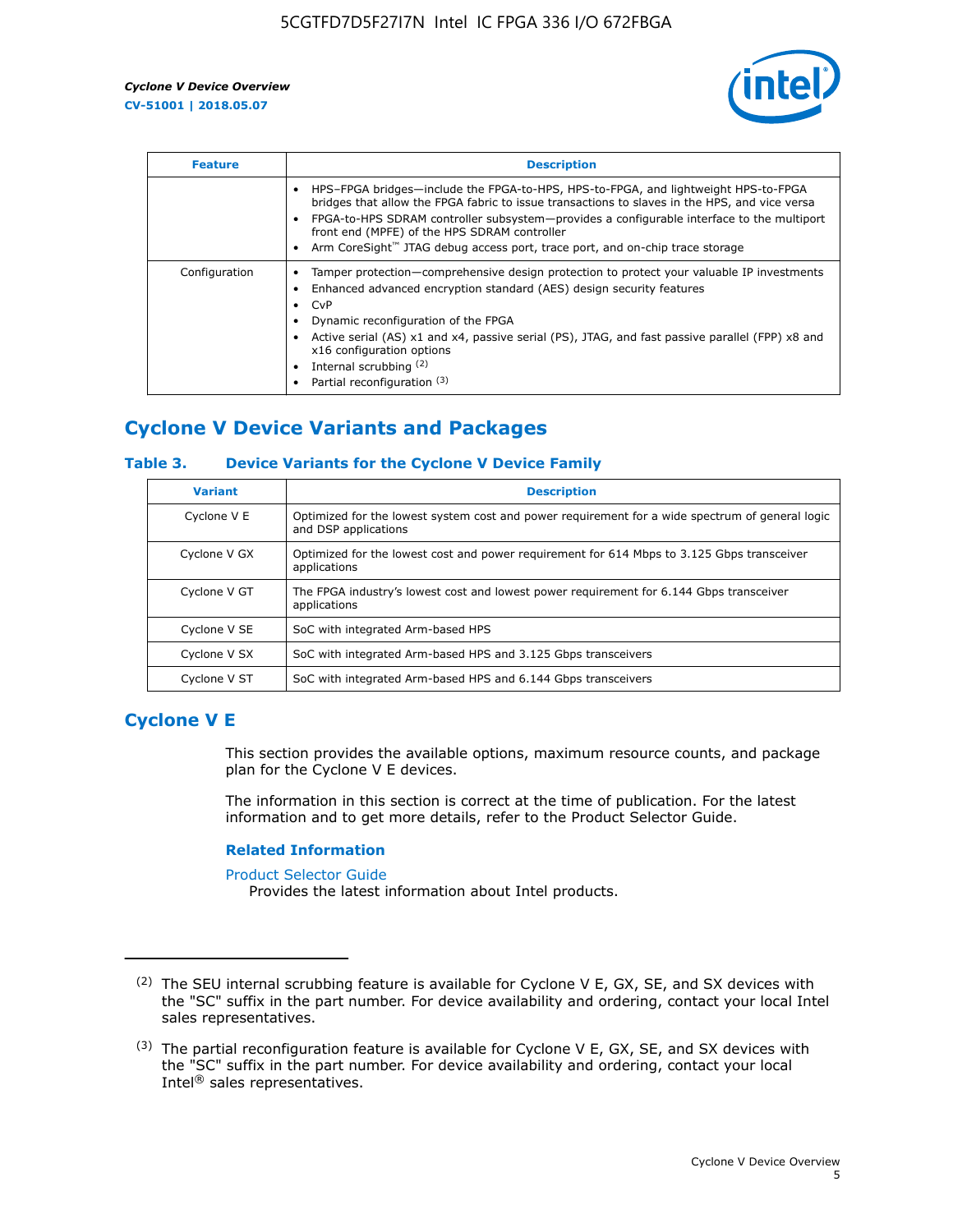

### **Available Options**

### **Figure 1. Sample Ordering Code and Available Options for Cyclone V E Devices**

The SEU internal scrubbing feature is available for Cyclone V E, GX, SE, and SX devices with the "SC" suffix in the part number. For device availability and ordering, contact your local Intel sales representatives.



### **Maximum Resources**

#### **Table 4. Maximum Resource Counts for Cyclone V E Devices**

|                              | <b>Resource</b> | <b>Member Code</b> |                |                |                |         |  |  |
|------------------------------|-----------------|--------------------|----------------|----------------|----------------|---------|--|--|
|                              |                 | A2                 | A4             | <b>A5</b>      | <b>A7</b>      | A9      |  |  |
| Logic Elements (LE) (K)      |                 | 25                 | 49             | 77             | 150            | 301     |  |  |
| <b>ALM</b>                   |                 | 9,430              | 18,480         | 29,080         | 56,480         | 113,560 |  |  |
| Register                     |                 | 37,736             | 73,920         | 116,320        | 225,920        | 454,240 |  |  |
| Memory (Kb)                  | M10K            | 1,760              | 3,080          | 4,460          | 6,860          | 12,200  |  |  |
|                              | <b>MLAB</b>     | 196                | 303            | 424            | 836            | 1,717   |  |  |
| Variable-precision DSP Block |                 | 25                 | 66             | 150            | 156            | 342     |  |  |
| 18 x 18 Multiplier           |                 | 50                 | 132            | 300            | 312            | 684     |  |  |
| <b>PLL</b>                   |                 | 4                  | $\overline{4}$ | 6              | $\overline{7}$ | 8       |  |  |
| GPIO                         |                 | 224                | 224            | 240            | 480            | 480     |  |  |
| <b>LVDS</b>                  | Transmitter     | 56                 | 56             | 60             | 120            | 120     |  |  |
|                              | Receiver        | 56                 | 56             | 60             | 120            | 120     |  |  |
| Hard Memory Controller       |                 | $\mathbf{1}$       | $\mathbf{1}$   | $\overline{2}$ | $\overline{2}$ | 2       |  |  |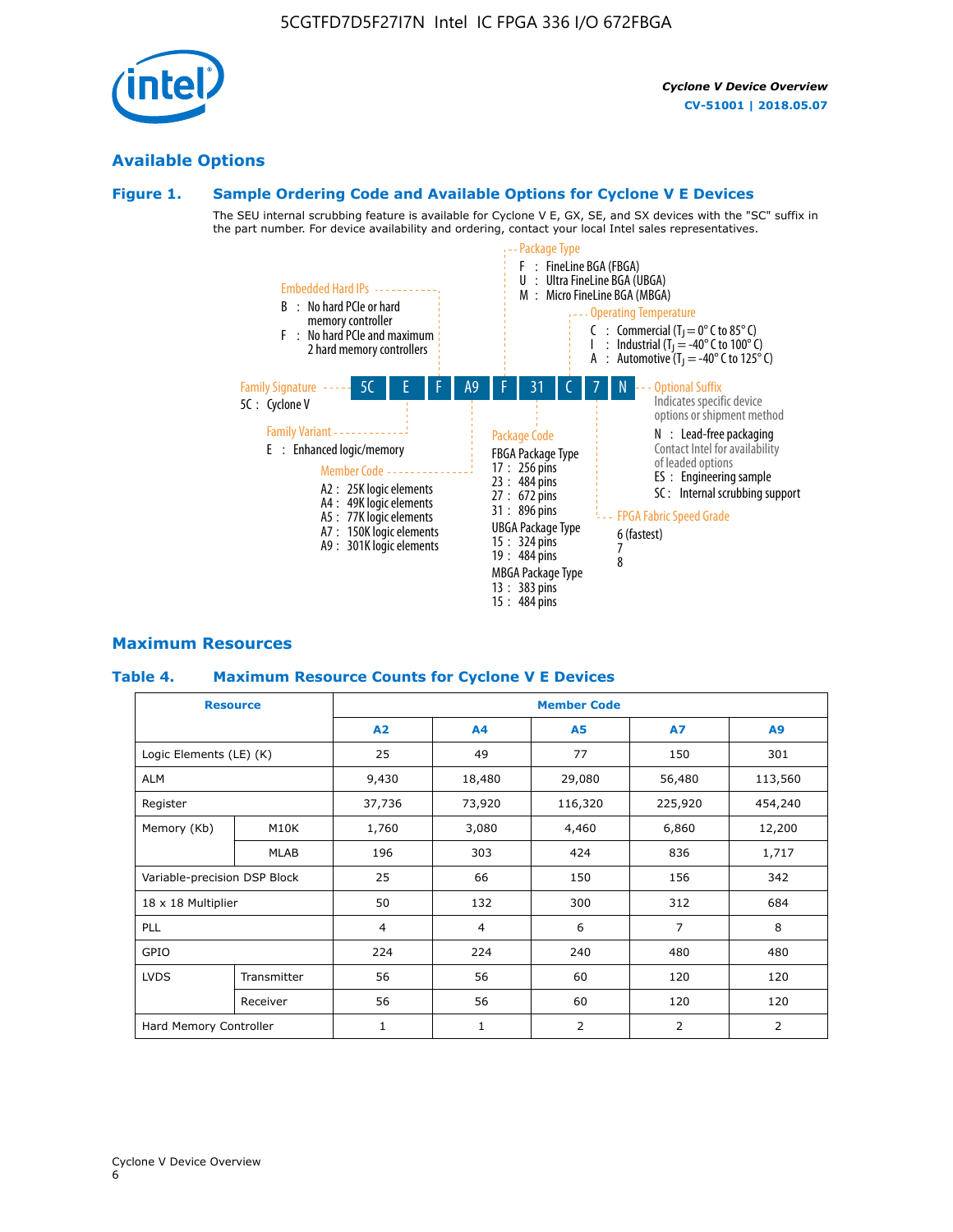

### **Related Information**

[True LVDS Buffers in Devices, I/O Features in Cyclone V Devices](https://www.altera.com/documentation/sam1403481100977.html#sam1403480885395) Provides the number of LVDS channels in each device package.

### **Package Plan**

#### **Table 5. Package Plan for Cyclone V E Devices**

| <b>Member</b><br><b>Code</b> | <b>M383</b><br>$(13 \text{ mm})$ | M484<br>$(15 \text{ mm})$ | <b>U324</b><br>$(15 \text{ mm})$ | <b>F256</b><br>$(17 \text{ mm})$ | <b>U484</b><br>$(19$ mm) | <b>F484</b><br>$(23$ mm $)$ | <b>F672</b><br>$(27 \, \text{mm})$ | <b>F896</b><br>$(31$ mm $)$ |
|------------------------------|----------------------------------|---------------------------|----------------------------------|----------------------------------|--------------------------|-----------------------------|------------------------------------|-----------------------------|
|                              | <b>GPIO</b>                      | <b>GPIO</b>               | <b>GPIO</b>                      | <b>GPIO</b>                      | <b>GPIO</b>              | <b>GPIO</b>                 | <b>GPIO</b>                        | <b>GPIO</b>                 |
| A2                           | 223                              |                           | 176                              | 128                              | 224                      | 224                         | –                                  |                             |
| A4                           | 223                              |                           | 176                              | 128                              | 224                      | 224                         | –                                  |                             |
| A5                           | 175                              |                           |                                  |                                  | 224                      | 240                         |                                    |                             |
| A7                           |                                  | 240                       |                                  |                                  | 240                      | 240                         | 336                                | 480                         |
| A9                           |                                  |                           |                                  |                                  | 240                      | 224                         | 336                                | 480                         |

### **Cyclone V GX**

This section provides the available options, maximum resource counts, and package plan for the Cyclone V GX devices.

The information in this section is correct at the time of publication. For the latest information and to get more details, refer to the *Product Selector Guide*.

### **Related Information**

[Product Selector Guide](https://www.altera.com/products/product-selector-guide.html)

Provides the latest information about Intel products.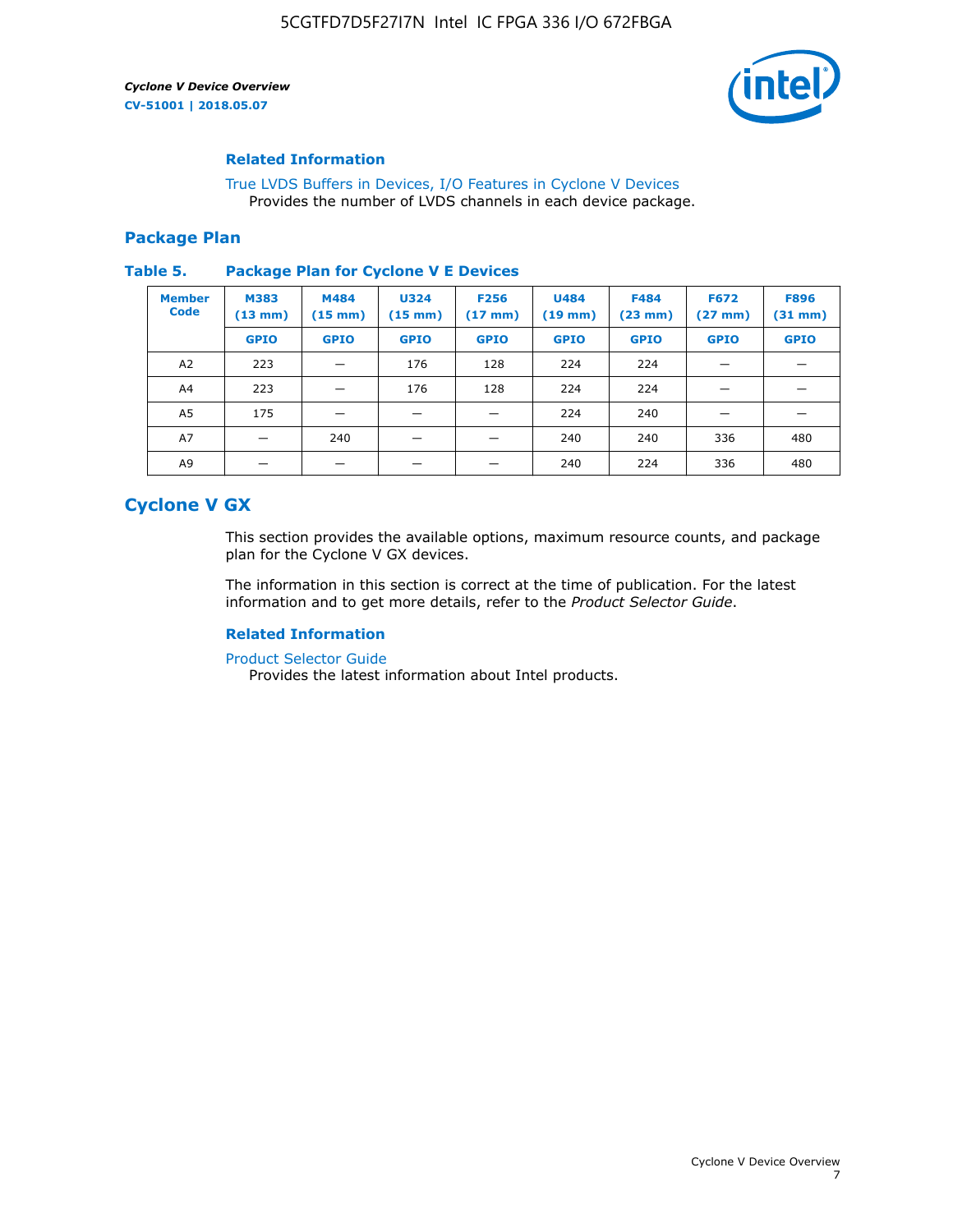

### **Available Options**

### **Figure 2. Sample Ordering Code and Available Options for Cyclone V GX Devices**

The SEU internal scrubbing feature is available for Cyclone V E, GX, SE, and SX devices with the "SC" suffix in the part number. For device availability and ordering, contact your local Intel sales representatives.



### **Maximum Resources**

### **Table 6. Maximum Resource Counts for Cyclone V GX Devices**

|                              | <b>Resource</b>   |                | <b>Member Code</b> |                |         |           |   |   |  |
|------------------------------|-------------------|----------------|--------------------|----------------|---------|-----------|---|---|--|
|                              |                   | C <sub>3</sub> | C <sub>4</sub>     | C <sub>5</sub> | C7      | C9        |   |   |  |
| Logic Elements (LE) (K)      |                   | 36             | 50                 | 77             | 150     | 301       |   |   |  |
| <b>ALM</b>                   |                   | 13,460         | 18,860             | 29,080         | 56,480  | 113,560   |   |   |  |
| Register                     |                   |                | 75,440             | 116,320        | 225,920 | 454,240   |   |   |  |
| Memory (Kb)                  | M <sub>10</sub> K | 1,350          | 2,500              | 4,460          | 6,860   | 12,200    |   |   |  |
|                              | <b>MLAB</b>       | 182            | 424                | 424            | 836     | 1,717     |   |   |  |
| Variable-precision DSP Block |                   | 57             | 70                 | 150            | 156     | 342       |   |   |  |
| 18 x 18 Multiplier           |                   | 114            | 140                | 300            | 312     | 684       |   |   |  |
| <b>PLL</b>                   |                   |                |                    |                | 6       | 6         | 7 | 8 |  |
| 3 Gbps Transceiver           |                   | 3              | 6                  | 6              | 9       | 12        |   |   |  |
| GPIO <sup>(4)</sup>          |                   | 208            | 336                | 336            | 480     | 560       |   |   |  |
|                              |                   |                |                    |                |         | continued |   |   |  |

 $(4)$  The number of GPIOs does not include transceiver I/Os. In the Intel Quartus® Prime software, the number of user I/Os includes transceiver I/Os.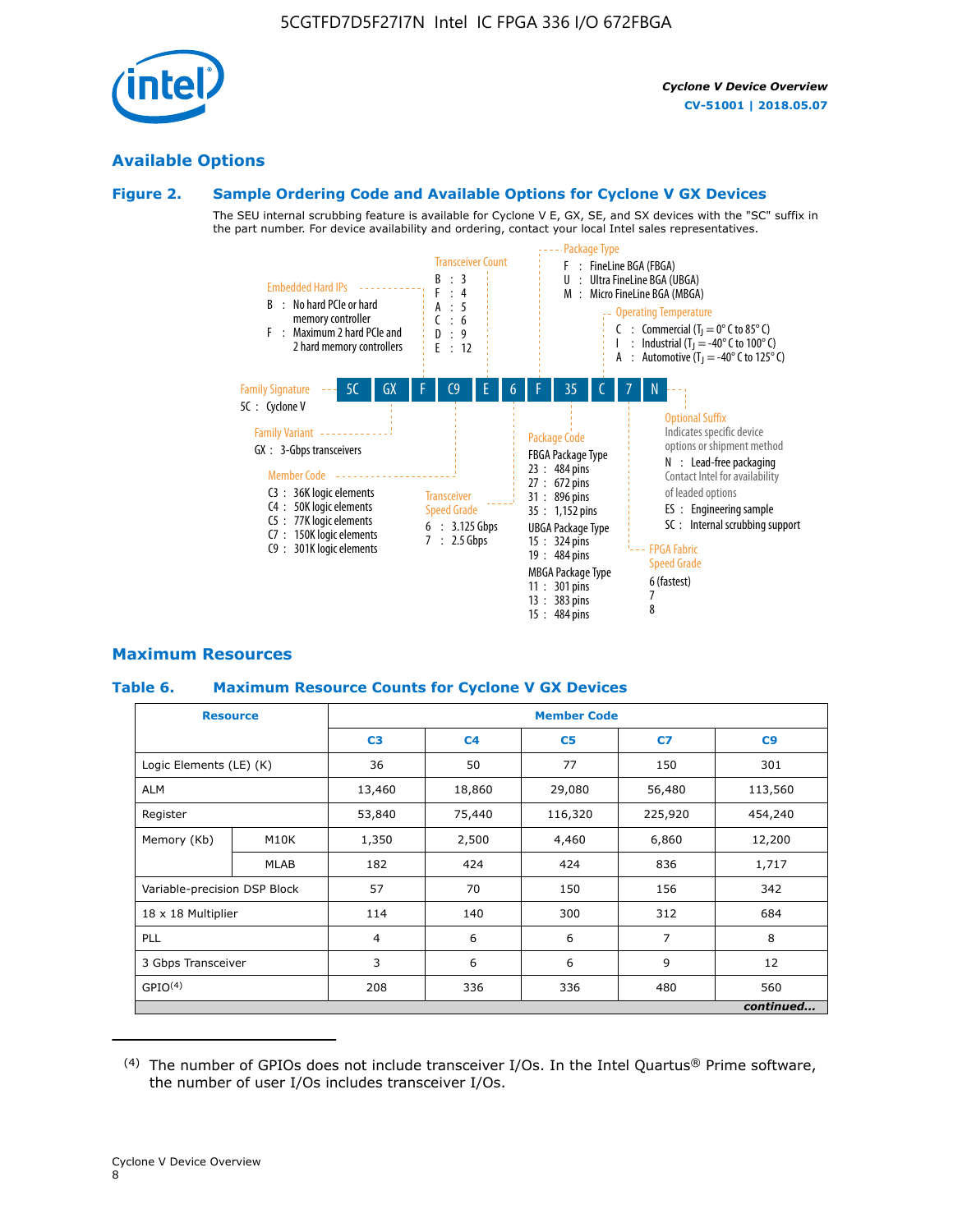

| <b>Resource</b>        |             | <b>Member Code</b> |                |    |     |                |  |  |
|------------------------|-------------|--------------------|----------------|----|-----|----------------|--|--|
|                        |             | C <sub>3</sub>     | C <sub>4</sub> | C5 | C7  | C <sub>9</sub> |  |  |
| <b>LVDS</b>            | Transmitter | 52                 | 84             | 84 | 120 | 140            |  |  |
|                        | Receiver    | 52                 | 84             | 84 | 120 | 140            |  |  |
| PCIe Hard IP Block     |             |                    |                |    |     |                |  |  |
| Hard Memory Controller |             |                    |                |    |     |                |  |  |

### **Related Information**

[True LVDS Buffers in Devices, I/O Features in Cyclone V Devices](https://www.altera.com/documentation/sam1403481100977.html#sam1403480885395) Provides the number of LVDS channels in each device package.

### **Package Plan**

### **Table 7. Package Plan for Cyclone V GX Devices**

| <b>Member</b><br><b>Code</b> | <b>M301</b><br>$(11$ mm) |                | <b>M383</b><br>$(13 \text{ mm})$ |             | M484        | $(15 \text{ mm})$ | <b>U324</b><br>$(15 \text{ mm})$ |             | <b>U484</b><br>$(19$ mm) |             |
|------------------------------|--------------------------|----------------|----------------------------------|-------------|-------------|-------------------|----------------------------------|-------------|--------------------------|-------------|
|                              | <b>GPIO</b>              | <b>XCVR</b>    | <b>GPIO</b>                      | <b>XCVR</b> | <b>GPIO</b> | <b>XCVR</b>       | <b>GPIO</b>                      | <b>XCVR</b> | <b>GPIO</b>              | <b>XCVR</b> |
| C <sub>3</sub>               |                          |                |                                  |             |             |                   | 144                              | 3           | 208                      | 3           |
| C <sub>4</sub>               | 129                      | $\overline{4}$ | 175                              | 6           |             |                   | –                                |             | 224                      | 6           |
| C5                           | 129                      | 4              | 175                              | 6           |             |                   |                                  |             | 224                      | 6           |
| C7                           | _                        |                |                                  |             | 240         | 3                 |                                  |             | 240                      | 6           |
| C9                           |                          |                |                                  |             |             |                   |                                  |             | 240                      | 5           |

| <b>Member</b><br><b>Code</b> | <b>F484</b> | $(23$ mm)   | <b>F672</b> | $(27$ mm $)$ | <b>F896</b><br>$(31 \text{ mm})$ |             | F1152<br>$(35 \text{ mm})$ |             |
|------------------------------|-------------|-------------|-------------|--------------|----------------------------------|-------------|----------------------------|-------------|
|                              | <b>GPIO</b> | <b>XCVR</b> | <b>GPIO</b> | <b>XCVR</b>  | <b>GPIO</b>                      | <b>XCVR</b> | <b>GPIO</b>                | <b>XCVR</b> |
| C <sub>3</sub>               | 208         | 3           |             |              |                                  |             |                            |             |
| C4                           | 240         | 6           | 336         | 6            |                                  |             |                            |             |
| C5                           | 240         | 6           | 336         | 6            |                                  |             |                            |             |
| C <sub>7</sub>               | 240         | 6           | 336         | 9            | 480                              | 9           |                            |             |
| C9                           | 224         | 6           | 336         | 9            | 480                              | 12          | 560                        | 12          |

### **Cyclone V GT**

This section provides the available options, maximum resource counts, and package plan for the Cyclone V GT devices.

The information in this section is correct at the time of publication. For the latest information and to get more details, refer to the *Product Selector Guide*.

#### **Related Information**

#### [Product Selector Guide](https://www.altera.com/products/product-selector-guide.html)

Provides the latest information about Intel products.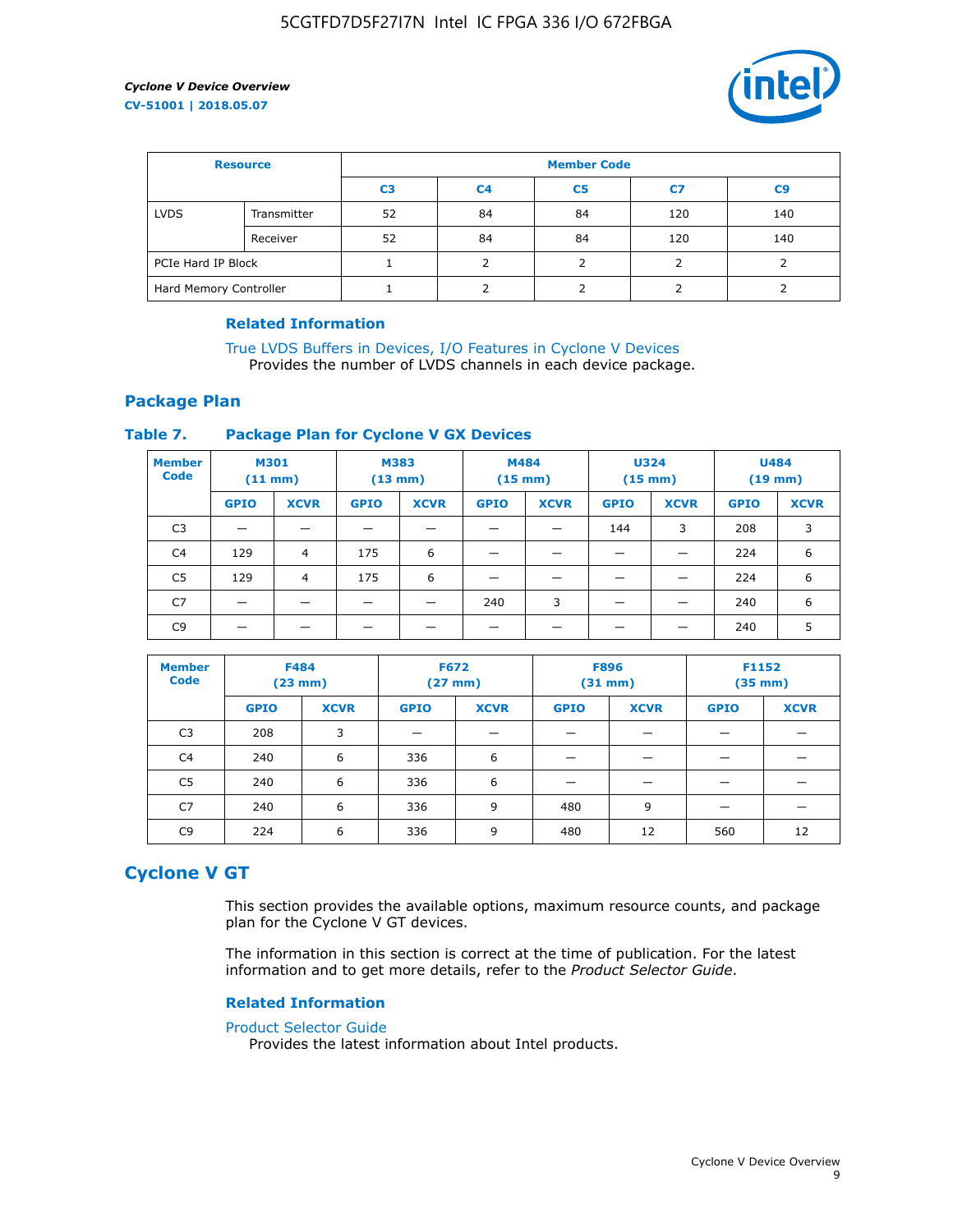

### **Available Options**

### **Figure 3. Sample Ordering Code and Available Options for Cyclone V GT Devices**



### **Maximum Resources**

#### **Table 8. Maximum Resource Counts for Cyclone V GT Devices**

|                              | <b>Resource</b> | <b>Member Code</b> |                |                |  |  |
|------------------------------|-----------------|--------------------|----------------|----------------|--|--|
|                              |                 | D <sub>5</sub>     | D7             | D <sub>9</sub> |  |  |
| Logic Elements (LE) (K)      |                 | 77                 | 150            | 301            |  |  |
| <b>ALM</b>                   |                 | 29,080             | 56,480         | 113,560        |  |  |
| Register                     |                 | 116,320            | 225,920        | 454,240        |  |  |
| Memory (Kb)                  | M10K            | 4,460              | 6,860          | 12,200         |  |  |
|                              | MLAB            | 424                | 836            | 1,717          |  |  |
| Variable-precision DSP Block |                 | 150                | 156            | 342            |  |  |
| 18 x 18 Multiplier           |                 | 300                | 312            | 684            |  |  |
| PLL                          |                 | 6                  | $\overline{7}$ | 8              |  |  |
| 6 Gbps Transceiver           |                 | 6                  | 9              | 12             |  |  |
| GPIO <sup>(5)</sup>          |                 | 336                | 480            | 560            |  |  |
| <b>LVDS</b>                  | Transmitter     | 84                 | 120            | 140            |  |  |
|                              |                 |                    |                | continued      |  |  |

<sup>(5)</sup> The number of GPIOs does not include transceiver I/Os. In the Intel Quartus Prime software, the number of user I/Os includes transceiver I/Os.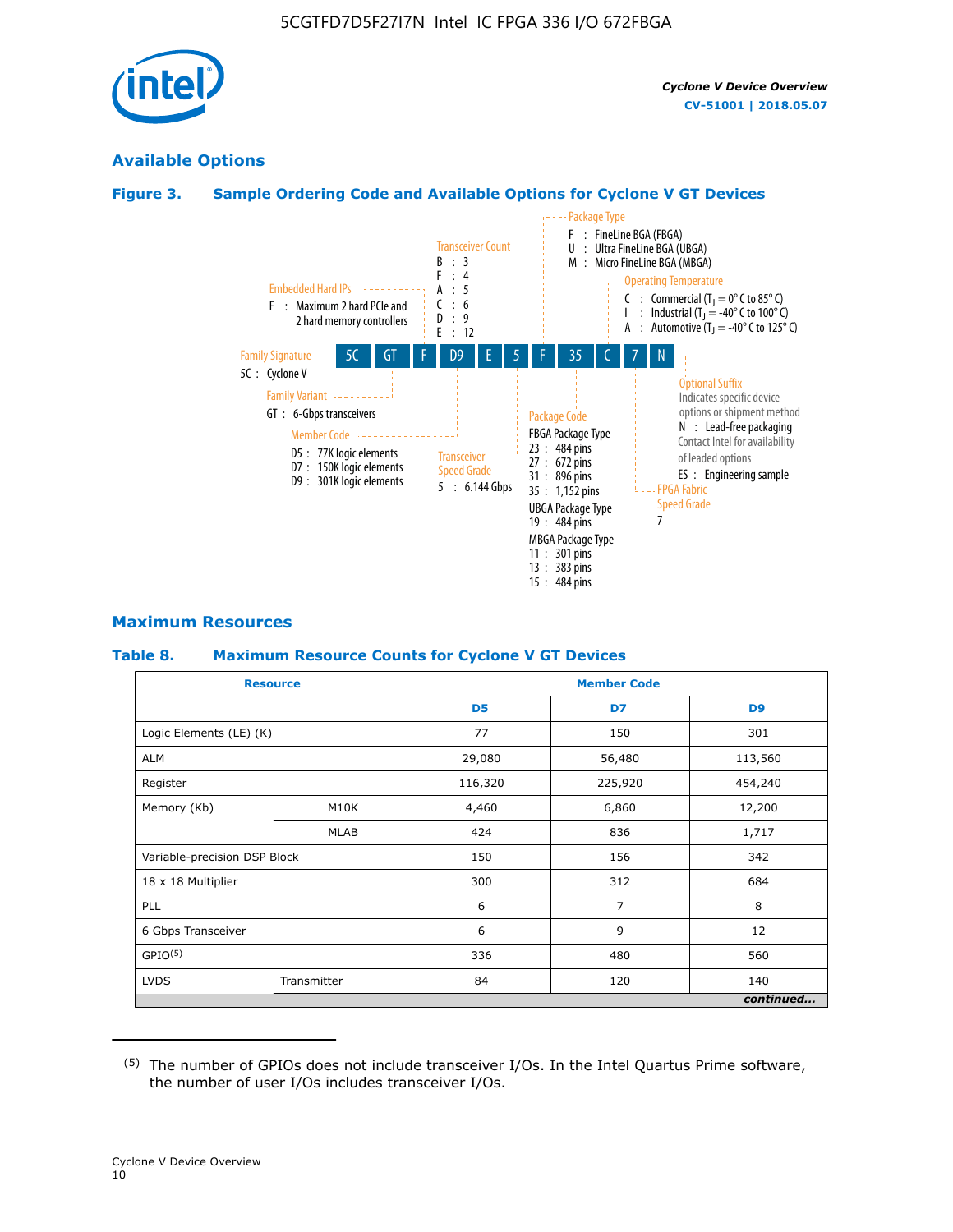

| <b>Resource</b>        |          | <b>Member Code</b> |     |     |  |  |
|------------------------|----------|--------------------|-----|-----|--|--|
|                        |          | D5                 | D7  | D9  |  |  |
|                        | Receiver | 84                 | 120 | 140 |  |  |
| PCIe Hard IP Block     |          |                    |     |     |  |  |
| Hard Memory Controller |          |                    |     |     |  |  |

### **Related Information**

[True LVDS Buffers in Devices, I/O Features in Cyclone V Devices](https://www.altera.com/documentation/sam1403481100977.html#sam1403480885395) Provides the number of LVDS channels in each device package.

### **Package Plan**

### **Table 9. Package Plan for Cyclone V GT Devices**

Transceiver counts shown are for transceiver ≤5 Gbps . 6 Gbps transceiver channel count support depends on the package and channel usage. For more information about the 6 Gbps transceiver channel count, refer to the *Cyclone V Device Handbook Volume 2: Transceivers*.

| <b>Member</b><br><b>Code</b> | <b>M301</b><br>(11 mm)   |                | M383<br>$(13 \text{ mm})$ |             | M484<br>$(15 \text{ mm})$ |             | <b>U484</b><br>$(19$ mm) |             |
|------------------------------|--------------------------|----------------|---------------------------|-------------|---------------------------|-------------|--------------------------|-------------|
|                              | <b>GPIO</b>              | <b>XCVR</b>    | <b>GPIO</b>               | <b>XCVR</b> | <b>GPIO</b>               | <b>XCVR</b> | <b>GPIO</b>              | <b>XCVR</b> |
| D <sub>5</sub>               | 129                      | $\overline{4}$ | 175                       | 6           | -                         | -           | 224                      | 6           |
| D7                           | -                        | -              |                           |             | 240                       | 3           | 240                      | 6           |
| D <sub>9</sub>               | $\overline{\phantom{0}}$ | _              |                           |             | -                         |             | 240                      | 5           |

| <b>Member</b><br><b>Code</b> | <b>F484</b><br>$(23 \text{ mm})$ |             | <b>F672</b><br>$(27 \text{ mm})$ |             | <b>F896</b><br>$(31$ mm $)$ |             | F1152<br>$(35 \text{ mm})$ |             |
|------------------------------|----------------------------------|-------------|----------------------------------|-------------|-----------------------------|-------------|----------------------------|-------------|
|                              | <b>GPIO</b>                      | <b>XCVR</b> | <b>GPIO</b>                      | <b>XCVR</b> | <b>GPIO</b>                 | <b>XCVR</b> | <b>GPIO</b>                | <b>XCVR</b> |
| D <sub>5</sub>               | 240                              | 6           | 336                              | 6           | -                           |             | _                          |             |
| D7                           | 240                              | 6           | 336                              | q(6)        | 480                         | q(6)        | $\overline{\phantom{0}}$   | -           |
| D <sub>9</sub>               | 224                              | 6           | 336                              | 9(6)        | 480                         | 12(7)       | 560                        | 12(7)       |

### **Related Information**

[6.144-Gbps Support Capability in Cyclone V GT Devices, Cyclone V Device Handbook](https://www.altera.com/documentation/nik1409855456781.html#nik1409855410757) [Volume 2: Transceivers](https://www.altera.com/documentation/nik1409855456781.html#nik1409855410757)

Provides more information about 6 Gbps transceiver channel count.

<sup>(6)</sup> If you require CPRI (at 6.144 Gbps) and PCIe Gen2 transmit jitter compliance, Intel recommends that you use only up to three full-duplex transceiver channels for CPRI, and up to six full-duplex channels for PCIe Gen2. The CMU channels are not considered full-duplex channels.

 $(7)$  If you require CPRI (at 6.144 Gbps) and PCIe Gen2 transmit jitter compliance, Intel recommends that you use only up to three full-duplex transceiver channels for CPRI, and up to eight full-duplex channels for PCIe Gen2. The CMU channels are not considered full-duplex channels.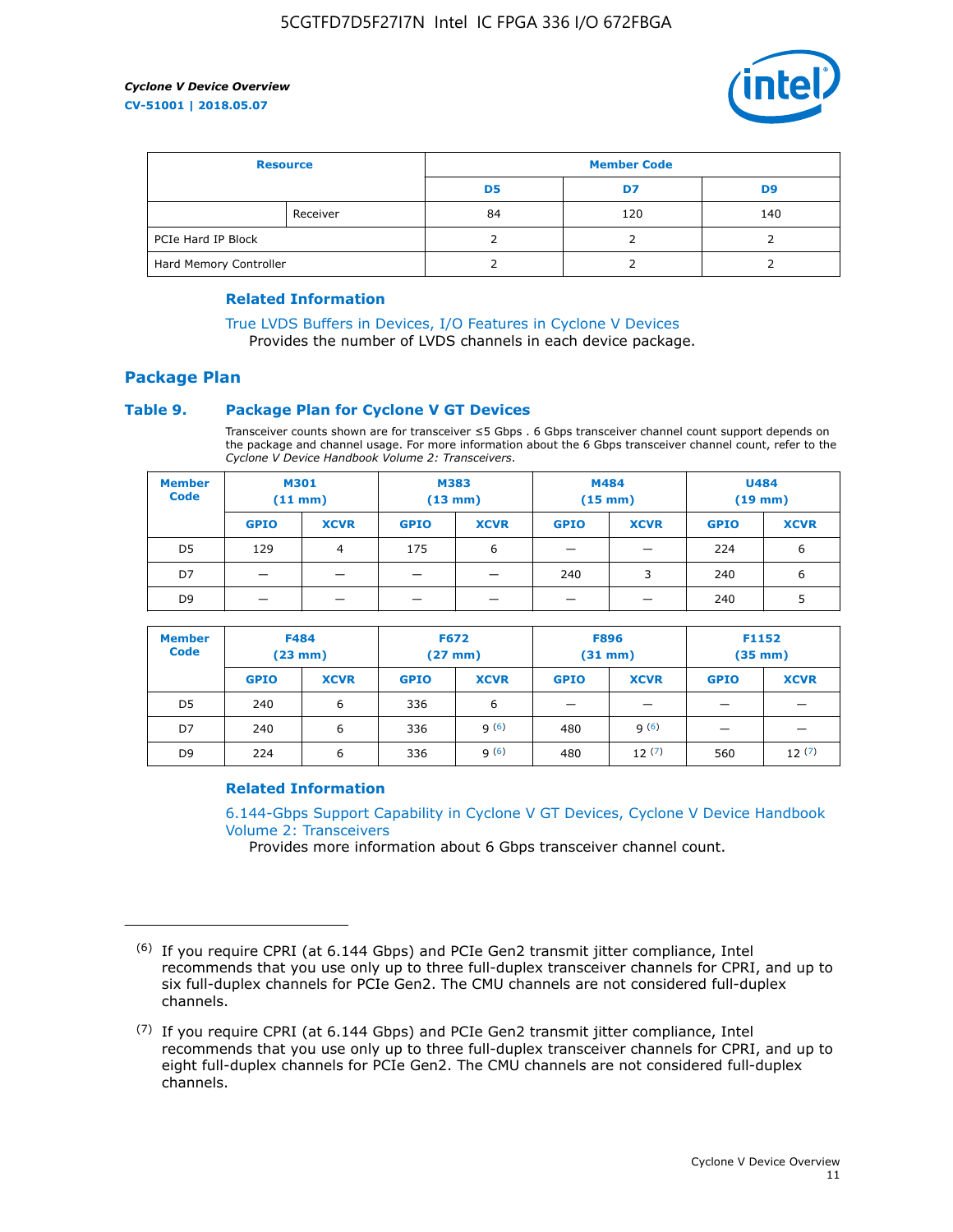

### **Cyclone V SE**

This section provides the available options, maximum resource counts, and package plan for the Cyclone V SE devices.

The information in this section is correct at the time of publication. For the latest information and to get more details, refer to the *Product Selector Guide*.

### **Related Information**

#### [Product Selector Guide](https://www.altera.com/products/product-selector-guide.html)

Provides the latest information about Intel products.

### **Available Options**

### **Figure 4. Sample Ordering Code and Available Options for Cyclone V SE Devices**

The SEU internal scrubbing feature is available for Cyclone V E, GX, SE, and SX devices with the "SC" suffix in the part number. For device availability and ordering, contact your local Intel sales representatives.

Cyclone V SE and SX low-power devices (L power option) offer 30% static power reduction for devices with 25K LE and 40K LE, and 20% static power reduction for devices with 85K LE and 110K LE.

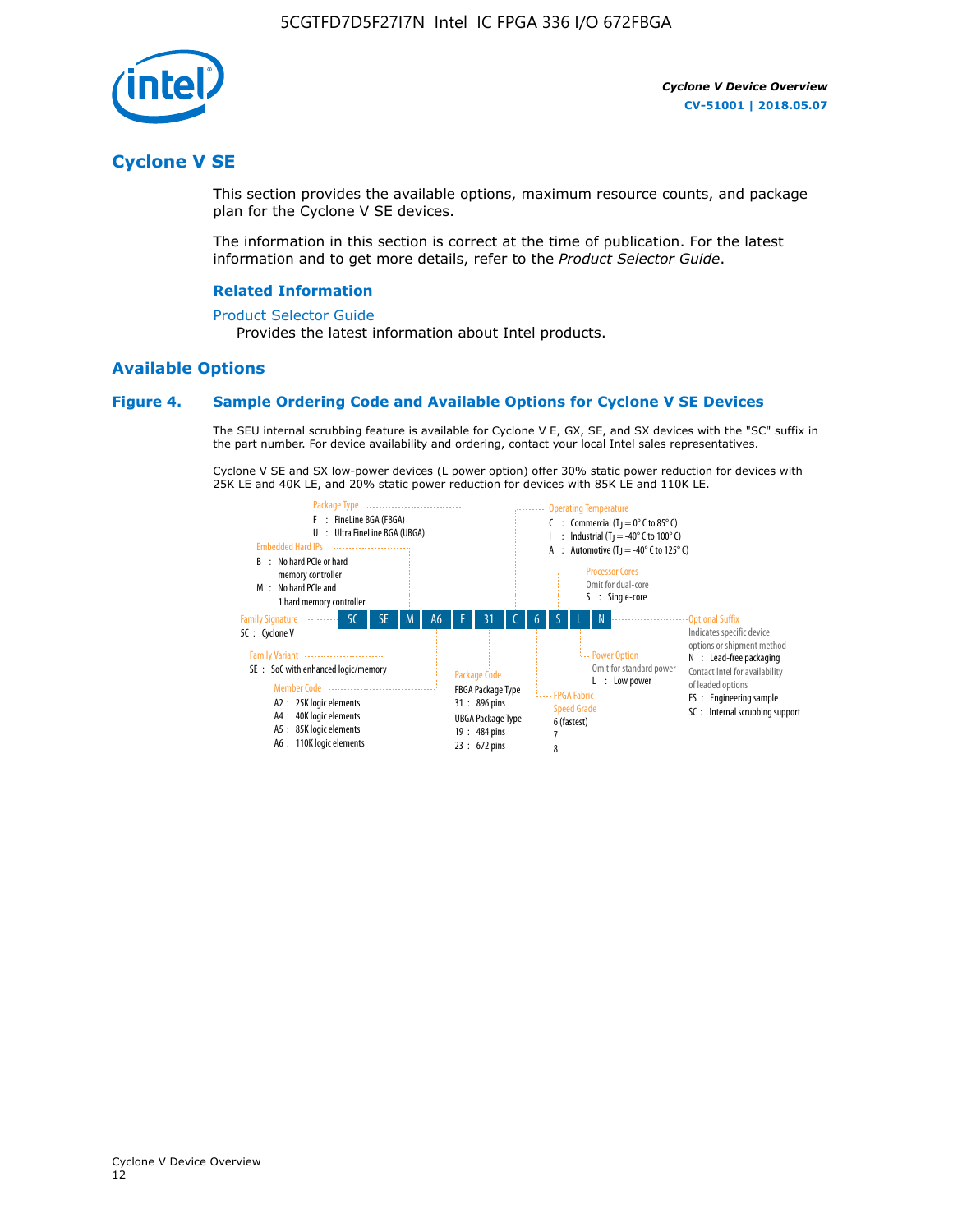

### **Maximum Resources**

### **Table 10. Maximum Resource Counts for Cyclone V SE Devices**

|                                | <b>Resource</b>              | <b>Member Code</b>       |                          |                      |                      |  |
|--------------------------------|------------------------------|--------------------------|--------------------------|----------------------|----------------------|--|
|                                |                              | A2                       | A4                       | <b>A5</b>            | A6                   |  |
| Logic Elements (LE) (K)        |                              | 25                       | 40                       | 85                   | 110                  |  |
| <b>ALM</b>                     |                              | 9,430                    | 15,880                   | 32,070               | 41,910               |  |
| Register                       |                              | 37,736                   | 60,376                   | 128,300              | 166,036              |  |
| Memory (Kb)                    | M10K                         | 1,400                    | 2,700                    | 3,970                | 5,570                |  |
|                                | <b>MLAB</b>                  | 138                      | 231                      | 480                  | 621                  |  |
|                                | Variable-precision DSP Block |                          | 84                       | 87                   | 112                  |  |
| 18 x 18 Multiplier             |                              | 72                       | 168                      | 174                  | 224                  |  |
| <b>FPGA PLL</b>                |                              | 5                        | 5                        | 6                    | 6                    |  |
| <b>HPS PLL</b>                 |                              | 3                        | 3                        | 3                    | 3                    |  |
| <b>FPGA GPIO</b>               |                              | 145                      | 145                      | 288                  | 288                  |  |
| HPS I/O                        |                              | 181                      | 181                      | 181                  | 181                  |  |
| <b>LVDS</b>                    | Transmitter                  | 32                       | 32                       | 72                   | 72                   |  |
|                                | Receiver                     | 37                       | 37                       | 72                   | 72                   |  |
| FPGA Hard Memory Controller    |                              | 1                        | $\mathbf{1}$             | $\mathbf{1}$         | $\mathbf{1}$         |  |
| HPS Hard Memory Controller     |                              | 1                        | $\mathbf{1}$             | $\mathbf{1}$         | 1                    |  |
| Arm Cortex-A9 MPCore Processor |                              | Single- or dual-<br>core | Single- or dual-<br>core | Single- or dual-core | Single- or dual-core |  |

### **Related Information**

[True LVDS Buffers in Devices, I/O Features in Cyclone V Devices](https://www.altera.com/documentation/sam1403481100977.html#sam1403480885395) Provides the number of LVDS channels in each device package.

### **Package Plan**

### **Table 11. Package Plan for Cyclone V SE Devices**

The HPS I/O counts are the number of I/Os in the HPS and does not correlate with the number of HPS-specific I/O pins in the FPGA. Each HPS-specific pin in the FPGA may be mapped to several HPS I/Os.

| <b>Member Code</b> | <b>U484</b><br>$(19$ mm) |           | <b>U672</b><br>(23 mm) |           | <b>F896</b><br>$(31$ mm $)$ |         |
|--------------------|--------------------------|-----------|------------------------|-----------|-----------------------------|---------|
|                    | <b>FPGA GPIO</b>         | HPS $I/O$ | <b>FPGA GPIO</b>       | HPS $I/O$ | <b>FPGA GPIO</b>            | HPS I/O |
| A <sub>2</sub>     | 66                       | 151       | 145                    | 181       |                             |         |
| A4                 | 66                       | 151       | 145                    | 181       |                             |         |
| A <sub>5</sub>     | 66                       | 151       | 145                    | 181       | 288                         | 181     |
| A6                 | 66                       | 151       | 145                    | 181       | 288                         | 181     |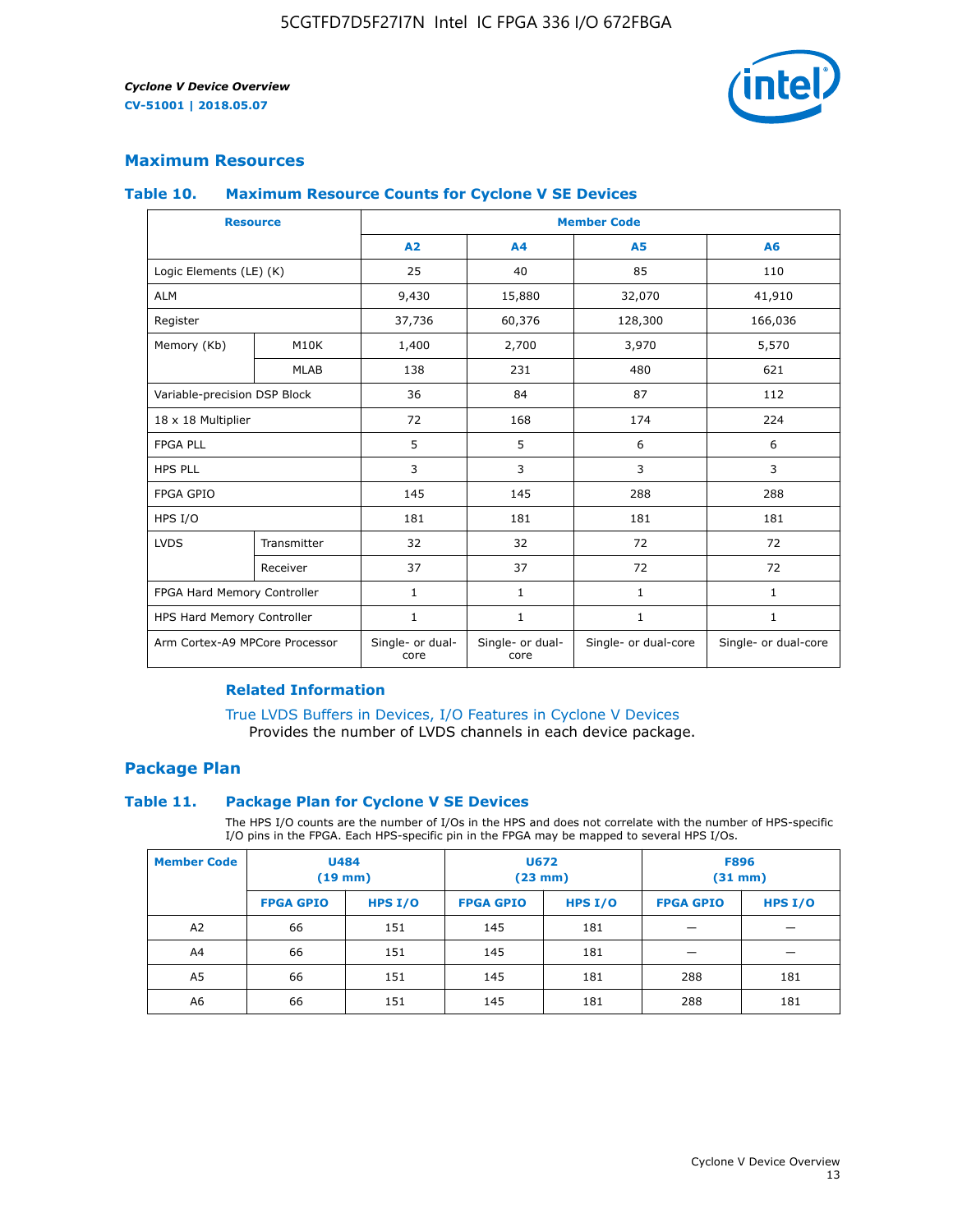

### **Cyclone V SX**

This section provides the available options, maximum resource counts, and package plan for the Cyclone V SX devices.

The information in this section is correct at the time of publication. For the latest information and to get more details, refer to the *Product Selector Guide*.

### **Related Information**

#### [Product Selector Guide](https://www.altera.com/products/product-selector-guide.html)

Provides the latest information about Intel products.

### **Available Options**

### **Figure 5. Sample Ordering Code and Available Options for Cyclone V SX Devices**

The SEU internal scrubbing feature is available for Cyclone V E, GX, SE, and SX devices with the "SC" suffix in the part number. For device availability and ordering, contact your local Intel sales representatives.

Cyclone V SE and SX low-power devices (L power option) offer 30% static power reduction for devices with 25K LE and 40K LE, and 20% static power reduction for devices with 85K LE and 110K LE.



### **Maximum Resources**

#### **Table 12. Maximum Resource Counts for Cyclone V SX Devices**

|                              | <b>Resource</b> | <b>Member Code</b> |                |                |           |  |
|------------------------------|-----------------|--------------------|----------------|----------------|-----------|--|
|                              |                 | C <sub>2</sub>     | C <sub>4</sub> | C <sub>5</sub> | C6        |  |
| Logic Elements (LE) (K)      |                 | 25                 | 40             | 85             | 110       |  |
| <b>ALM</b>                   |                 | 9,430              | 15,880         | 32,070         | 41,910    |  |
| Register                     |                 | 37,736             | 60,376         | 128,300        | 166,036   |  |
| Memory (Kb)                  | M10K            | 1,400              | 2,700          | 3,970          | 5,570     |  |
|                              | <b>MLAB</b>     | 138                | 231            | 480            | 621       |  |
| Variable-precision DSP Block |                 | 36                 | 84             | 87             | 112       |  |
| 18 x 18 Multiplier           |                 | 72                 | 168            | 174            | 224       |  |
| <b>FPGA PLL</b>              |                 | 5                  | 5              | 6              | 6         |  |
|                              |                 |                    |                |                | continued |  |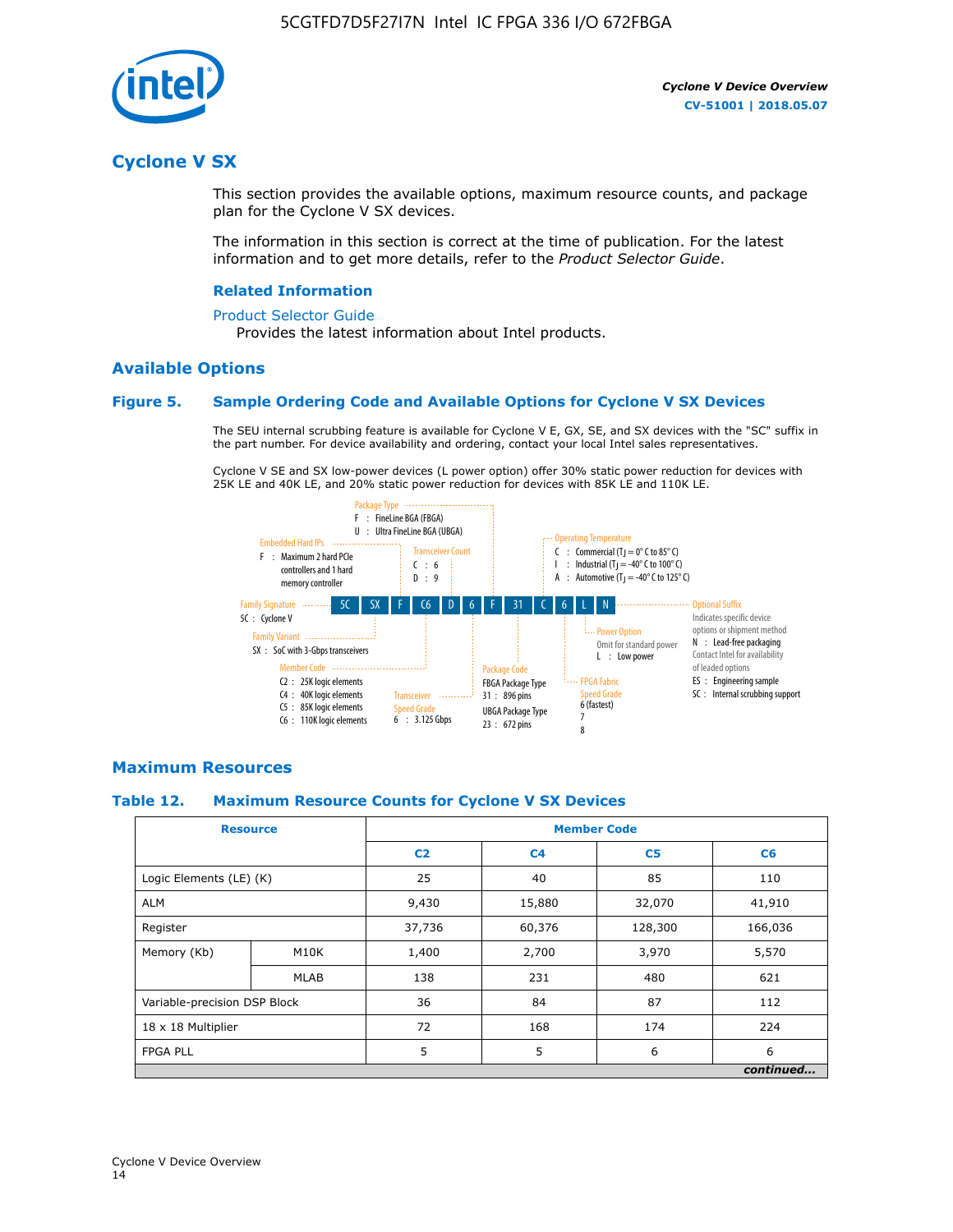

| <b>Resource</b>                |             | <b>Member Code</b> |                |                |                |  |  |
|--------------------------------|-------------|--------------------|----------------|----------------|----------------|--|--|
|                                |             | C <sub>2</sub>     | C <sub>4</sub> | C <sub>5</sub> | C <sub>6</sub> |  |  |
| <b>HPS PLL</b>                 |             | 3                  | 3              | 3              | 3              |  |  |
| 3 Gbps Transceiver             |             | 6                  | 6              | 9              | 9              |  |  |
| FPGA GPIO $(8)$                |             | 145                | 145            | 288            | 288            |  |  |
| HPS I/O                        |             | 181                | 181            | 181            | 181            |  |  |
| <b>LVDS</b>                    | Transmitter | 32                 | 32             | 72             | 72             |  |  |
|                                | Receiver    | 37                 | 37             | 72             | 72             |  |  |
| PCIe Hard IP Block             |             | $\overline{2}$     | $\overline{2}$ | 2(9)           | 2(9)           |  |  |
| FPGA Hard Memory Controller    |             | 1                  | $\mathbf{1}$   | $\mathbf{1}$   | $\mathbf{1}$   |  |  |
| HPS Hard Memory Controller     |             | $\mathbf{1}$       | $\mathbf{1}$   | $\mathbf{1}$   | 1              |  |  |
| Arm Cortex-A9 MPCore Processor |             | Dual-core          | Dual-core      | Dual-core      | Dual-core      |  |  |

### **Related Information**

[True LVDS Buffers in Devices, I/O Features in Cyclone V Devices](https://www.altera.com/documentation/sam1403481100977.html#sam1403480885395) Provides the number of LVDS channels in each device package.

### **Package Plan**

### **Table 13. Package Plan for Cyclone V SX Devices**

The HPS I/O counts are the number of I/Os in the HPS and does not correlate with the number of HPS-specific I/O pins in the FPGA. Each HPS-specific pin in the FPGA may be mapped to several HPS I/Os.

| <b>Member Code</b> | U672<br>(23 mm)  |           | <b>F896</b><br>$(31$ mm $)$ |                  |         |             |
|--------------------|------------------|-----------|-----------------------------|------------------|---------|-------------|
|                    | <b>FPGA GPIO</b> | HPS $I/O$ | <b>XCVR</b>                 | <b>FPGA GPIO</b> | HPS I/O | <b>XCVR</b> |
| C <sub>2</sub>     | 145              | 181       | 6                           |                  |         |             |
| C4                 | 145              | 181       | 6                           |                  |         |             |
| C <sub>5</sub>     | 145              | 181       | 6                           | 288              | 181     | 9           |
| C6                 | 145              | 181       | 6                           | 288              | 181     | 9           |

### **Cyclone V ST**

This section provides the available options, maximum resource counts, and package plan for the Cyclone V ST devices.

The information in this section is correct at the time of publication. For the latest information and to get more details, refer to the *Product Selector Guide*.

 $(8)$  The number of GPIOs does not include transceiver I/Os. In the Intel Quartus Prime software, the number of user I/Os includes transceiver I/Os.

<sup>(9)</sup> 1 PCIe Hard IP Block in U672 package.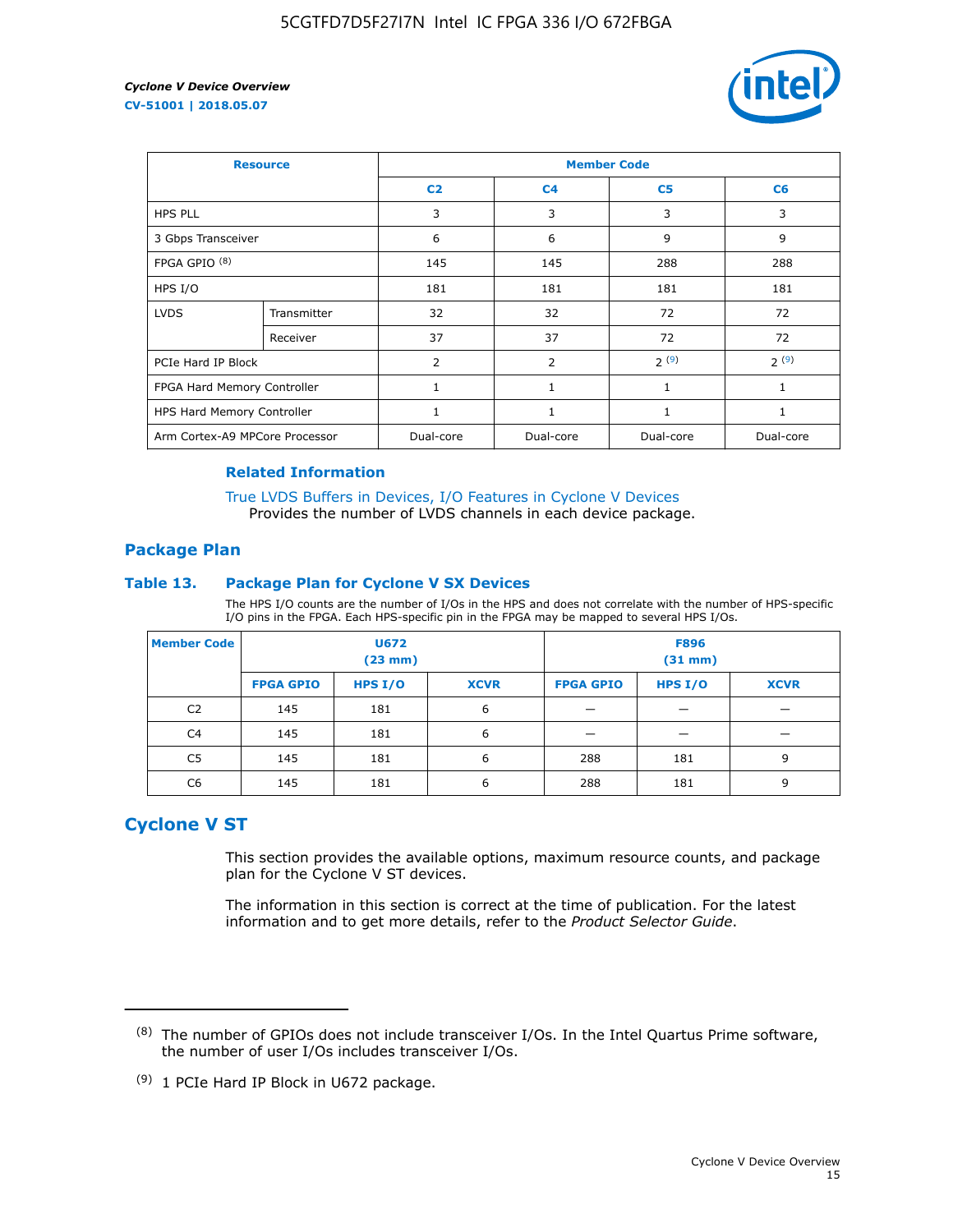

### **Related Information**

[Product Selector Guide](https://www.altera.com/products/product-selector-guide.html) Provides the latest information about Intel products.

### **Available Options**

### **Figure 6. Sample Ordering Code and Available Options for Cyclone V ST Devices**



### **Maximum Resources**

### **Table 14. Maximum Resource Counts for Cyclone V ST Devices**

| <b>Resource</b>              |             |                | <b>Member Code</b> |
|------------------------------|-------------|----------------|--------------------|
|                              |             | D <sub>5</sub> | D <sub>6</sub>     |
| Logic Elements (LE) (K)      |             | 85             | 110                |
| <b>ALM</b>                   |             | 32,070         | 41,910             |
| Register                     |             | 128,300        | 166,036            |
| Memory (Kb)                  | M10K        | 3,970          | 5,570              |
|                              | <b>MLAB</b> | 480            | 621                |
| Variable-precision DSP Block |             | 87             | 112                |
| 18 x 18 Multiplier           |             | 174            | 224                |
| <b>FPGA PLL</b>              |             | 6              | 6                  |
| <b>HPS PLL</b>               |             | 3              | 3                  |
| 6.144 Gbps Transceiver       |             | 9              | 9                  |
| FPGA GPIO(10)                |             | 288            | 288                |
| HPS I/O                      |             | 181            | 181                |
| <b>LVDS</b><br>Transmitter   |             | 72             | 72                 |
|                              |             |                | continued          |

<sup>(10)</sup> The number of GPIOs does not include transceiver I/Os. In the Intel Quartus Prime software, the number of user I/Os includes transceiver I/Os.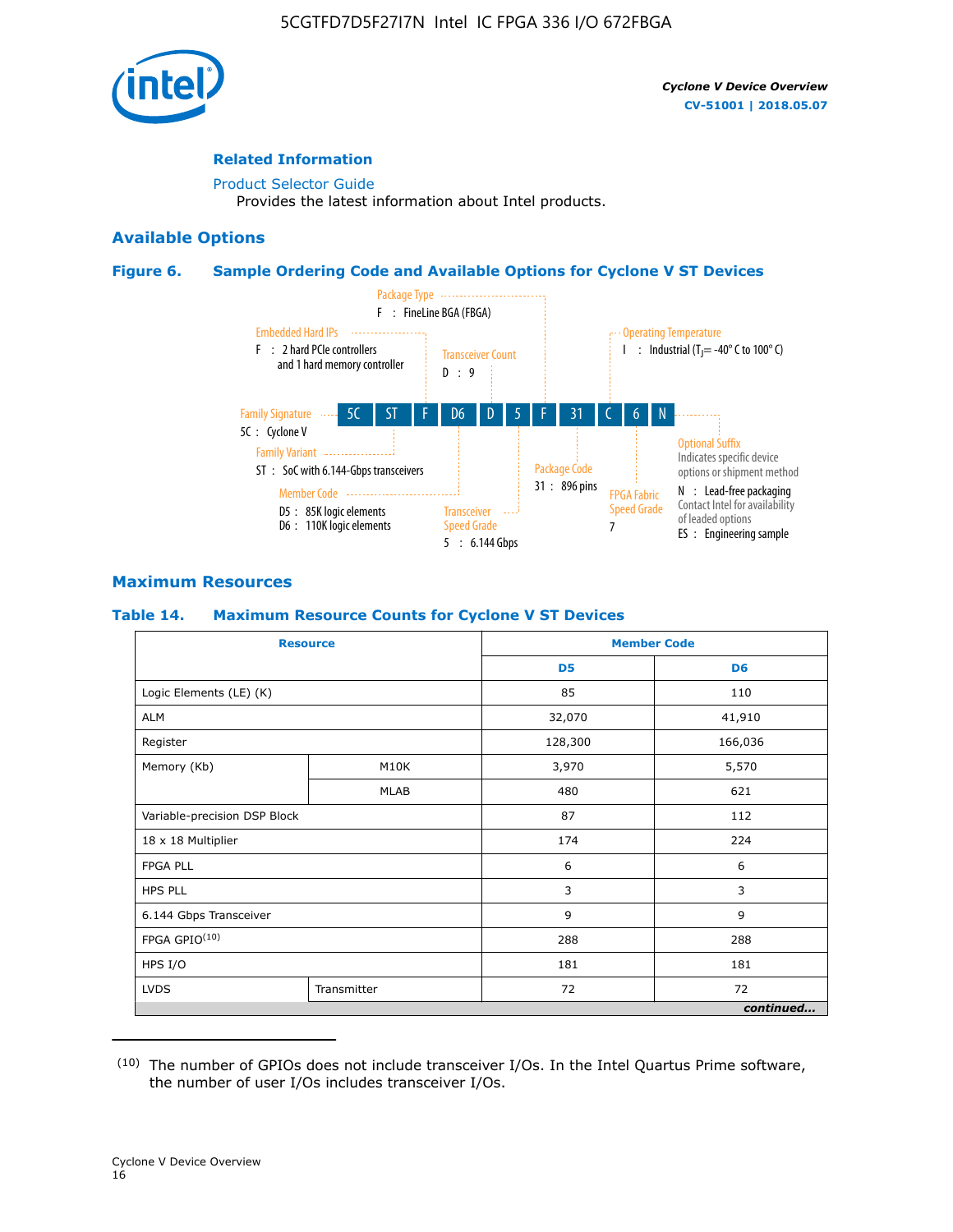

| <b>Resource</b>                |          | <b>Member Code</b> |                |  |
|--------------------------------|----------|--------------------|----------------|--|
|                                |          | D <sub>5</sub>     | D <sub>6</sub> |  |
|                                | Receiver | 72                 | 72             |  |
| PCIe Hard IP Block             |          |                    |                |  |
| FPGA Hard Memory Controller    |          |                    |                |  |
| HPS Hard Memory Controller     |          |                    |                |  |
| Arm Cortex-A9 MPCore Processor |          | Dual-core          | Dual-core      |  |

#### **Related Information**

### [True LVDS Buffers in Devices, I/O Features in Cyclone V Devices](https://www.altera.com/documentation/sam1403481100977.html#sam1403480885395)

Provides the number of LVDS channels in each device package.

### **Package Plan**

### **Table 15. Package Plan for Cyclone V ST Devices**

- The HPS I/O counts are the number of I/Os in the HPS and does not correlate with the number of HPSspecific I/O pins in the FPGA. Each HPS-specific pin in the FPGA may be mapped to several HPS I/Os.
- Transceiver counts shown are for transceiver ≤5 Gbps . 6 Gbps transceiver channel count support depends on the package and channel usage. For more information about the 6 Gbps transceiver channel count, refer to the *Cyclone V Device Handbook Volume 2: Transceivers*.

| <b>Member Code</b> | <b>F896</b><br>$(31$ mm $)$ |           |             |  |  |
|--------------------|-----------------------------|-----------|-------------|--|--|
|                    | <b>FPGA GPIO</b>            | HPS $I/O$ | <b>XCVR</b> |  |  |
| D <sub>5</sub>     | 288                         | 181       | 9(11)       |  |  |
| D <sub>6</sub>     | 288                         | 181       | q(11)       |  |  |

### **Related Information**

[6.144-Gbps Support Capability in Cyclone V GT Devices, Cyclone V Device Handbook](https://www.altera.com/documentation/nik1409855456781.html#nik1409855410757) [Volume 2: Transceivers](https://www.altera.com/documentation/nik1409855456781.html#nik1409855410757)

Provides more information about 6 Gbps transceiver channel count.

<sup>(11)</sup> If you require CPRI (at 4.9152 Gbps) and PCIe Gen2 transmit jitter compliance, Intel recommends that you use only up to seven full-duplex transceiver channels for CPRI, and up to six full-duplex channels for PCIe Gen2. The CMU channels are not considered full-duplex channels.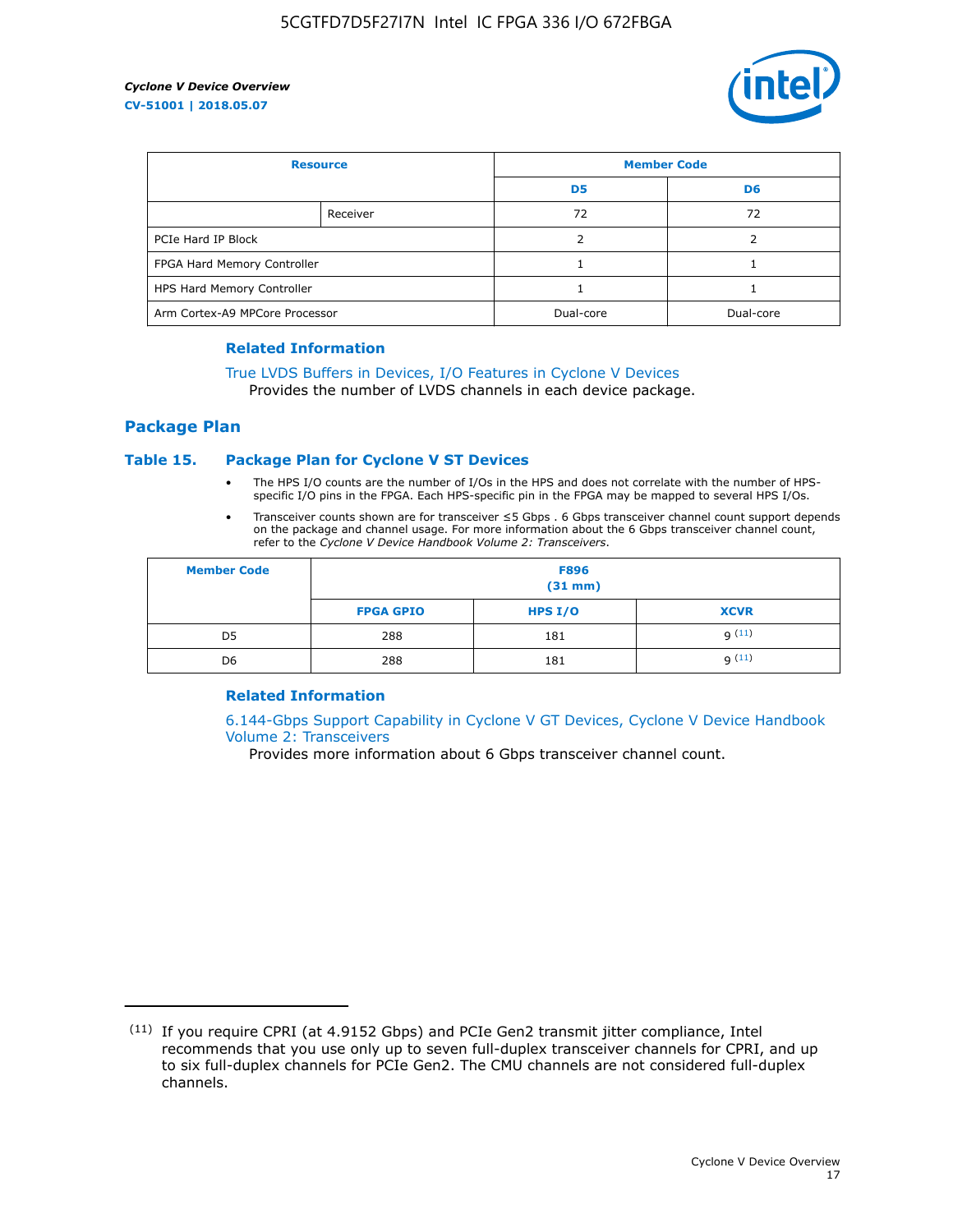

## **I/O Vertical Migration for Cyclone V Devices**

### **Figure 7. Vertical Migration Capability Across Cyclone V Device Packages and Densities**

The arrows indicate the vertical migration paths. The devices included in each vertical migration path are shaded. You can also migrate your design across device densities in the same package option if the devices have the same dedicated pins, configuration pins, and power pins.



You can achieve the vertical migration shaded in red if you use only up to 175 GPIOs for the M383 package, and 138 GPIOs for the U672 package. These migration paths are not shown in the Intel Quartus Prime software Pin Migration View.

*Note:* To verify the pin migration compatibility, use the Pin Migration View window in the Intel Quartus Prime software Pin Planner.

### **Adaptive Logic Module**

Cyclone V devices use a 28 nm ALM as the basic building block of the logic fabric.

The ALM, as shown in following figure, uses an 8-input fracturable look-up table (LUT) with four dedicated registers to help improve timing closure in register-rich designs and achieve an even higher design packing capability than previous generations.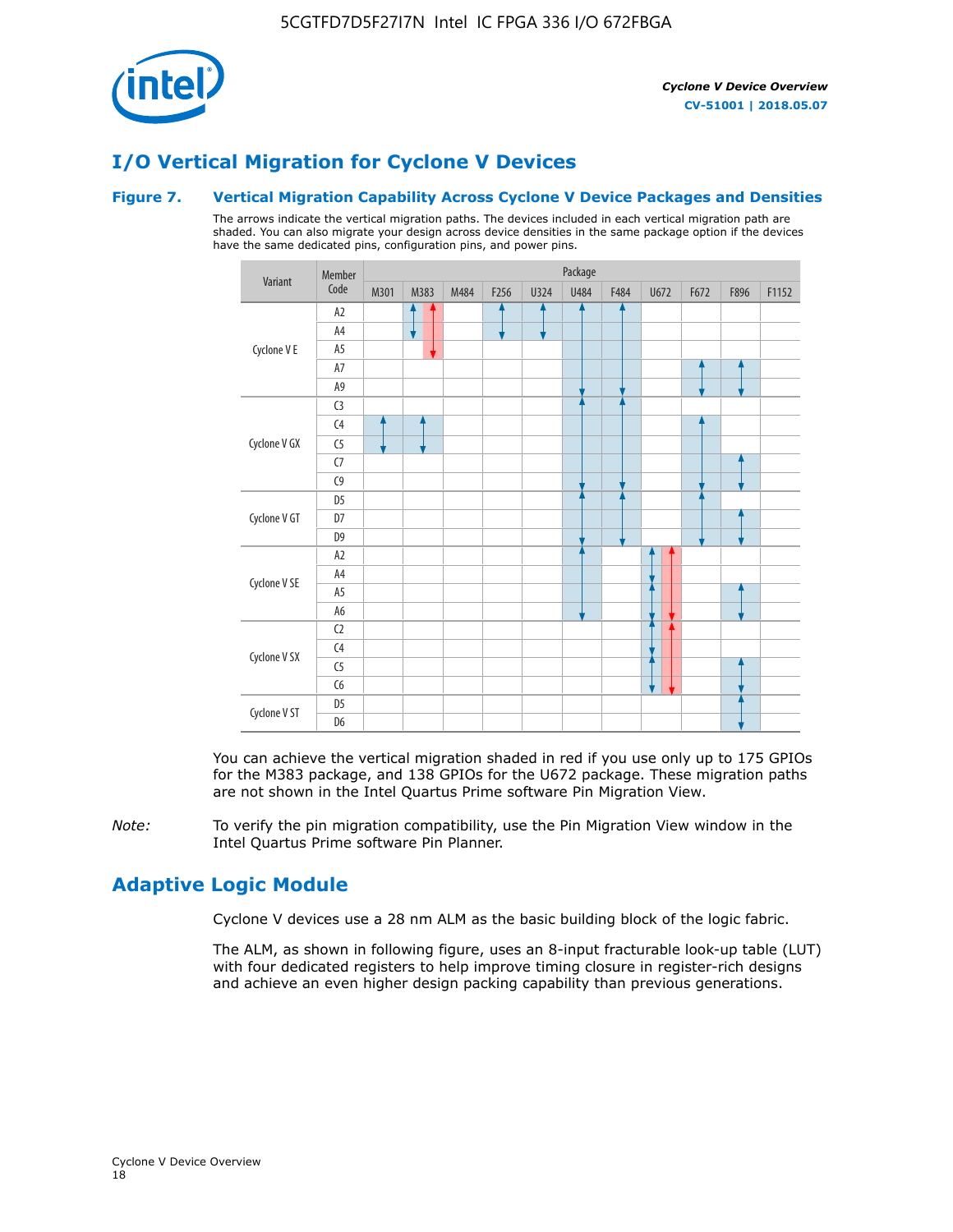

#### **Figure 8. ALM for Cyclone V Devices**



You can configure up to 25% of the ALMs in the Cyclone V devices as distributed memory using MLABs.

### **Related Information**

Embedded Memory Capacity in Cyclone V Devices on page 21 Lists the embedded memory capacity for each device.

### **Variable-Precision DSP Block**

Cyclone V devices feature a variable-precision DSP block that supports these features:

- Configurable to support signal processing precisions ranging from  $9 \times 9$ ,  $18 \times 18$ and 27 x 27 bits natively
- A 64-bit accumulator
- A hard preadder that is available in both 18- and 27-bit modes
- Cascaded output adders for efficient systolic finite impulse response (FIR) filters
- Internal coefficient register banks, 8 deep, for each multiplier in 18- or 27-bit mode
- Fully independent multiplier operation
- A second accumulator feedback register to accommodate complex multiplyaccumulate functions
- Fully independent Efficient support for single-precision floating point arithmetic
- The inferability of all modes by the Intel Quartus Prime design software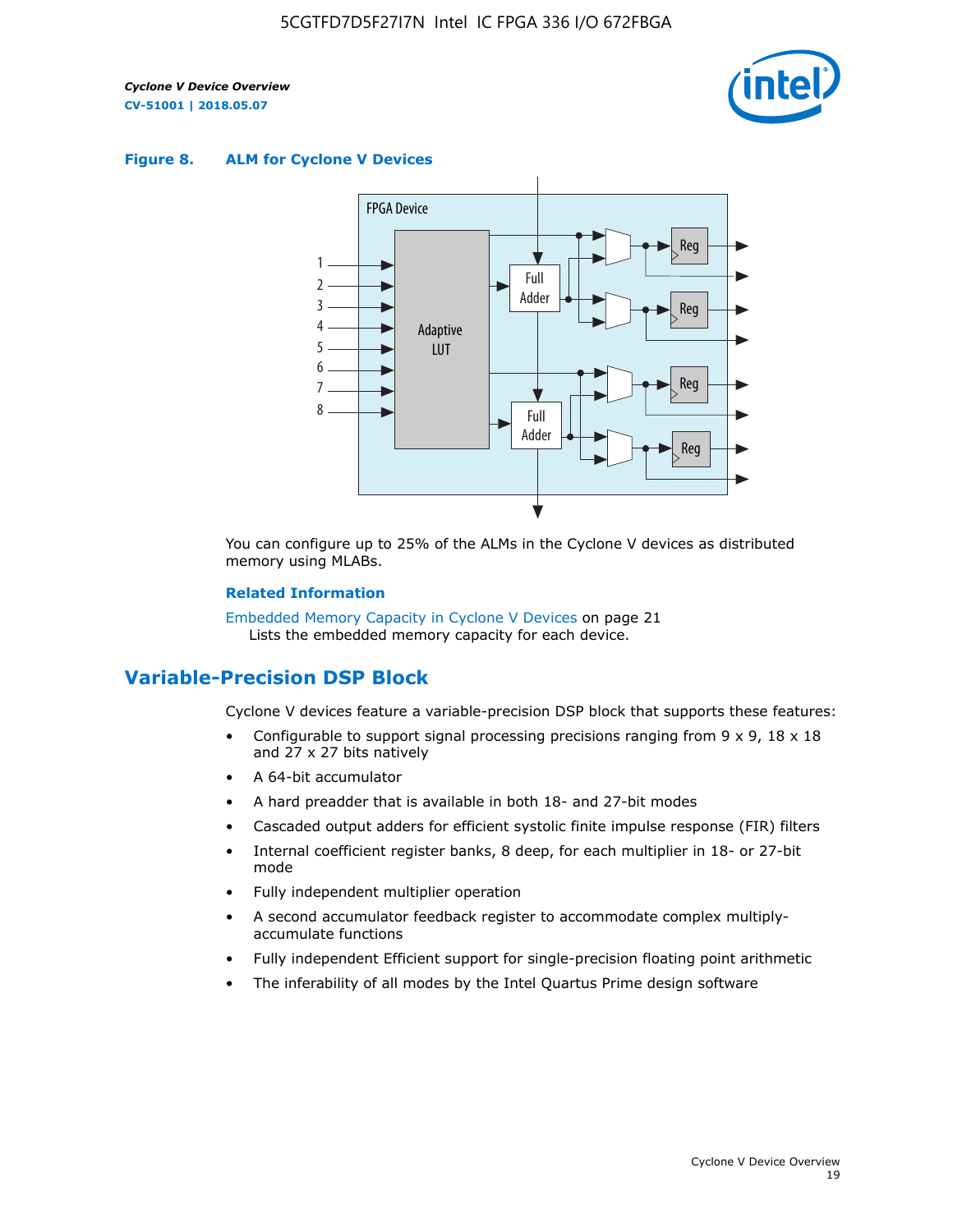

### **Table 16. Variable-Precision DSP Block Configurations for Cyclone V Devices**

| <b>Usage Example</b>                                       | <b>Multiplier Size (Bit)</b> | <b>DSP Block Resource</b> |
|------------------------------------------------------------|------------------------------|---------------------------|
| Low precision fixed point for video<br>applications        | Three $9 \times 9$           |                           |
| Medium precision fixed point in FIR<br>filters             | Two 18 x 18                  |                           |
| FIR filters and general DSP usage                          | Two 18 x 18 with accumulate  |                           |
| High precision fixed- or floating-point<br>implementations | One 27 x 27 with accumulate  |                           |

You can configure each DSP block during compilation as independent three  $9 \times 9$ , two 18 x 18, or one 27 x 27 multipliers. With a dedicated 64 bit cascade bus, you can cascade multiple variable-precision DSP blocks to implement even higher precision DSP functions efficiently.

### **Table 17. Number of Multipliers in Cyclone V Devices**

The table lists the variable-precision DSP resources by bit precision for each Cyclone V device.

| <b>Variant</b>         | <b>Member</b><br><b>Code</b> | <b>Variable-</b><br>precision | <b>Independent Input and Output</b><br><b>Multiplications Operator</b> |                                     |                                     | $18 \times 18$<br><b>Multiplier</b> | $18 \times 18$<br><b>Multiplier</b>                          |
|------------------------|------------------------------|-------------------------------|------------------------------------------------------------------------|-------------------------------------|-------------------------------------|-------------------------------------|--------------------------------------------------------------|
|                        |                              | <b>DSP Block</b>              | $9 \times 9$<br><b>Multiplier</b>                                      | $18 \times 18$<br><b>Multiplier</b> | $27 \times 27$<br><b>Multiplier</b> | <b>Adder Mode</b>                   | <b>Adder</b><br><b>Summed</b><br>with 36 bit<br><b>Input</b> |
| Cyclone V E            | A2                           | 25                            | 75                                                                     | 50                                  | 25                                  | 25                                  | 25                                                           |
|                        | A4                           | 66                            | 198                                                                    | 132                                 | 66                                  | 66                                  | 66                                                           |
|                        | A <sub>5</sub>               | 150                           | 450                                                                    | 300                                 | 150                                 | 150                                 | 150                                                          |
|                        | A7                           | 156                           | 468                                                                    | 312                                 | 156                                 | 156                                 | 156                                                          |
|                        | A <sub>9</sub>               | 342                           | 1,026                                                                  | 684                                 | 342                                 | 342                                 | 342                                                          |
| Cyclone V<br><b>GX</b> | C <sub>3</sub>               | 57                            | 171                                                                    | 114                                 | 57                                  | 57                                  | 57                                                           |
|                        | C <sub>4</sub>               | 70                            | 210                                                                    | 140                                 | 70                                  | 70                                  | 70                                                           |
|                        | C <sub>5</sub>               | 150                           | 450                                                                    | 300                                 | 150                                 | 150                                 | 150                                                          |
|                        | C <sub>7</sub>               | 156                           | 468                                                                    | 312                                 | 156                                 | 156                                 | 156                                                          |
|                        | C <sub>9</sub>               | 342                           | 1,026                                                                  | 684                                 | 342                                 | 342                                 | 342                                                          |
| Cyclone V GT           | D <sub>5</sub>               | 150                           | 450                                                                    | 300                                 | 150                                 | 150                                 | 150                                                          |
|                        | D7                           | 156                           | 468                                                                    | 312                                 | 156                                 | 156                                 | 156                                                          |
|                        | D <sub>9</sub>               | 342                           | 1,026                                                                  | 684                                 | 342                                 | 342                                 | 342                                                          |
| Cyclone V SE           | A <sub>2</sub>               | 36                            | 108                                                                    | 72                                  | 36                                  | 36                                  | 36                                                           |
|                        | A4                           | 84                            | 252                                                                    | 168                                 | 84                                  | 84                                  | 84                                                           |
|                        | A5                           | 87                            | 261                                                                    | 174                                 | 87                                  | 87                                  | 87                                                           |
|                        | A <sub>6</sub>               | 112                           | 336                                                                    | 224                                 | 112                                 | 112                                 | 112                                                          |
| Cyclone V SX           | C <sub>2</sub>               | 36                            | 108                                                                    | 72                                  | 36                                  | 36                                  | 36                                                           |
|                        | C <sub>4</sub>               | 84                            | 252                                                                    | 168                                 | 84                                  | 84                                  | 84                                                           |
|                        | C <sub>5</sub>               | 87                            | 261                                                                    | 174                                 | 87                                  | 87                                  | 87                                                           |
|                        |                              |                               |                                                                        |                                     |                                     |                                     | continued                                                    |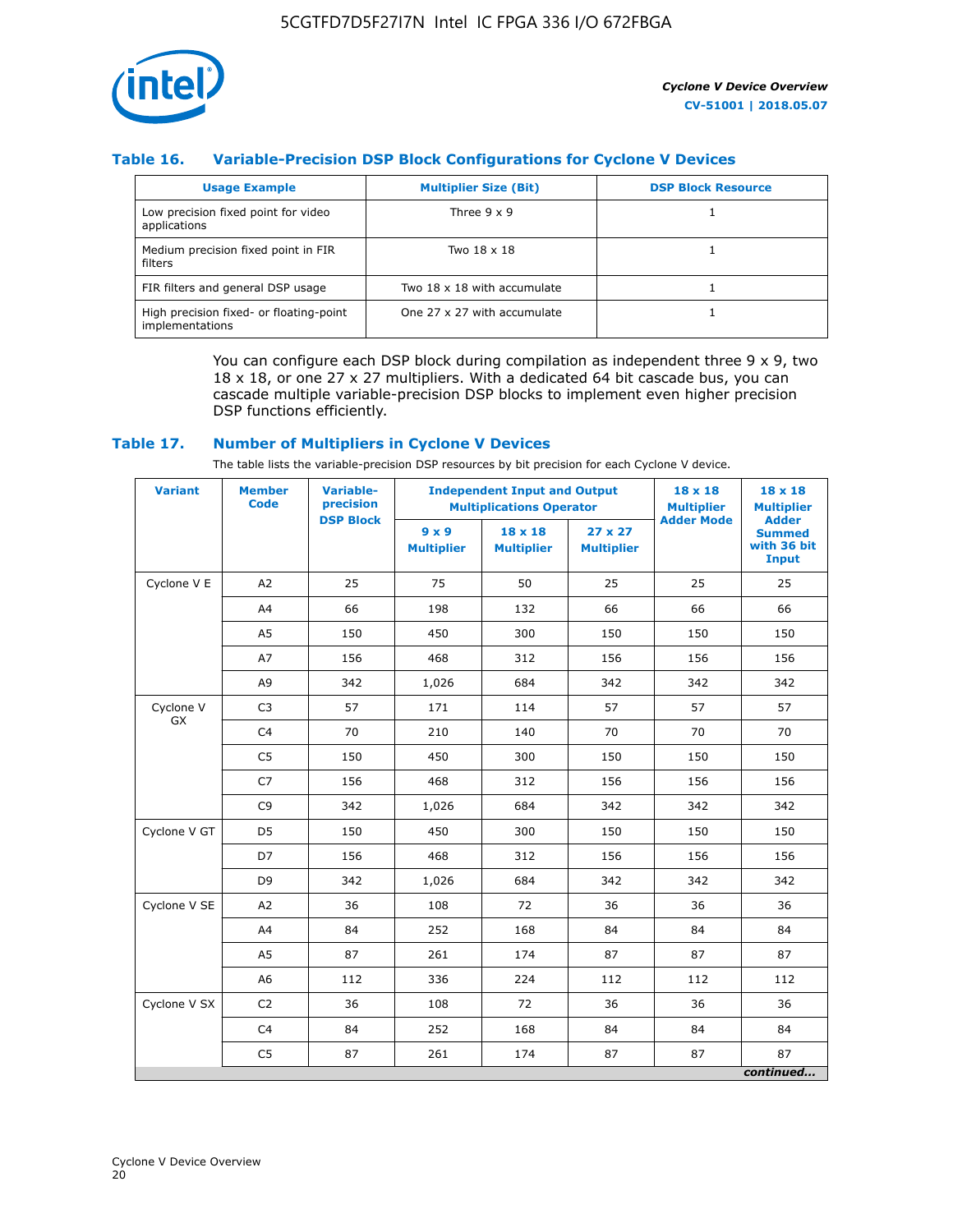

| <b>Variant</b> | <b>Variable-</b><br><b>Member</b><br>precision<br><b>Code</b> |                  | <b>Independent Input and Output</b><br><b>Multiplications Operator</b> | $18 \times 18$<br><b>Multiplier</b> | $18 \times 18$<br><b>Multiplier</b><br><b>Adder</b> |                   |                                       |
|----------------|---------------------------------------------------------------|------------------|------------------------------------------------------------------------|-------------------------------------|-----------------------------------------------------|-------------------|---------------------------------------|
|                |                                                               | <b>DSP Block</b> | $9 \times 9$<br><b>Multiplier</b>                                      | $18 \times 18$<br><b>Multiplier</b> | $27 \times 27$<br><b>Multiplier</b>                 | <b>Adder Mode</b> | <b>Summed</b><br>with 36 bit<br>Input |
|                | C6                                                            | 112              | 336                                                                    | 224                                 | 112                                                 | 112               | 112                                   |
| Cyclone V ST   | D <sub>5</sub>                                                | 87               | 261                                                                    | 174                                 | 87                                                  | 87                | 87                                    |
|                | D <sub>6</sub>                                                | 112              | 336                                                                    | 224                                 | 112                                                 | 112               | 112                                   |

### **Embedded Memory Blocks**

The embedded memory blocks in the devices are flexible and designed to provide an optimal amount of small- and large-sized memory arrays to fit your design requirements.

### **Types of Embedded Memory**

The Cyclone V devices contain two types of memory blocks:

- 10 Kb M10K blocks—blocks of dedicated memory resources. The M10K blocks are ideal for larger memory arrays while still providing a large number of independent ports.
- 640 bit memory logic array blocks (MLABs)—enhanced memory blocks that are configured from dual-purpose logic array blocks (LABs). The MLABs are ideal for wide and shallow memory arrays. The MLABs are optimized for implementation of shift registers for digital signal processing (DSP) applications, wide shallow FIFO buffers, and filter delay lines. Each MLAB is made up of ten adaptive logic modules (ALMs). In the Cyclone V devices, you can configure these ALMs as ten 32 x 2 blocks, giving you one 32 x 20 simple dual-port SRAM block per MLAB.

### **Embedded Memory Capacity in Cyclone V Devices**

### **Table 18. Embedded Memory Capacity and Distribution in Cyclone V Devices**

|                | <b>Member</b>  | <b>M10K</b>  |                     | <b>MLAB</b>  | <b>Total RAM Bit</b> |        |  |  |  |
|----------------|----------------|--------------|---------------------|--------------|----------------------|--------|--|--|--|
| <b>Variant</b> | <b>Code</b>    | <b>Block</b> | <b>RAM Bit (Kb)</b> | <b>Block</b> | <b>RAM Bit (Kb)</b>  | (Kb)   |  |  |  |
| Cyclone V E    | A2             | 176          | 1,760               | 314          | 196                  | 1,956  |  |  |  |
|                | A4             | 308          | 3,080               | 485          | 303                  | 3,383  |  |  |  |
|                | A5             | 446          | 4,460               | 679          | 424                  | 4,884  |  |  |  |
|                | A7             | 686          | 6,860               | 1338         | 836                  | 7,696  |  |  |  |
|                | A9             | 1,220        | 12,200              | 2748         | 1,717                | 13,917 |  |  |  |
| Cyclone V GX   | C <sub>3</sub> | 135          | 1,350               | 291          | 182                  | 1,532  |  |  |  |
|                | C4             | 250          | 2,500               | 678          | 424                  | 2,924  |  |  |  |
|                | C5             | 446          | 4,460               | 678          | 424                  | 4,884  |  |  |  |
|                | C7             | 686          | 6,860               | 1338         | 836                  | 7,696  |  |  |  |
|                | C <sub>9</sub> | 1,220        | 12,200              | 2748         | 1,717                | 13,917 |  |  |  |
|                | continued      |              |                     |              |                      |        |  |  |  |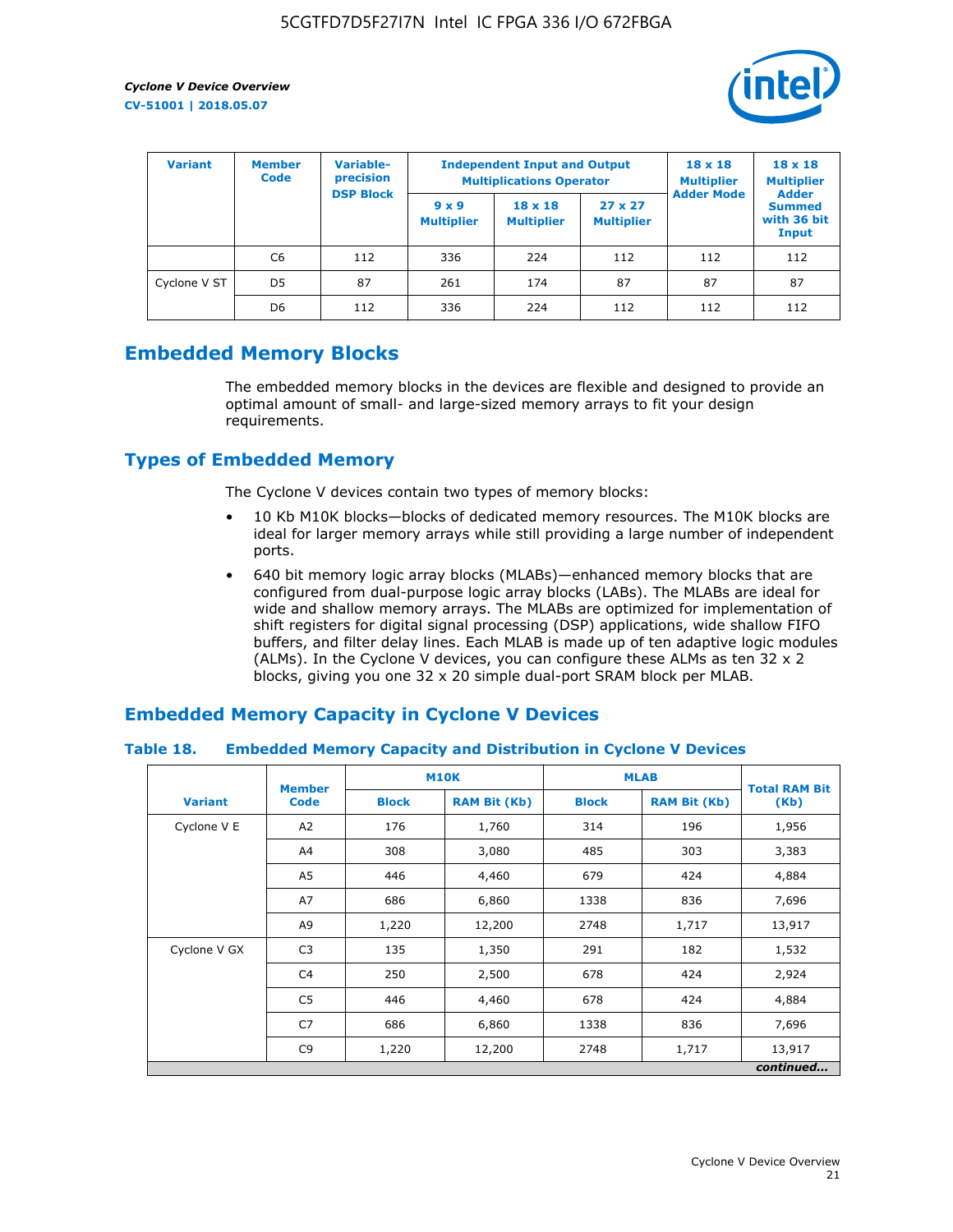

|                | <b>Member</b>  | <b>M10K</b>  |                     | <b>MLAB</b>  | <b>Total RAM Bit</b> |        |
|----------------|----------------|--------------|---------------------|--------------|----------------------|--------|
| <b>Variant</b> | <b>Code</b>    | <b>Block</b> | <b>RAM Bit (Kb)</b> | <b>Block</b> | <b>RAM Bit (Kb)</b>  | (Kb)   |
| Cyclone V GT   | D <sub>5</sub> | 446          | 4,460               | 679          | 424                  | 4,884  |
|                | D7             | 686          | 6,860               | 1338         | 836                  | 7,696  |
|                | D <sub>9</sub> | 1,220        | 12,200              | 2748         | 1,717                | 13,917 |
| Cyclone V SE   | A <sub>2</sub> | 140          | 1,400               | 221          | 138                  | 1,538  |
|                | A4             | 270          | 2,700               | 370          | 231                  | 2,460  |
|                | A5             | 397          | 3,970               | 768          | 480                  | 4,450  |
|                | A6             | 553          | 5,530               | 994          | 621                  | 6,151  |
| Cyclone V SX   | C <sub>2</sub> | 140          | 1,400               | 221          | 138                  | 1,538  |
|                | C <sub>4</sub> | 270          | 2,700               | 370          | 231                  | 2,460  |
|                | C5             | 397          | 3,970               | 768          | 480                  | 4,450  |
|                | C <sub>6</sub> | 553          | 5,530               | 994          | 621                  | 6,151  |
| Cyclone V ST   | D <sub>5</sub> | 397          | 3,970               | 768          | 480                  | 4,450  |
|                | D <sub>6</sub> | 553          | 5,530               | 994          | 621                  | 6,151  |

### **Embedded Memory Configurations**

### **Table 19. Supported Embedded Memory Block Configurations for Cyclone V Devices**

This table lists the maximum configurations supported for the embedded memory blocks. The information is applicable only to the single-port RAM and ROM modes.

| <b>Memory Block</b> | Depth (bits) | <b>Programmable Width</b> |
|---------------------|--------------|---------------------------|
| MLAB                | 32           | x16, x18, or x20          |
| M10K                | 256          | x40 or x32                |
|                     | 512          | x20 or x16                |
|                     | 1K           | $x10$ or $x8$             |
|                     | 2K           | $x5$ or $x4$              |
|                     | 4K           | x2                        |
|                     | 8K           | x1                        |

### **Clock Networks and PLL Clock Sources**

550 MHz Cyclone V devices have 16 global clock networks capable of up to operation. The clock network architecture is based on Intel's global, quadrant, and peripheral clock structure. This clock structure is supported by dedicated clock input pins and fractional PLLs.

*Note:* To reduce power consumption, the Intel Quartus Prime software identifies all unused sections of the clock network and powers them down.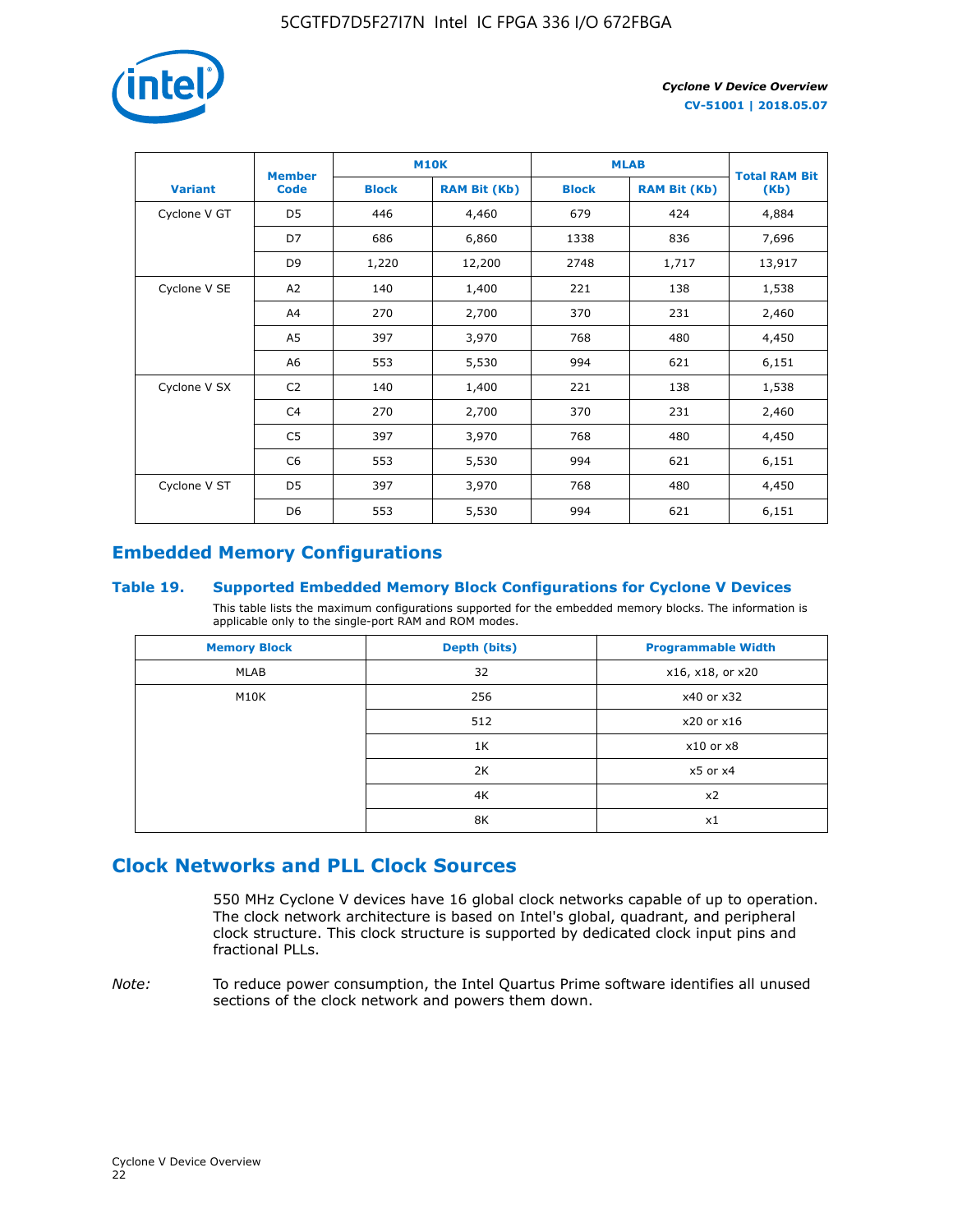

### **PLL Features**

The PLLs in the Cyclone V devices support the following features:

- Frequency synthesis
- On-chip clock deskew
- Jitter attenuation
- Programmable output clock duty cycles
- PLL cascading
- Reference clock switchover
- Programmable bandwidth
- User-mode reconfiguration of PLLs
- Low power mode for each fractional PLL
- Dynamic phase shift
- Direct, source synchronous, zero delay buffer, external feedback, and LVDS compensation modes

#### **Fractional PLL**

In addition to integer PLLs, the Cyclone V devices use a fractional PLL architecture. The devices have up to eight PLLs, each with nine output counters. You can use the output counters to reduce PLL usage in two ways:

- Reduce the number of oscillators that are required on your board by using fractional PLLs
- Reduce the number of clock pins that are used in the device by synthesizing multiple clock frequencies from a single reference clock source

If you use the fractional PLL mode, you can use the PLLs for precision fractional-N frequency synthesis—removing the need for off-chip reference clock sources in your design.

The transceiver fractional PLLs that are not used by the transceiver I/Os can be used as general purpose fractional PLLs by the FPGA fabric.

### **FPGA General Purpose I/O**

Cyclone V devices offer highly configurable GPIOs. The following list describes the features of the GPIOs:

- Programmable bus hold and weak pull-up
- LVDS output buffer with programmable differential output voltage ( $V_{OD}$ ) and programmable pre-emphasis
- On-chip parallel termination ( $R<sub>T</sub>$  OCT) for all I/O banks with OCT calibration to limit the termination impedance variation
- On-chip dynamic termination that has the ability to swap between series and parallel termination, depending on whether there is read or write on a common bus for signal integrity
- Easy timing closure support using the hard read FIFO in the input register path, and delay-locked loop (DLL) delay chain with fine and coarse architecture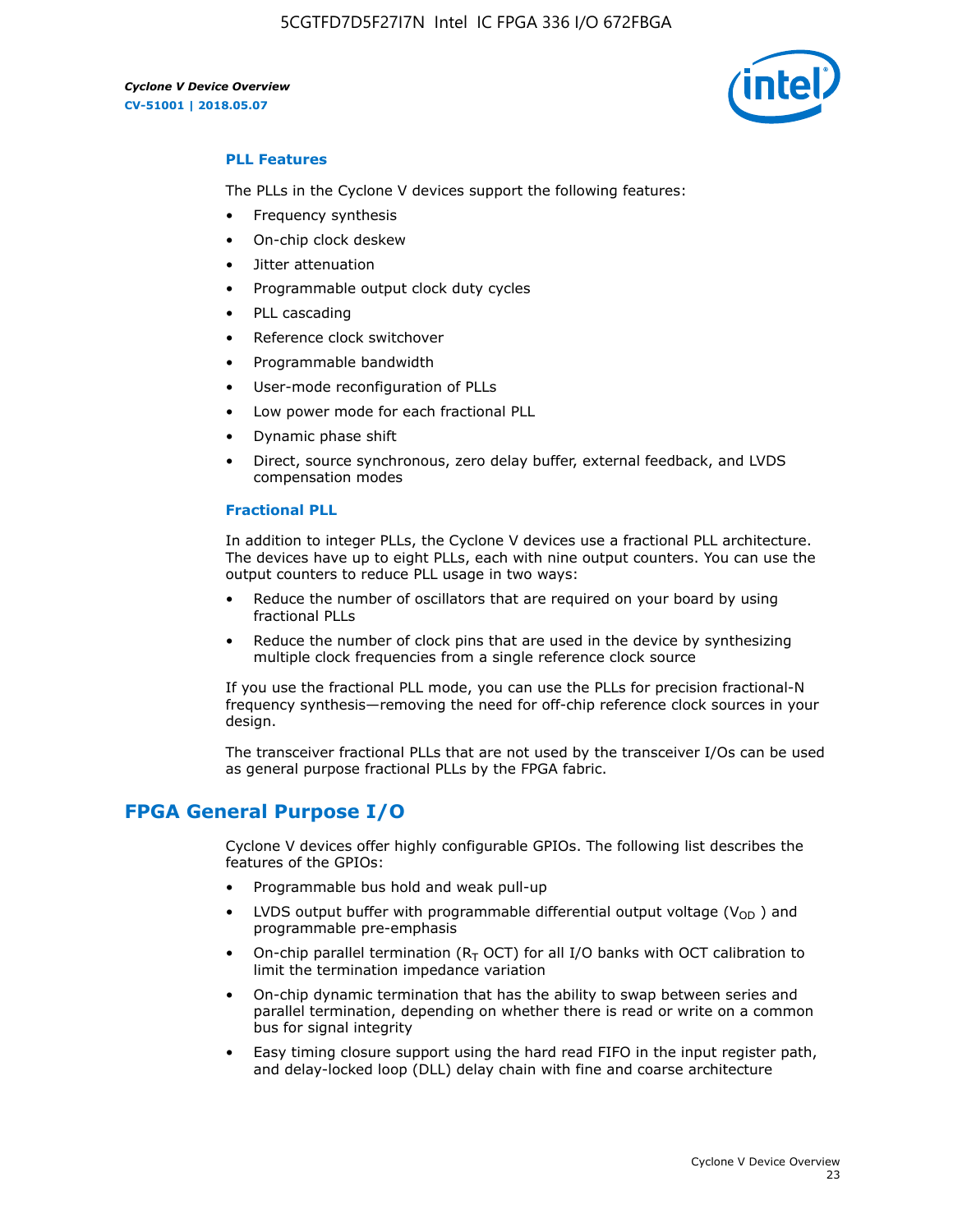

### **PCIe Gen1 and Gen2 Hard IP**

Cyclone V GX, GT, SX, and ST devices contain PCIe hard IP that is designed for performance and ease-of-use. The PCIe hard IP consists of the MAC, data link, and transaction layers.

The PCIe hard IP supports PCIe Gen2 and Gen1 end point and root port for up to x4 lane configuration. The PCIe Gen2 x4 support is PCIe-compatible.

The PCIe endpoint support includes multifunction support for up to eight functions, as shown in the following figure. The integrated multifunction support reduces the FPGA logic requirements by up to 20,000 LEs for PCIe designs that require multiple peripherals.

### **Figure 9. PCIe Multifunction for Cyclone V Devices**



The Cyclone V PCIe hard IP operates independently from the core logic. This independent operation allows the PCIe link to wake up and complete link training in less than 100 ms while the Cyclone V device completes loading the programming file for the rest of the device.

In addition, the PCIe hard IP in the Cyclone V device provides improved end-to-end datapath protection using ECC.

### **External Memory Interface**

This section provides an overview of the external memory interface in Cyclone V devices.

### **Hard and Soft Memory Controllers**

Cyclone V devices support up to two hard memory controllers for DDR3, DDR2, and LPDDR2 SDRAM devices. Each controller supports 8 to 32 bit components of up to 4 gigabits (Gb) in density with two chip selects and optional ECC. For the Cyclone V SoC devices, an additional hard memory controller in the HPS supports DDR3, DDR2, and LPDDR2 SDRAM devices.

All Cyclone V devices support soft memory controllers for DDR3, DDR2, and LPDDR2 SDRAM devices for maximum flexibility.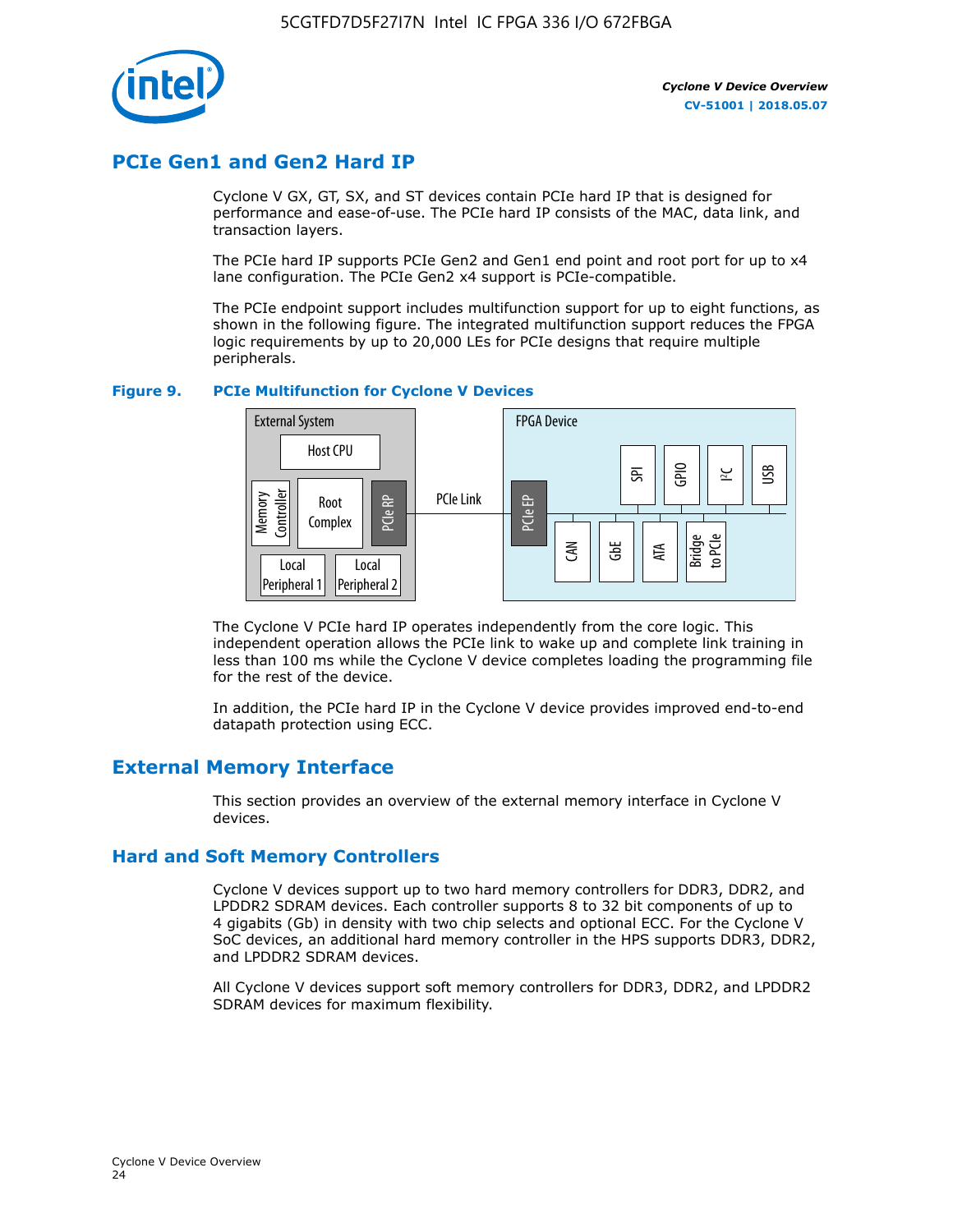

### **External Memory Performance**

### **Table 20. External Memory Interface Performance in Cyclone V Devices**

The maximum and minimum operating frequencies depend on the memory interface standards and the supported delay-locked loop (DLL) frequency listed in the device datasheet.

| <b>Interface</b>  | <b>Voltage</b> | <b>Maximum Frequency (MHz)</b> | <b>Minimum Frequency</b> |       |  |
|-------------------|----------------|--------------------------------|--------------------------|-------|--|
|                   | $(\mathsf{V})$ | <b>Hard Controller</b>         | <b>Soft Controller</b>   | (MHz) |  |
| <b>DDR3 SDRAM</b> | 1.5            | 400                            | 303                      | 303   |  |
|                   | 1.35           | 400                            | 303                      | 303   |  |
| <b>DDR2 SDRAM</b> | 1.8            | 400                            | 300                      | 167   |  |
| LPDDR2 SDRAM      | 1.2            | 333                            | 300                      | 167   |  |

### **Related Information**

[External Memory Interface Spec Estimator](https://www.altera.com/solutions/technology/external-memory/spec-estimator.html)

For the latest information and to estimate the external memory system performance specification, use Intel's External Memory Interface Spec Estimator tool.

### **HPS External Memory Performance**

### **Table 21. HPS External Memory Interface Performance**

The hard processor system (HPS) is available in Cyclone V SoC devices only.

| <b>Interface</b>  | <b>Voltage (V)</b> | <b>HPS Hard Controller (MHz)</b> |
|-------------------|--------------------|----------------------------------|
| DDR3 SDRAM        | 1.5                | 400                              |
|                   | 1.35               | 400                              |
| <b>DDR2 SDRAM</b> | 1.8                | 400                              |
| LPDDR2 SDRAM      | 1.2                | 333                              |

### **Related Information**

#### [External Memory Interface Spec Estimator](https://www.altera.com/solutions/technology/external-memory/spec-estimator.html)

For the latest information and to estimate the external memory system performance specification, use Intel's External Memory Interface Spec Estimator tool.

### **Low-Power Serial Transceivers**

Cyclone V devices deliver the industry's lowest power 6.144 Gbps transceivers at an estimated 88 mW maximum power consumption per channel. Cyclone V transceivers are designed to be compliant with a wide range of protocols and data rates.

### **Transceiver Channels**

The transceivers are positioned on the left outer edge of the device. The transceiver channels consist of the physical medium attachment (PMA), physical coding sublayer (PCS), and clock networks.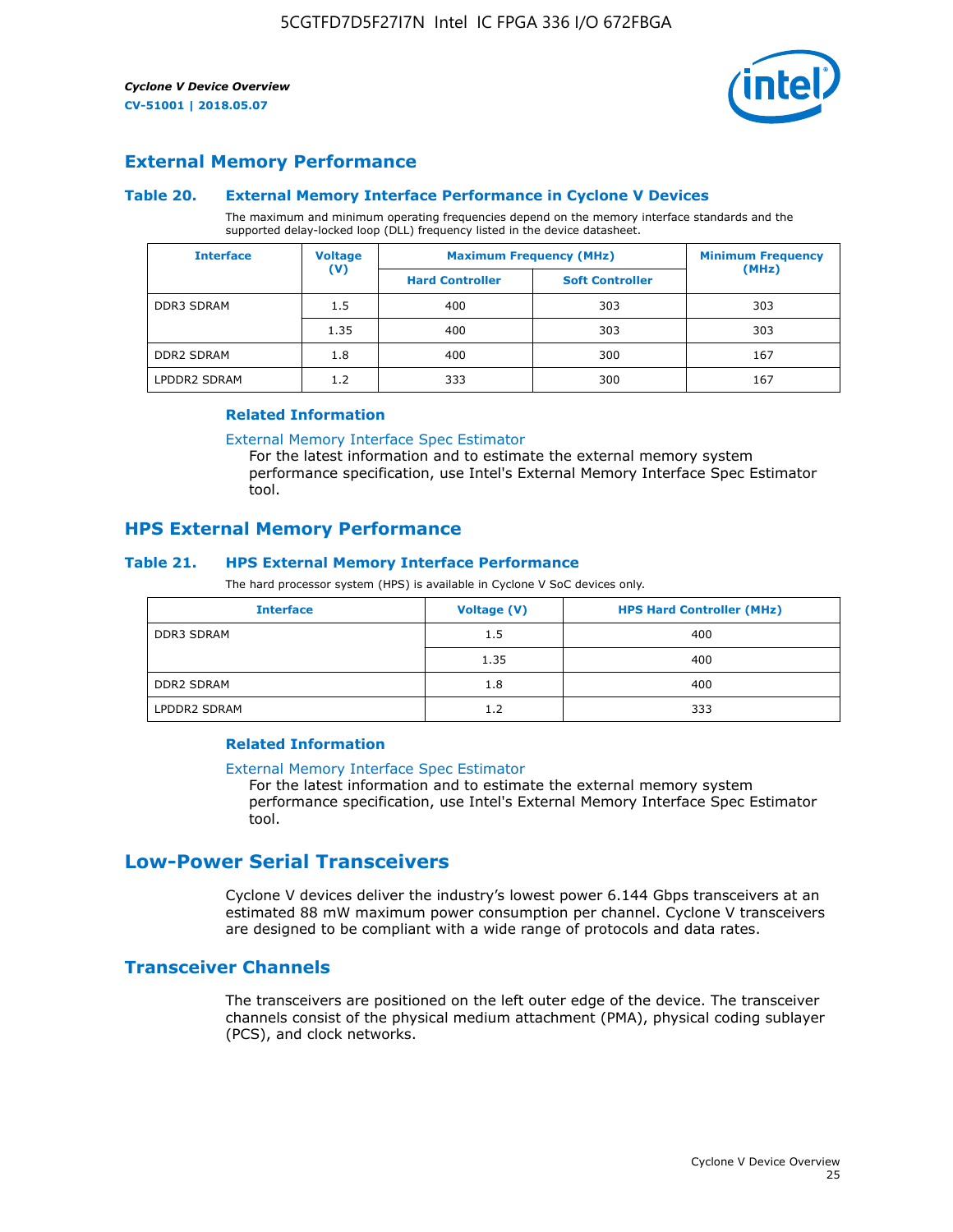

### **Figure 10. Device Chip Overview for Cyclone V GX and GT Devices**

The figure shows a Cyclone V FPGA with transceivers. Different Cyclone V devices may have a different floorplans than the one shown here.



### **PMA Features**

To prevent core and I/O noise from coupling into the transceivers, the PMA block is isolated from the rest of the chip—ensuring optimal signal integrity. For the transceivers, you can use the channel PLL of an unused receiver PMA as an additional transmit PLL.

#### **Table 22. PMA Features of the Transceivers in Cyclone V Devices**

| <b>Features</b>                                    | <b>Capability</b>                                                                                       |
|----------------------------------------------------|---------------------------------------------------------------------------------------------------------|
| Backplane support                                  | Driving capability up to 6.144 Gbps                                                                     |
| PLL-based clock recovery                           | Superior jitter tolerance                                                                               |
| Programmable deserialization and word<br>alignment | Flexible deserialization width and configurable word alignment pattern                                  |
| Equalization and pre-emphasis                      | Up to 14.37 dB of pre-emphasis and up to 4.7 dB of equalization<br>No decision feedback equalizer (DFE) |
| Ring oscillator transmit PLLs                      | 614 Mbps to 6.144 Gbps                                                                                  |
| Input reference clock range                        | 20 MHz to 400 MHz                                                                                       |
| Transceiver dynamic reconfiguration                | Allows the reconfiguration of a single channel without affecting the operation of<br>other channels     |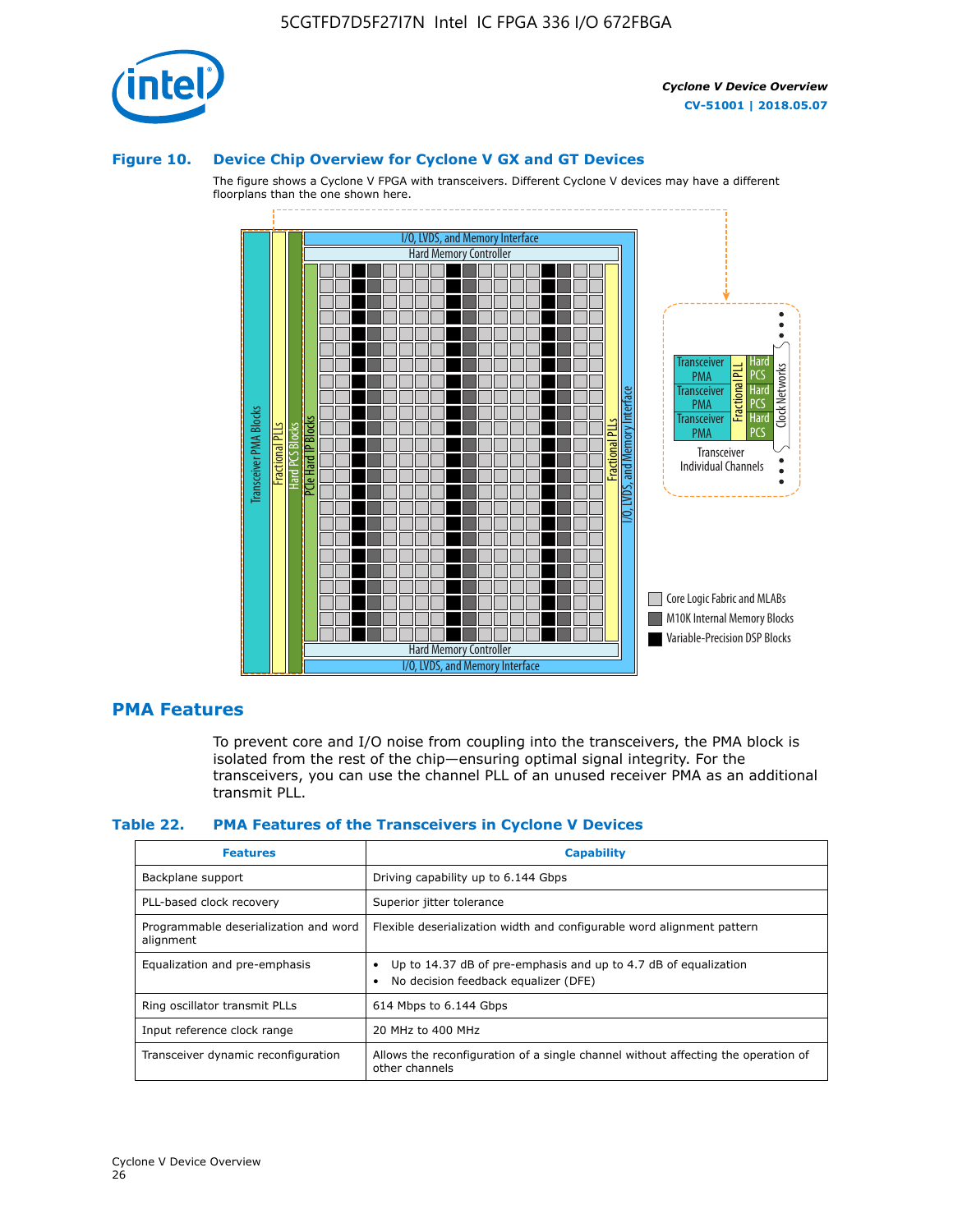

### **PCS Features**

The Cyclone V core logic connects to the PCS through an 8, 10, 16, 20, 32, or 40 bit interface, depending on the transceiver data rate and protocol. Cyclone V devices contain PCS hard IP to support PCIe Gen1 and Gen2, Gbps Ethernet (GbE), Serial RapidIO® (SRIO), and Common Public Radio Interface (CPRI).

Most of the standard and proprietary protocols from 614 Mbps to 6.144 Gbps are supported.

| Table 23. |  | <b>Transceiver PCS Features for Cyclone V Devices</b> |
|-----------|--|-------------------------------------------------------|
|           |  |                                                       |

| <b>PCS Support</b>                 | <b>Data Rates</b><br>(Gbps)        | <b>Transmitter Data Path Feature</b>                                                                         | <b>Receiver Data Path Feature</b>                                                                                                                                                                                                  |  |  |
|------------------------------------|------------------------------------|--------------------------------------------------------------------------------------------------------------|------------------------------------------------------------------------------------------------------------------------------------------------------------------------------------------------------------------------------------|--|--|
| 3-Gbps and 6-Gbps Basic            | 0.614 to 6.144                     | • Phase compensation FIFO<br>Byte serializer<br>8B/10B encoder<br>Transmitter bit-slip                       | Word aligner<br>$\bullet$<br>Deskew FIFO<br>$\bullet$<br>Rate-match FIFO<br>$\bullet$<br>8B/10B decoder<br>$\bullet$<br>Byte deserializer<br>$\bullet$<br>Byte ordering<br>$\bullet$<br>Receiver phase compensation<br><b>FIFO</b> |  |  |
| PCIe Gen1<br>(x1, x2, x4)          | $2.5$ and $5.0$                    | Dedicated PCIe PHY IP core<br>PIPE 2.0 interface to the core<br>$\bullet$<br>logic                           | Dedicated PCIe PHY IP core<br>$\bullet$<br>PIPE 2.0 interface to the core<br>$\bullet$<br>logic                                                                                                                                    |  |  |
| PCIe Gen2<br>$(x1, x2, x4)^{(12)}$ |                                    |                                                                                                              |                                                                                                                                                                                                                                    |  |  |
| GbE                                | 1.25                               | • Custom PHY IP core with preset<br>feature<br>GbE transmitter synchronization<br>$\bullet$<br>state machine | • Custom PHY IP core with preset<br>feature<br>GbE receiver synchronization<br>state machine                                                                                                                                       |  |  |
| $XAUI$ $(13)$                      | 3.125                              | Dedicated XAUI PHY IP core<br>$\bullet$                                                                      | Dedicated XAUI PHY IP core<br>$\bullet$                                                                                                                                                                                            |  |  |
| HiGig                              | 3.75                               | XAUI synchronization state<br>$\bullet$<br>machine for bonding four<br>channels                              | XAUI synchronization state<br>$\bullet$<br>machine for realigning four<br>channels                                                                                                                                                 |  |  |
| SRIO 1.3 and 2.1                   | 1.25 to 3.125                      | • Custom PHY IP core with preset<br>feature<br>• SRIO version 2.1-compliant x2<br>and x4 channel bonding     | • Custom PHY IP core with preset<br>feature<br>• SRIO version 2.1-compliant x2<br>and x4 deskew state machine                                                                                                                      |  |  |
| SDI, SD/HD, and 3G-SDI             | $0.27^{(14)}$ , 1.485,<br>and 2.97 | Custom PHY IP core with preset<br>feature                                                                    | Custom PHY IP core with preset<br>feature                                                                                                                                                                                          |  |  |
| JESD204A                           | $0.3125^{(15)}$ to<br>3.125        |                                                                                                              |                                                                                                                                                                                                                                    |  |  |
| continued                          |                                    |                                                                                                              |                                                                                                                                                                                                                                    |  |  |

<sup>(12)</sup> PCIe Gen2 is supported for Cyclone V GT and ST devices. The PCIe Gen2 x4 support is PCIe-compatible.

<sup>(13)</sup> XAUI is supported through the soft PCS.

<sup>(14)</sup> The 0.27-Gbps data rate is supported using oversampling user logic that you must implement in the FPGA fabric.

<sup>(15)</sup> The 0.3125-Gbps data rate is supported using oversampling user logic that you must implement in the FPGA fabric.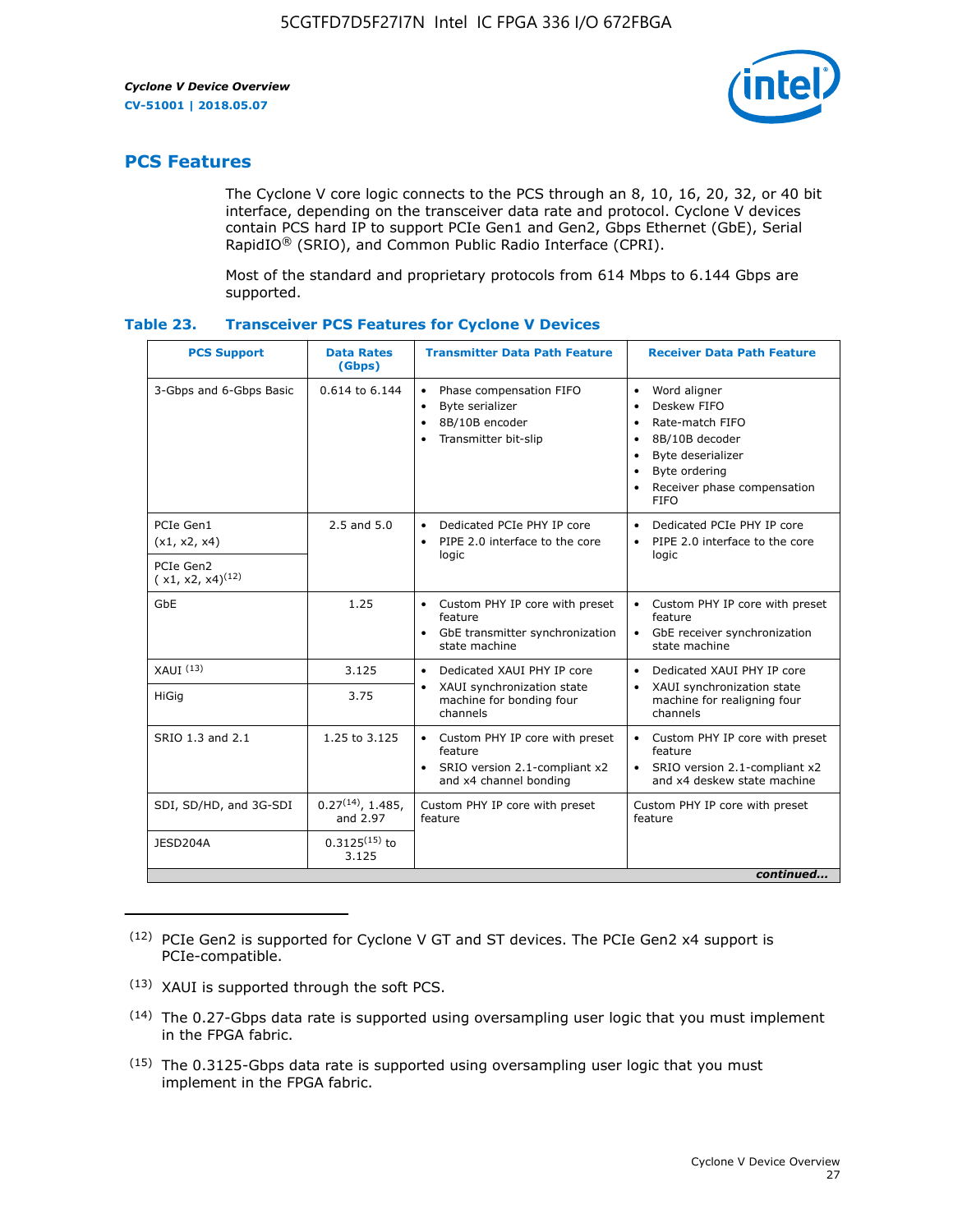

| <b>PCS Support</b>       | <b>Data Rates</b><br>(Gbps) | <b>Transmitter Data Path Feature</b>                         | <b>Receiver Data Path Feature</b>                                                                        |
|--------------------------|-----------------------------|--------------------------------------------------------------|----------------------------------------------------------------------------------------------------------|
| Serial ATA Gen1 and Gen2 | $1.5$ and $3.0$             | Custom PHY IP core with preset<br>feature<br>Electrical idle | Custom PHY IP core with preset<br>feature<br>Signal detect<br>Wider spread of asynchronous<br><b>SSC</b> |
| CPRI 4.1 $(16)$          | $0.6144$ to 6.144           | Dedicated deterministic latency<br>٠<br>PHY IP core          | Dedicated deterministic latency<br>PHY IP core                                                           |
| OBSAI RP3                | 0.768 to 3.072              | Transmitter (TX) manual bit-slip<br>٠<br>mode                | Receiver (RX) deterministic<br>latency state machine                                                     |
| V-by-One HS              | Up to 3.75                  | Custom PHY IP core                                           | Custom PHY IP core                                                                                       |
| DisplayPort $1.2^{(17)}$ | 1.62 and $2.7$              |                                                              | Wider spread of asynchronous<br><b>SSC</b>                                                               |

### **SoC with HPS**

Each SoC combines an FPGA fabric and an HPS in a single device. This combination delivers the flexibility of programmable logic with the power and cost savings of hard IP in these ways:

- Reduces board space, system power, and bill of materials cost by eliminating a discrete embedded processor
- Allows you to differentiate the end product in both hardware and software, and to support virtually any interface standard
- Extends the product life and revenue through in-field hardware and software updates

### **HPS Features**

The HPS consists of a dual-core Arm Cortex-A9 MPCore processor, a rich set of peripherals, and a shared multiport SDRAM memory controller, as shown in the following figure.

<sup>(16)</sup> High-voltage output mode (1000-BASE-CX) is not supported.

<sup>(17)</sup> Pending characterization.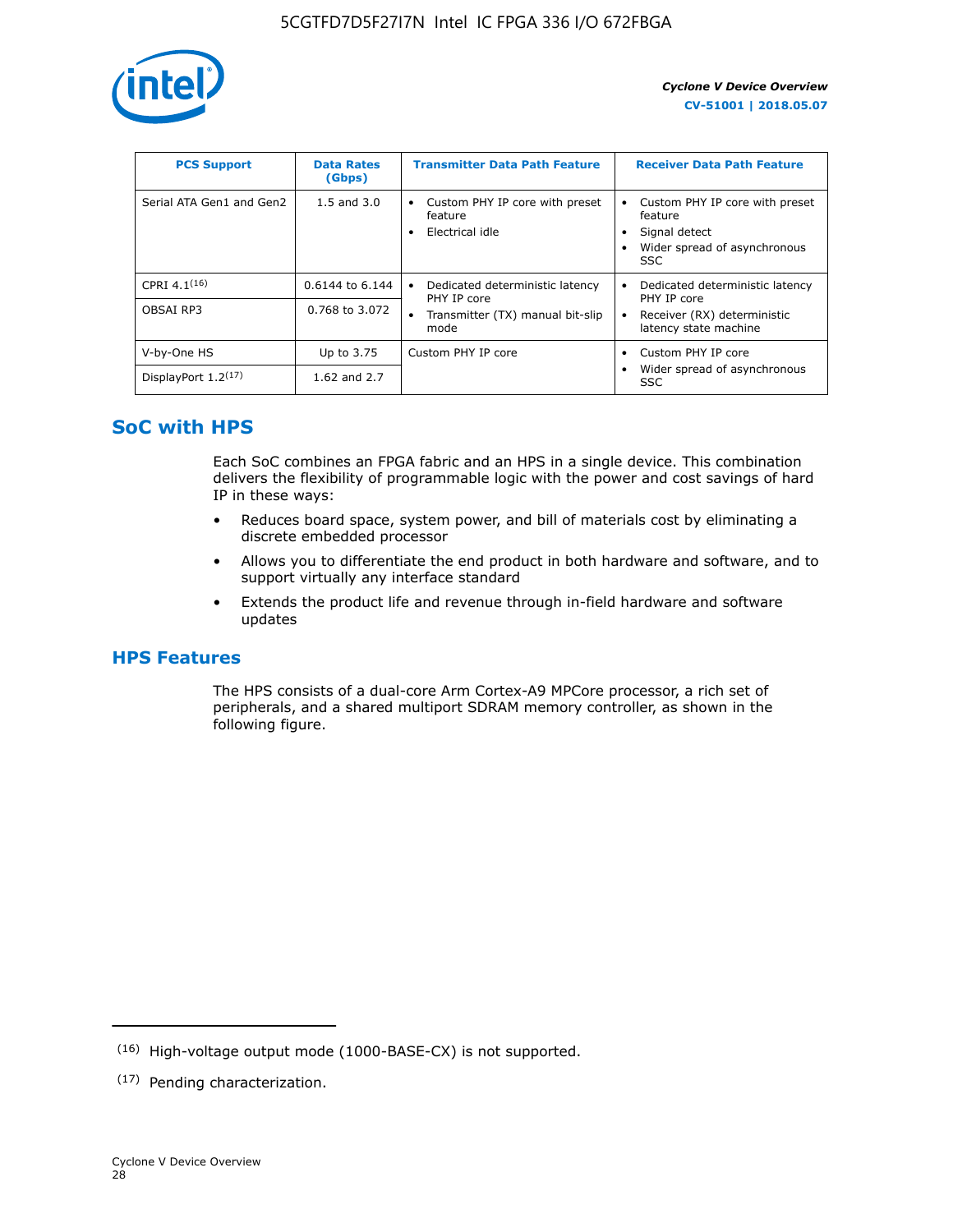



### **Figure 11. HPS with Dual-Core Arm Cortex-A9 MPCore Processor**

### **System Peripherals and Debug Access Port**

Each Ethernet MAC, USB OTG, NAND flash controller, and SD/MMC controller module has an integrated DMA controller. For modules without an integrated DMA controller, an additional DMA controller module provides up to eight channels of high-bandwidth data transfers. Peripherals that communicate off-chip are multiplexed with other peripherals at the HPS pin level. This allows you to choose which peripherals to interface with other devices on your PCB.

The debug access port provides interfaces to industry standard JTAG debug probes and supports Arm CoreSight debug and core traces to facilitate software development.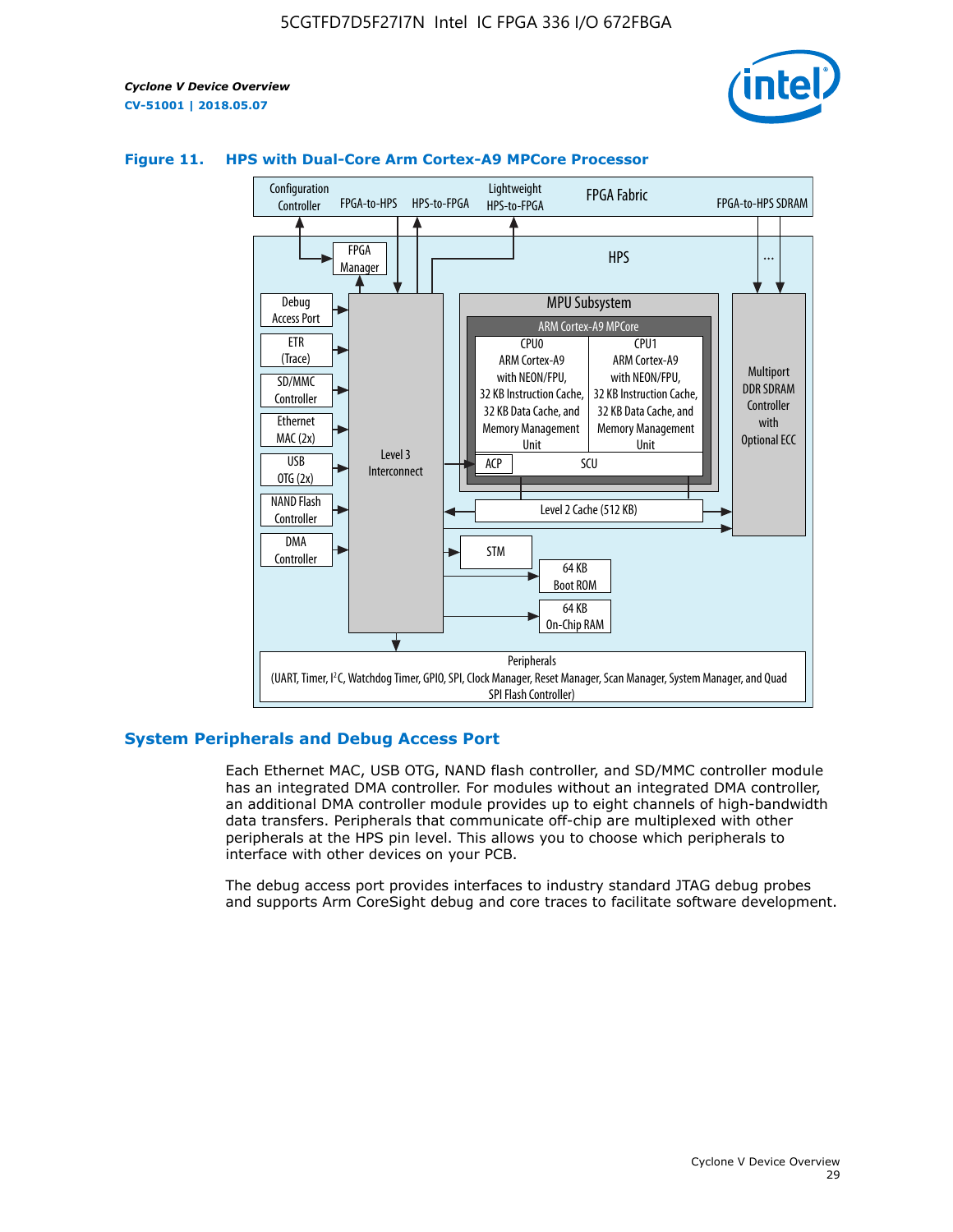

### **HPS–FPGA AXI Bridges**

The HPS–FPGA bridges, which support the Advanced Microcontroller Bus Architecture (AMBA<sup>®</sup>) Advanced eXtensible Interface (AXI<sup>™</sup>) specifications, consist of the following bridges:

- FPGA-to-HPS AXI bridge—a high-performance bus supporting 32, 64, and 128 bit data widths that allows the FPGA fabric to issue transactions to slaves in the HPS.
- HPS-to-FPGA AXI bridge—a high-performance bus supporting 32, 64, and 128 bit data widths that allows the HPS to issue transactions to slaves in the FPGA fabric.
- Lightweight HPS-to-FPGA AXI bridge—a lower latency 32 bit width bus that allows the HPS to issue transactions to slaves in the FPGA fabric. This bridge is primarily used for control and status register (CSR) accesses to peripherals in the FPGA fabric.

The HPS–FPGA AXI bridges allow masters in the FPGA fabric to communicate with slaves in the HPS logic, and vice versa. For example, the HPS-to-FPGA AXI bridge allows you to share memories instantiated in the FPGA fabric with one or both microprocessors in the HPS, while the FPGA-to-HPS AXI bridge allows logic in the FPGA fabric to access the memory and peripherals in the HPS.

Each HPS–FPGA bridge also provides asynchronous clock crossing for data transferred between the FPGA fabric and the HPS.

### **HPS SDRAM Controller Subsystem**

The HPS SDRAM controller subsystem contains a multiport SDRAM controller and DDR PHY that are shared between the FPGA fabric (through the FPGA-to-HPS SDRAM interface), the level 2 (L2) cache, and the level 3 (L3) system interconnect. The FPGA-to-HPS SDRAM interface supports AMBA AXI and Avalon® Memory-Mapped (Avalon-MM) interface standards, and provides up to six individual ports for access by masters implemented in the FPGA fabric.

To maximize memory performance, the SDRAM controller subsystem supports command and data reordering, deficit round-robin arbitration with aging, and high-priority bypass features. The SDRAM controller subsystem supports DDR2, DDR3, or LPDDR2 devices up to 4 Gb in density operating at up to 400 MHz (800 Mbps data rate).

### **FPGA Configuration and Processor Booting**

The FPGA fabric and HPS in the SoC are powered independently. You can reduce the clock frequencies or gate the clocks to reduce dynamic power, or shut down the entire FPGA fabric to reduce total system power.

You can configure the FPGA fabric and boot the HPS independently, in any order, providing you with more design flexibility:

- You can boot the HPS independently. After the HPS is running, the HPS can fully or partially reconfigure the FPGA fabric at any time under software control. The HPS can also configure other FPGAs on the board through the FPGA configuration controller.
- You can power up both the HPS and the FPGA fabric together, configure the FPGA fabric first, and then boot the HPS from memory accessible to the FPGA fabric.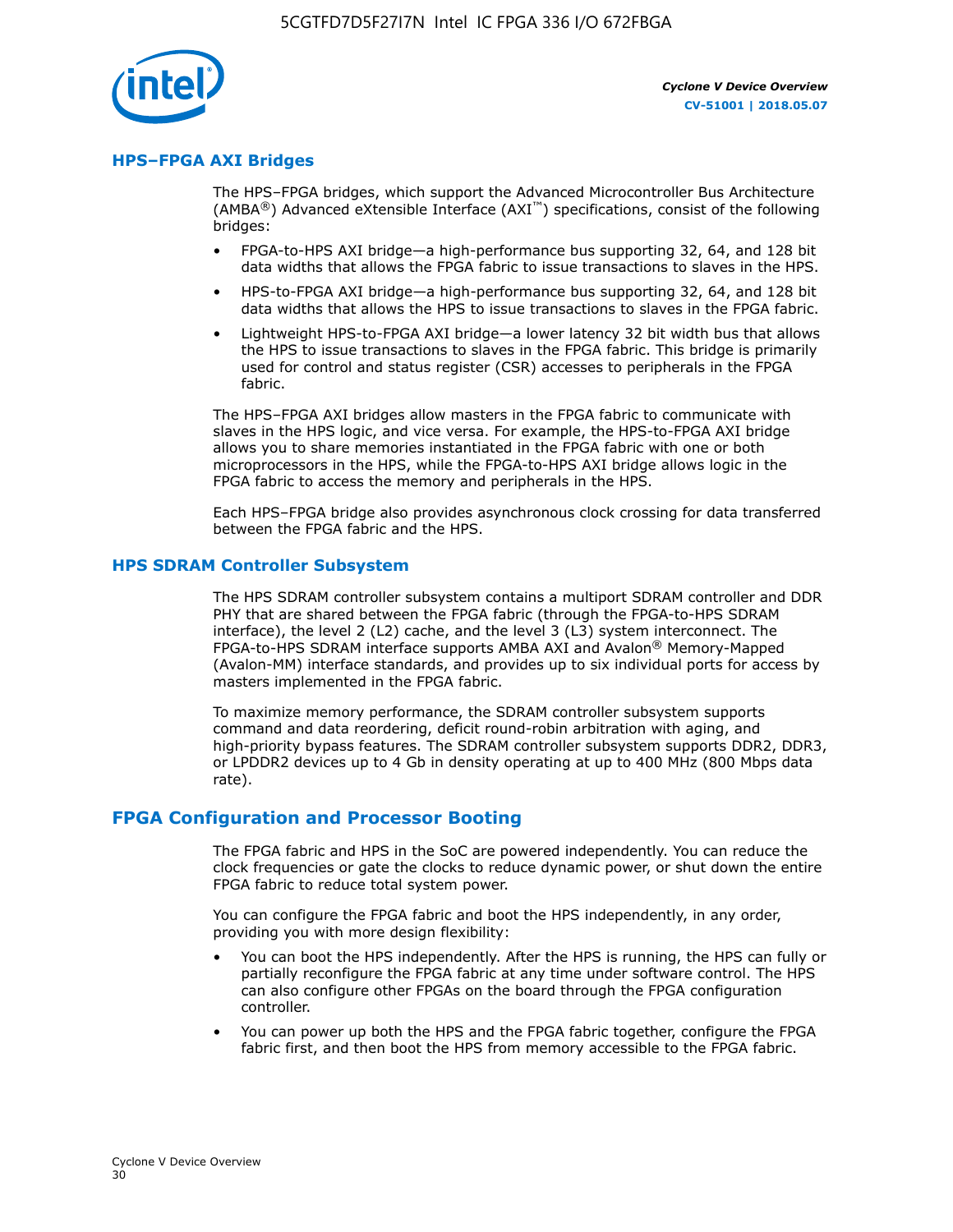

*Note:* Although the FPGA fabric and HPS are on separate power domains, the HPS must remain powered up during operation while the FPGA fabric can be powered up or down as required.

### **Related Information**

[Cyclone V Device Family Pin Connection Guidelines](https://www.altera.com/content/dam/altera-www/global/en_US/pdfs/literature/dp/cyclone-v/pcg-01014.pdf)

Provides detailed information about power supply pin connection guidelines and power regulator sharing.

### **Hardware and Software Development**

For hardware development, you can configure the HPS and connect your soft logic in the FPGA fabric to the HPS interfaces using the Platform Designer (Standard) system integration tool in the Intel Quartus Prime software.

For software development, the Arm-based SoC devices inherit the rich software development ecosystem available for the Arm Cortex-A9 MPCore processor. The software development process for Intel SoCs follows the same steps as those for other SoC devices from other manufacturers. Support for Linux, VxWorks®, and other operating systems is available for the SoCs. For more information on the operating systems support availability, contact the Intel sales team.

You can begin device-specific firmware and software development on the Intel SoC Virtual Target. The Virtual Target is a fast PC-based functional simulation of a target development system—a model of a complete development board that runs on a PC. The Virtual Target enables the development of device-specific production software that can run unmodified on actual hardware.

#### **Related Information**

[International Altera Sales Support Offices](https://www.altera.com/about/contact/contact/international-altera-sales-offices.html)

### **Dynamic and Partial Reconfiguration**

The Cyclone V devices support dynamic reconfiguration and partial reconfiguration.

### **Dynamic Reconfiguration**

The dynamic reconfiguration feature allows you to dynamically change the transceiver data rates, PMA settings, or protocols of a channel, without affecting data transfer on adjacent channels. This feature is ideal for applications that require on-the-fly multiprotocol or multirate support. You can reconfigure the PMA and PCS blocks with dynamic reconfiguration.

### **Partial Reconfiguration**

*Note:* The partial reconfiguration feature is available for Cyclone V E, GX, SE, and SX devices with the "SC" suffix in the part number. For device availability and ordering, contact your local Intel sales representatives.

> Partial reconfiguration allows you to reconfigure part of the device while other sections of the device remain operational. This capability is important in systems with critical uptime requirements because it allows you to make updates or adjust functionality without disrupting services.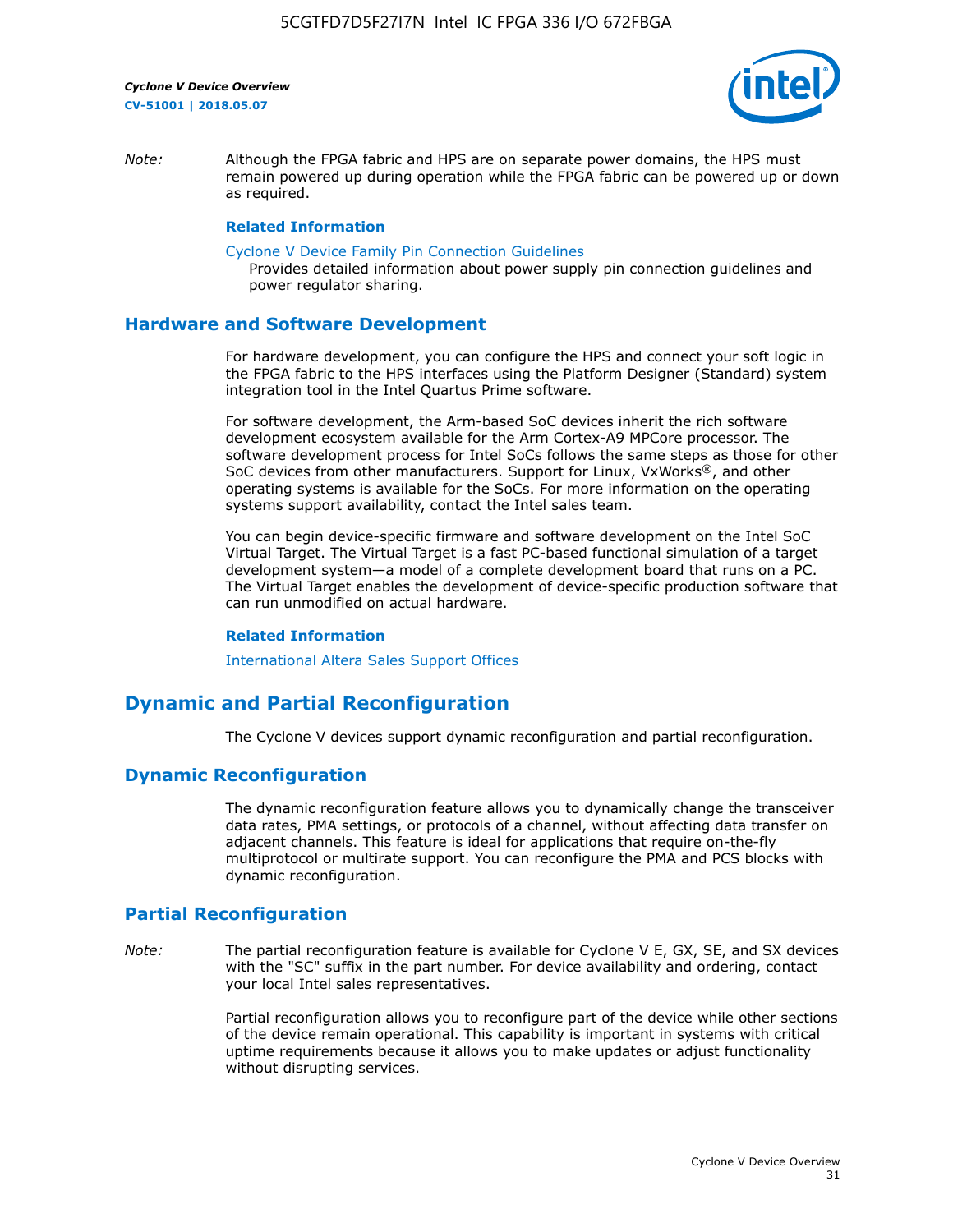

Apart from lowering cost and power consumption, partial reconfiguration increases the effective logic density of the device because placing device functions that do not operate simultaneously is not necessary. Instead, you can store these functions in external memory and load them whenever the functions are required. This capability reduces the size of the device because it allows multiple applications on a single device—saving the board space and reducing the power consumption.

Intel simplifies the time-intensive task of partial reconfiguration by building this capability on top of the proven incremental compile and design flow in the Intel Quartus Prime design software. With the Intel solution, you do not need to know all the intricate device architecture details to perform a partial reconfiguration.

Partial reconfiguration is supported through the FPP x16 configuration interface. You can seamlessly use partial reconfiguration in tandem with dynamic reconfiguration to enable simultaneous partial reconfiguration of both the device core and transceivers.

### **Enhanced Configuration and Configuration via Protocol**

Cyclone V devices support 1.8 V, 2.5 V, 3.0 V, and 3.3 V programming voltages and several configuration schemes.

| <b>Mode</b>                                                    | <b>Data</b><br>Width         | Max Clock  <br>Rate<br>(MHz) | <b>Max Data</b><br>Rate<br>(Mbps) | <b>Decompressi</b><br>on | <b>Design</b><br><b>Security</b> | <b>Partial</b><br><b>Reconfigurat</b><br>ion <sup>(18)</sup> | <b>Remote</b><br><b>System</b><br><b>Update</b> |
|----------------------------------------------------------------|------------------------------|------------------------------|-----------------------------------|--------------------------|----------------------------------|--------------------------------------------------------------|-------------------------------------------------|
| AS through the EPCS<br>and EPCQ serial<br>configuration device | 1 bit, 4<br>bits             | 100                          |                                   | Yes                      | <b>Yes</b>                       |                                                              | Yes                                             |
| PS through CPLD or<br>external<br>microcontroller              | 1 bit                        | 125                          | 125                               | Yes                      | Yes                              |                                                              |                                                 |
| <b>FPP</b>                                                     | 8 bits                       | 125                          |                                   | Yes                      | <b>Yes</b>                       |                                                              | Parallel flash                                  |
|                                                                | 16 bits                      | 125                          |                                   | Yes                      | <b>Yes</b>                       | Yes                                                          | loader                                          |
| CvP (PCIe)                                                     | x1, x2,<br>and $x4$<br>lanes |                              |                                   | Yes                      | <b>Yes</b>                       | Yes                                                          |                                                 |
| <b>JTAG</b>                                                    | 1 bit                        | 33                           | 33                                |                          |                                  |                                                              |                                                 |

**Table 24. Configuration Schemes and Features Supported by Cyclone V Devices**

Instead of using an external flash or ROM, you can configure the Cyclone V devices through PCIe using CvP. The CvP mode offers the fastest configuration rate and flexibility with the easy-to-use PCIe hard IP block interface. The Cyclone V CvP implementation conforms to the PCIe 100 ms power-up-to-active time requirement.

### **Related Information**

[Configuration via Protocol \(CvP\) Implementation in Intel FPGAs User Guide](https://www.altera.com/documentation/nik1412546950394.html#nik1412546833714) Provides more information about CvP.

 $(18)$  The partial reconfiguration feature is available for Cyclone V E, GX, SE, and SX devices with the "SC" suffix in the part number. For device availability and ordering, contact your local Intel sales representatives.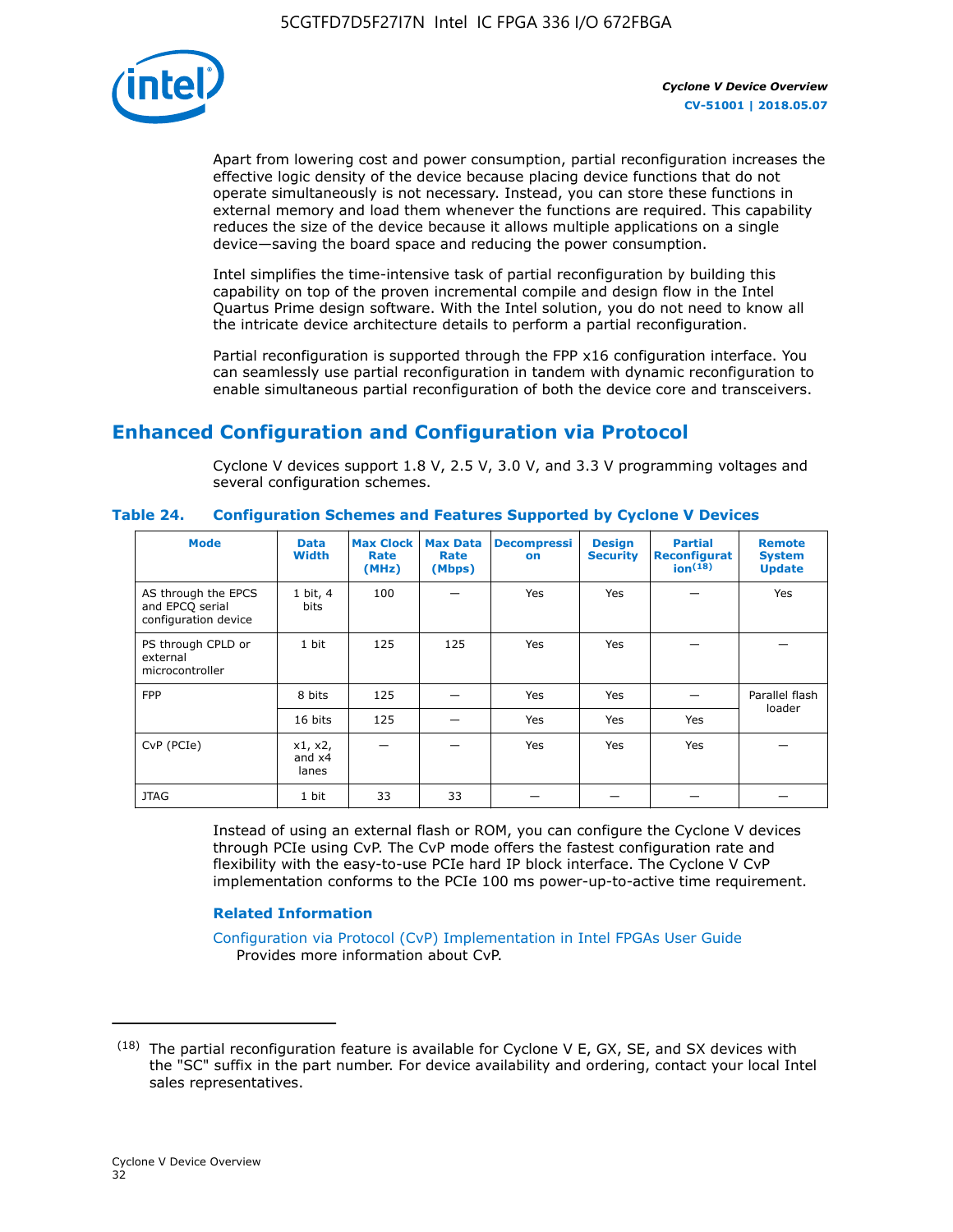

### **Power Management**

Leveraging the FPGA architectural features, process technology advancements, and transceivers that are designed for power efficiency, the Cyclone V devices consume less power than previous generation Cyclone FPGAs:

- Total device core power consumption—less by up to 40%.
- Transceiver channel power consumption—less by up to 50%.

Additionally, Cyclone V devices contain several hard IP blocks that reduce logic resources and deliver substantial power savings of up to 25% less power than equivalent soft implementations.

### **Document Revision History for Cyclone V Device Overview**

| <b>Document</b><br><b>Version</b> | <b>Changes</b>                                                                                                                                                          |
|-----------------------------------|-------------------------------------------------------------------------------------------------------------------------------------------------------------------------|
| 2018.05.07                        | Added the low power option ("L" suffix) for Cyclone V SE and Cyclone V SX devices in the Sample<br>Ordering Code and Available Options diagrams.<br>Rebranded as Intel. |

| <b>Date</b>   | <b>Version</b> | <b>Changes</b>                                                                                                                                                                                                                                                                                                                                                                                                                                                                                                                                                                                                                                                                                                                                                                                                                                                                                                    |
|---------------|----------------|-------------------------------------------------------------------------------------------------------------------------------------------------------------------------------------------------------------------------------------------------------------------------------------------------------------------------------------------------------------------------------------------------------------------------------------------------------------------------------------------------------------------------------------------------------------------------------------------------------------------------------------------------------------------------------------------------------------------------------------------------------------------------------------------------------------------------------------------------------------------------------------------------------------------|
| December 2017 | 2017.12.18     | Updated ALM resources for Cyclone V E, Cyclone V SE, Cyclone V SX, and<br>Cyclone V ST devices.                                                                                                                                                                                                                                                                                                                                                                                                                                                                                                                                                                                                                                                                                                                                                                                                                   |
| June 2016     | 2016.06.10     | Updated Cyclone V GT speed grade to -7 in Sample Ordering Code and<br>Available Options for Cyclone V GT Devices diagram.                                                                                                                                                                                                                                                                                                                                                                                                                                                                                                                                                                                                                                                                                                                                                                                         |
| December 2015 | 2015.12.21     | Added descriptions to package plan tables for Cyclone V GT and ST<br>devices.<br>Changed instances of Quartus II to Quartus Prime.<br>$\bullet$                                                                                                                                                                                                                                                                                                                                                                                                                                                                                                                                                                                                                                                                                                                                                                   |
| June 2015     | 2015.06.12     | Replaced a note to partial reconfiguration feature. Note: The partial<br>reconfiguration feature is available for Cyclone V E, GX, SE, and SX<br>devices with the "SC" suffix in the part number. For device availability and<br>ordering, contact your local Altera sales representatives.<br>Updated logic elements (LE) (K) for the following devices:<br>$\bullet$<br>$-$ Cyclone V E A7: Updated from 149.5 to 150<br>- Cyclone V GX C3: Updated from 35.5 to 36<br>- Cyclone V GX C7: Updated from 149.7 to 150<br>- Cyclone V GT D7: Updated from 149.5 to 150<br>Updated MLAB (Kb) in Maximum Resource Counts for Cyclone V GX<br>Devices table as follows:<br>- Cyclone V GX C3: Updated from 291 to 182<br>- Cyclone V GX C4: Updated from 678 to 424<br>- Cyclone V GX C5: Updated from 678 to 424<br>- Cyclone V GX C7: Updated from 1,338 to 836<br>$-$ Cyclone V GX C9: Updated from 2,748 to 1,717 |
|               |                | continued                                                                                                                                                                                                                                                                                                                                                                                                                                                                                                                                                                                                                                                                                                                                                                                                                                                                                                         |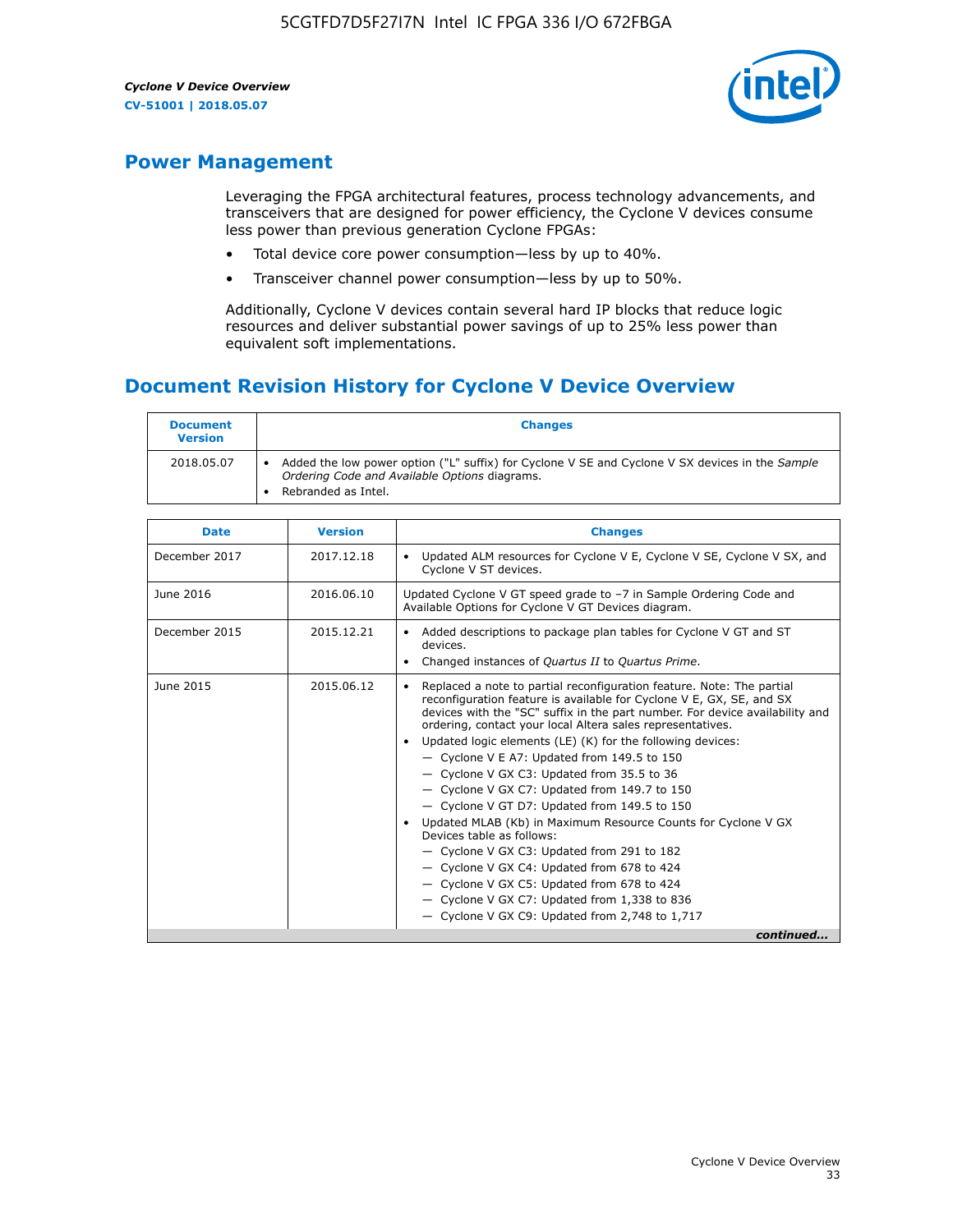

| <b>Date</b>  | <b>Version</b> | <b>Changes</b>                                                                                                                                                                                                                                                                                                                                                                                                                                                                                                                                                                                                                                                                                                                                                                                                                                                                                                                                                                                                                                                                                                                                                                                                                                                                                                                                                                                                                                                                                                                                                                                                                                                                                                  |
|--------------|----------------|-----------------------------------------------------------------------------------------------------------------------------------------------------------------------------------------------------------------------------------------------------------------------------------------------------------------------------------------------------------------------------------------------------------------------------------------------------------------------------------------------------------------------------------------------------------------------------------------------------------------------------------------------------------------------------------------------------------------------------------------------------------------------------------------------------------------------------------------------------------------------------------------------------------------------------------------------------------------------------------------------------------------------------------------------------------------------------------------------------------------------------------------------------------------------------------------------------------------------------------------------------------------------------------------------------------------------------------------------------------------------------------------------------------------------------------------------------------------------------------------------------------------------------------------------------------------------------------------------------------------------------------------------------------------------------------------------------------------|
|              |                | Updated MLAB RAM Bit (Kb) in Embedded Memory Capacity and<br>Distribution in Cyclone V Devices table as follows:<br>- Cyclone V GX C3: Updated from 181 to 182<br>- Cyclone V GX C4: Updated from 295 to 424<br>Updated Total RAM Bit (Kb) in Embedded Memory Capacity and<br>Distribution in Cyclone V Devices table as follows:<br>$-$ Cyclone V GX C3: Updated from 1,531 to 1,532<br>- Cyclone V GX C4: Updated from 2,795 to 2,924<br>Updated MLAB Block count in Embedded Memory Capacity and<br>Distribution in Cyclone V Devices table as follows:<br>- Cyclone V GX C4: Updated from 472 to 678<br>- Cyclone V GX C5: Updated from 679 to 678                                                                                                                                                                                                                                                                                                                                                                                                                                                                                                                                                                                                                                                                                                                                                                                                                                                                                                                                                                                                                                                          |
| March 2015   | 2015.03.31     | Added internal scrubbing feature under configuration in Summary of<br>$\bullet$<br>Features for Cyclone V Devices table.<br>Added optional suffix "SC: Internal scrubbing support" to the following<br>diagrams:<br>- Sample Ordering Code and Available Options for Cyclone V E Devices<br>- Sample Ordering Code and Available Options for Cyclone V GX Devices<br>- Sample Ordering Code and Available Options for Cyclone V SE Devices<br>- Sample Ordering Code and Available Options for Cyclone V SX Devices                                                                                                                                                                                                                                                                                                                                                                                                                                                                                                                                                                                                                                                                                                                                                                                                                                                                                                                                                                                                                                                                                                                                                                                             |
| January 2015 | 2015.01.23     | Updated Sample Ordering Code and Available Options for Cyclone V ST<br>Devices figure because Cyclone V ST devices are only available in I<br>temperature grade and -7 speed grade.<br>- Operating Temperature: Removed C and A temperature grades<br>- FPGA Fabric Speed Grade: Removed -6 and -8 speed grades<br>Updated the transceiver specification for Cyclone V ST from 5 Gbps to<br>6.144 Gbps:<br>- Device Variants for the Cyclone V Device Family table<br>- Sample Ordering Code and Available Options for Cyclone V ST Devices<br>figure<br>- Maximum Resource Counts for Cyclone V ST Devices<br>Updated Maximum Resource Counts for Cyclone V GX Devices table for<br>Cyclone V GX G3 devices.<br>$-$ Logic elements (LE) (K): Updated from 35.7 to 35.5<br>- Variable-precision DSP block: Updated from 51 to 57<br>$-18 \times 18$ multiplier: Updated from 102 to 114<br>Updated Number of Multipliers in Cyclone V Devices table for Cyclone V<br>GX G3 devices.<br>- Variableprecision DSP Block: Updated from 51 to 57<br>$-9x9$ Multiplier: Updated from 153 to 171<br>$-18 \times 18$ Multiplier: Updated from 102 to 114<br>- 27 x 27 Multiplier: Updated from 51 to 57<br>- 18 x 18 Multiplier Adder Mode: Updated from 51 to 57<br>$-18 \times 18$ Multiplier Adder Summed with 36 bit Input: Updated from 51<br>to 57<br>Updated Embedded Memory Capacity and Distribution in Cyclone V<br>Devices table for Cyclone V GX G3 devices.<br>- M10K block: Updated from 119 to 135<br>$-$ M10K RAM bit (Kb): Updated from 1,190 to 1,350<br>- MLAB block: Updated from 255 to 291<br>- MLAB RAM bit (Kb): Updated from 159 to 181<br>$-$ Total RAM bit (Kb): Updated from 1,349 to 1,531 |
| October 2014 | 2014.10.06     | Added a footnote to the "Transceiver PCS Features for Cyclone V Devices"<br>table to show that PCIe Gen2 is supported for Cyclone V GT and ST devices.                                                                                                                                                                                                                                                                                                                                                                                                                                                                                                                                                                                                                                                                                                                                                                                                                                                                                                                                                                                                                                                                                                                                                                                                                                                                                                                                                                                                                                                                                                                                                          |
|              |                | continued                                                                                                                                                                                                                                                                                                                                                                                                                                                                                                                                                                                                                                                                                                                                                                                                                                                                                                                                                                                                                                                                                                                                                                                                                                                                                                                                                                                                                                                                                                                                                                                                                                                                                                       |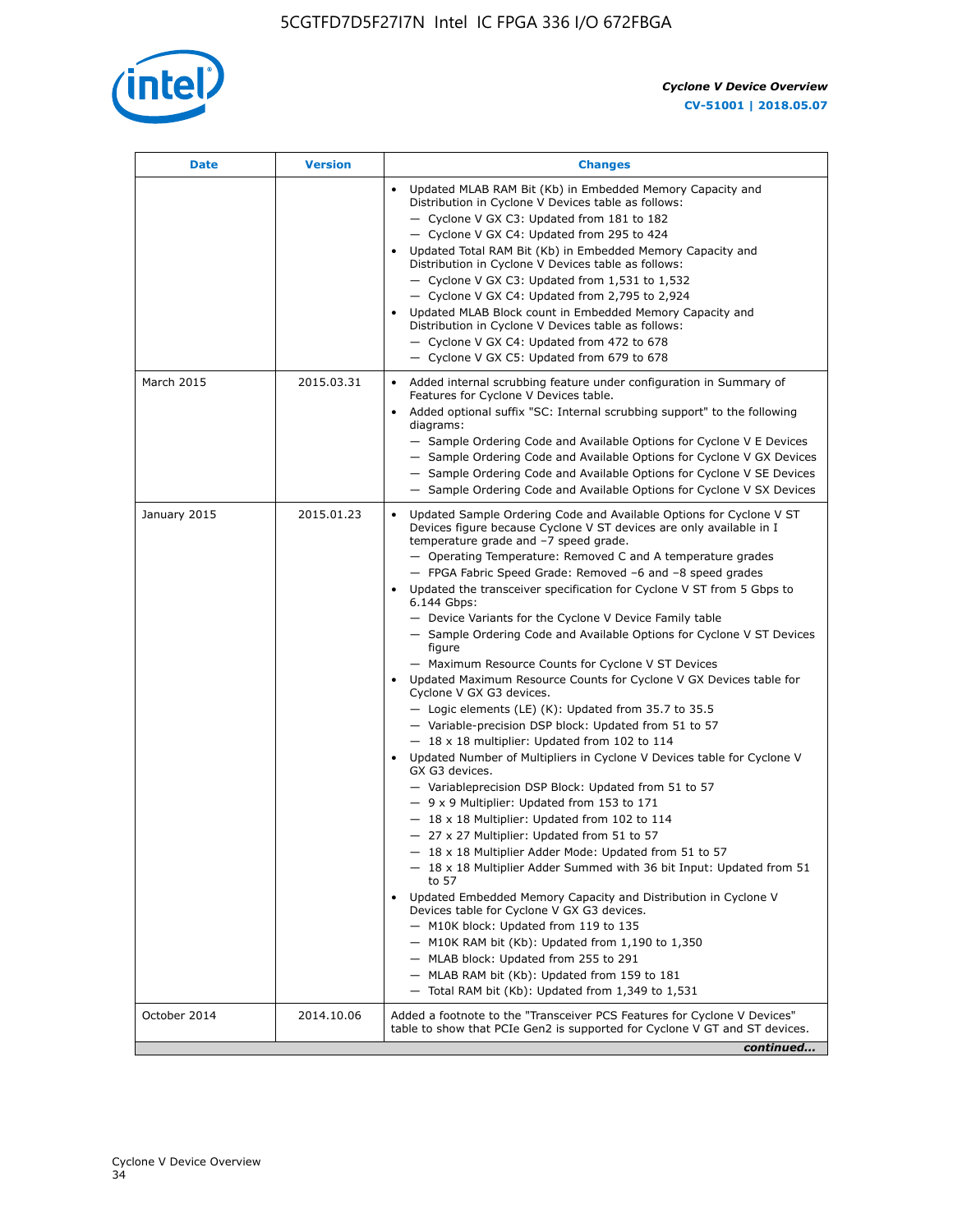r



| <b>Date</b>   | <b>Version</b> | <b>Changes</b>                                                                                                                                                                                                                           |
|---------------|----------------|------------------------------------------------------------------------------------------------------------------------------------------------------------------------------------------------------------------------------------------|
| July 2014     | 2014.07.07     | Updated the I/O vertical migration figure to clarify the migration capability of<br>Cyclone V SE and SX devices.                                                                                                                         |
| December 2013 | 2013.12.26     | Corrected single or dual-core ARM Cortex-A9 MPCore processor-up to 925<br>MHz from 800 MHz.                                                                                                                                              |
|               |                | Removed "Preliminary" texts from Ordering Code figures, Maximum<br>Resources, Package Plan and I/O Vertical Migration tables.                                                                                                            |
|               |                | Removed the note "The number of GPIOs does not include transceiver<br>I/Os. In the Quartus II software, the number of user I/Os includes<br>transceiver I/Os." for GPIOs in the Maximum Resource Counts table for<br>Cyclone V E and SE. |
|               |                | Added link to Altera Product Selector for each device variant.<br>Updated Embedded Hard IPs for Cyclone V GT devices to indicate<br>$\bullet$<br>Maximum 2 hard PCIe and 2 hard memory controllers.                                      |
|               |                | • Added leaded package options.<br>Removed the note "The number of PLLs includes general-purpose<br>fractional PLLs and transceiver fractional PLLs." for all PLLs in the<br>Maximum Resource Counts table.                              |
|               |                | • Corrected max LVDS counts for transmitter and receiver for Cyclone V E<br>A5 device from 84 to 60.                                                                                                                                     |
|               |                | • Corrected max LVDS counts for transmitter and receiver for Cyclone V E<br>A9 device from 140 to 120.                                                                                                                                   |
|               |                | Corrected variable-precision DSP block, 27 x 27 multiplier, 18 x 18<br>multiplier adder mode and $18 \times 18$ multiplier adder summed with 36 bit<br>input for Cyclone V SE devices from 58 to 84.                                     |
|               |                | Corrected $18 \times 18$ multiplier for Cyclone V SE devices from 116 to 168.<br>Corrected 9 x 9 multiplier for Cyclone V SE devices from 174 to 252.                                                                                    |
|               |                | • Corrected LVDS transmitter for Cyclone V SE A2 and A4 as well as SX C2<br>and C4 devices from 31 to 32.                                                                                                                                |
|               |                | • Corrected LVDS receiver for Cyclone V SE A2 and A4 as well as SX C2 and<br>C4 devices from 35 to 37.                                                                                                                                   |
|               |                | • Corrected transceiver speed grade for Cyclone V ST devices ordering code<br>from 4 to 5.                                                                                                                                               |
|               |                | Updated the DDR3 SDRAM for the maximum frequency's soft controller<br>and the minimum frequency from 300 to 303 for voltage 1.35V.                                                                                                       |
|               |                | Added links to Altera's External Memory Spec Estimator tool to the topics<br>listing the external memory interface performance.                                                                                                          |
|               |                | • Corrected XAUI is supported through the soft PCS in the PCS features for<br>Cyclone V.<br>Added decompression support for the CvP configuration mode.                                                                                  |
|               |                |                                                                                                                                                                                                                                          |
| May 2013      | 2013.05.06     | Added link to the known document issues in the Knowledge Base.<br>$\bullet$<br>Moved all links to the Related Information section of respective topics for<br>$\bullet$<br>easy reference.                                               |
|               |                | • Corrected the title to the PCIe hard IP topic. Cyclone V devices support<br>only PCIe Gen1 and Gen2.                                                                                                                                   |
|               |                | • Updated Supporting Feature in Table 1 of Increased bandwidth capacity to<br>'6.144 Gbps'.                                                                                                                                              |
|               |                | Updated Description in Table 2 of Low-power high-speed serial interface to<br>'6.144 Gbps'.                                                                                                                                              |
|               |                | Updated Description in Table 3 of Cyclone V GT to '6.144 Gbps'.<br>Updated the M386 package to M383 for Figure 1, Figure 2 and Figure 3.<br>$\bullet$                                                                                    |
|               |                | Updated Figure 2 and Figure 3 for Transceiver Count by adding 'F : 4'.<br>$\bullet$                                                                                                                                                      |
|               |                | Updated LVDS in the Maximum Resource Counts tables to include<br>Transmitter and Receiver values.                                                                                                                                        |
|               |                | Updated the package plan with M383 for the Cyclone V E device.<br>$\bullet$                                                                                                                                                              |
|               |                | Removed the M301 and M383 packages from the Cyclone V GX C4 device.<br>Updated the GPIO count to '129' for the M301 package of the Cyclone V<br>GX C5 device.                                                                            |
|               |                | Updated 5 Gbps to '6.144 Gbps' for Cyclone V GT device.                                                                                                                                                                                  |
|               |                | continued                                                                                                                                                                                                                                |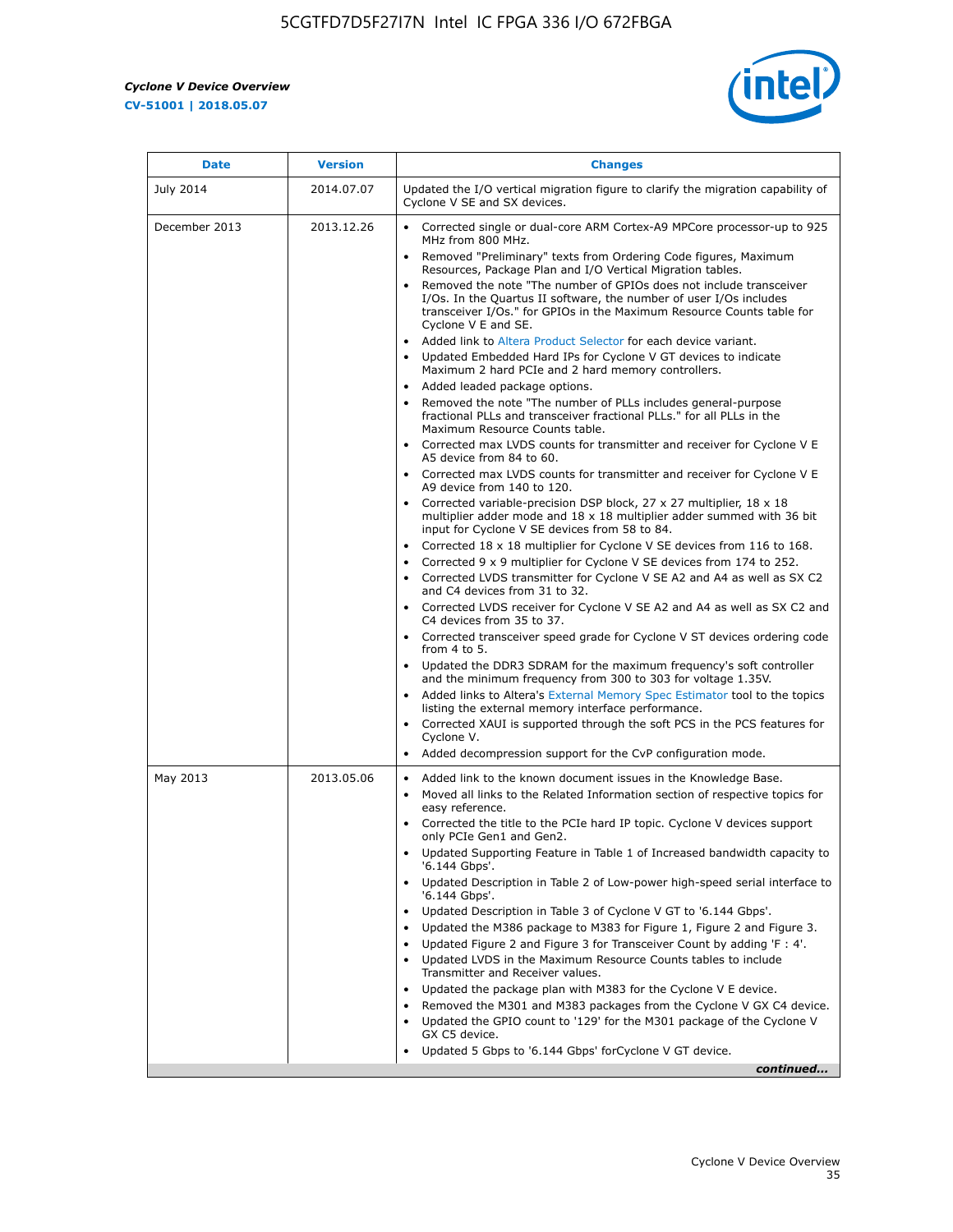

| Date          | <b>Version</b> | <b>Changes</b>                                                                                                                                                                                                                                                                                                                                                                                                                                                                                                                                                                                                                                                                                                                                                                                                                                                                                                                                |
|---------------|----------------|-----------------------------------------------------------------------------------------------------------------------------------------------------------------------------------------------------------------------------------------------------------------------------------------------------------------------------------------------------------------------------------------------------------------------------------------------------------------------------------------------------------------------------------------------------------------------------------------------------------------------------------------------------------------------------------------------------------------------------------------------------------------------------------------------------------------------------------------------------------------------------------------------------------------------------------------------|
|               |                | Updated HPS I/O for U484 (19 mm) in Table 11 with '151' for A2, A4, A5<br>$\bullet$<br>and A6.                                                                                                                                                                                                                                                                                                                                                                                                                                                                                                                                                                                                                                                                                                                                                                                                                                                |
|               |                | Updated Memory (Kb) for Maximum Resource Counts for Cyclone V SE A4<br>and A6, SX C4 and C6, ST D6 devices.                                                                                                                                                                                                                                                                                                                                                                                                                                                                                                                                                                                                                                                                                                                                                                                                                                   |
|               |                | Updated FPGA PLL for Maximum Resource Counts for Cyclone V SE A2, SX<br>C2, devices.                                                                                                                                                                                                                                                                                                                                                                                                                                                                                                                                                                                                                                                                                                                                                                                                                                                          |
|               |                | Removed '36 x 36' from the Variable-Precision DSP Block.<br>Updated Variable-precision DSP Blocks and 18 x 18 Multiplier for<br>Maximum Resource Counts for Cyclone V SX C4 device.<br>Updated the HPS I/O counts for Cyclone V SE, SX, and ST devices.<br>Updated Figure 7 which shows the I/O vertical migration table.<br>Updated Table 17 for Cyclone V SX C4 device.<br>$\bullet$<br>• Updated Embedded Memory Capacity and Distribution table for Cyclone V<br>SE A4 and A6, SX C4 and C6, ST D6 devices.<br>• Removed 'Counter reconfiguration' from the PLL Features.<br>Updated Low-Power Serial Transceivers by replacing 5 Gbps with<br>6.144 Gbps.<br>• Removed 'Distributed Memory' symbol.<br>Updated the Capability in Table 22 of Backplane support to '6.144 Gbps'.<br>• Updated Capability in Table 22 of Ring oscillator transmit PLLs with<br>6.144 Gbps.<br>Updated the PCS Support in Table 23 from 5 Gbps to '6 Gbps'. |
|               |                | Updated the Data Rates (Gbps) in Table 23 of 3 Gbps and 6 Gbps Basic to<br>'6.144 Gbps'.                                                                                                                                                                                                                                                                                                                                                                                                                                                                                                                                                                                                                                                                                                                                                                                                                                                      |
|               |                | Updated the Data Rates (Gbps) in Table 23 of CPRI 4.1 to '6.144 Gbps'.<br>Clarified that partial reconfiguration is an advanced feature. Contact Altera<br>for support of the feature.                                                                                                                                                                                                                                                                                                                                                                                                                                                                                                                                                                                                                                                                                                                                                        |
| December 2012 | 2012.12.28     | Updated the pin counts for the MBGA packages.<br>$\bullet$<br>Updated the GPIO and transceiver counts for the MBGA packages.<br>Updated the GPIO counts for the U484 package of the Cyclone V E A9, GX<br>C9, and GT D9 devices.<br>• Updated the vertical migration table for vertical migration of the U484<br>packages.<br>Updated the MLAB supported programmable widths at 32 bits depth.                                                                                                                                                                                                                                                                                                                                                                                                                                                                                                                                                |
| November 2012 | 2012.11.19     | • Added new MBGA packages and additional U484 packages for Cyclone V E,<br>GX, and GT.<br>• Added ordering code for five-transceiver devices for Cyclone V GT and ST.<br>Updated the vertical migration table to add MBGA packages.<br>٠<br>Added performance information for HPS memory controller.<br>$\bullet$<br>Removed DDR3U support.<br>$\bullet$<br>Updated Cyclone V ST speed grade information.<br>Added information on maximum transceiver channel usage restrictions for<br>PCI Gen2 and CPRI at 4.9152 Gbps transmit jitter compliance.<br>Added note on the differences between GPIO reported in Overview with<br>User I/O numbers shown in the Quartus II software.<br>Updated template.                                                                                                                                                                                                                                       |
| July 2012     | 2.1            | Added support for PCIe Gen2 x4 lane configuration (PCIe-compatible)                                                                                                                                                                                                                                                                                                                                                                                                                                                                                                                                                                                                                                                                                                                                                                                                                                                                           |
| June 2012     | 2.0            | Restructured the document.<br>٠<br>Added the "Embedded Memory Capacity" and "Embedded Memory<br>Configurations" sections.<br>Added Table 1, Table 3, Table 16, Table 19, and Table 20.<br>$\bullet$<br>Updated Table 2, Table 4, Table 5, Table 6, Table 7, Table 8, Table 9, Table<br>10, Table 11, Table 12, Table 13, Table 14, Table 17, and Table 18.                                                                                                                                                                                                                                                                                                                                                                                                                                                                                                                                                                                    |
|               |                | continued                                                                                                                                                                                                                                                                                                                                                                                                                                                                                                                                                                                                                                                                                                                                                                                                                                                                                                                                     |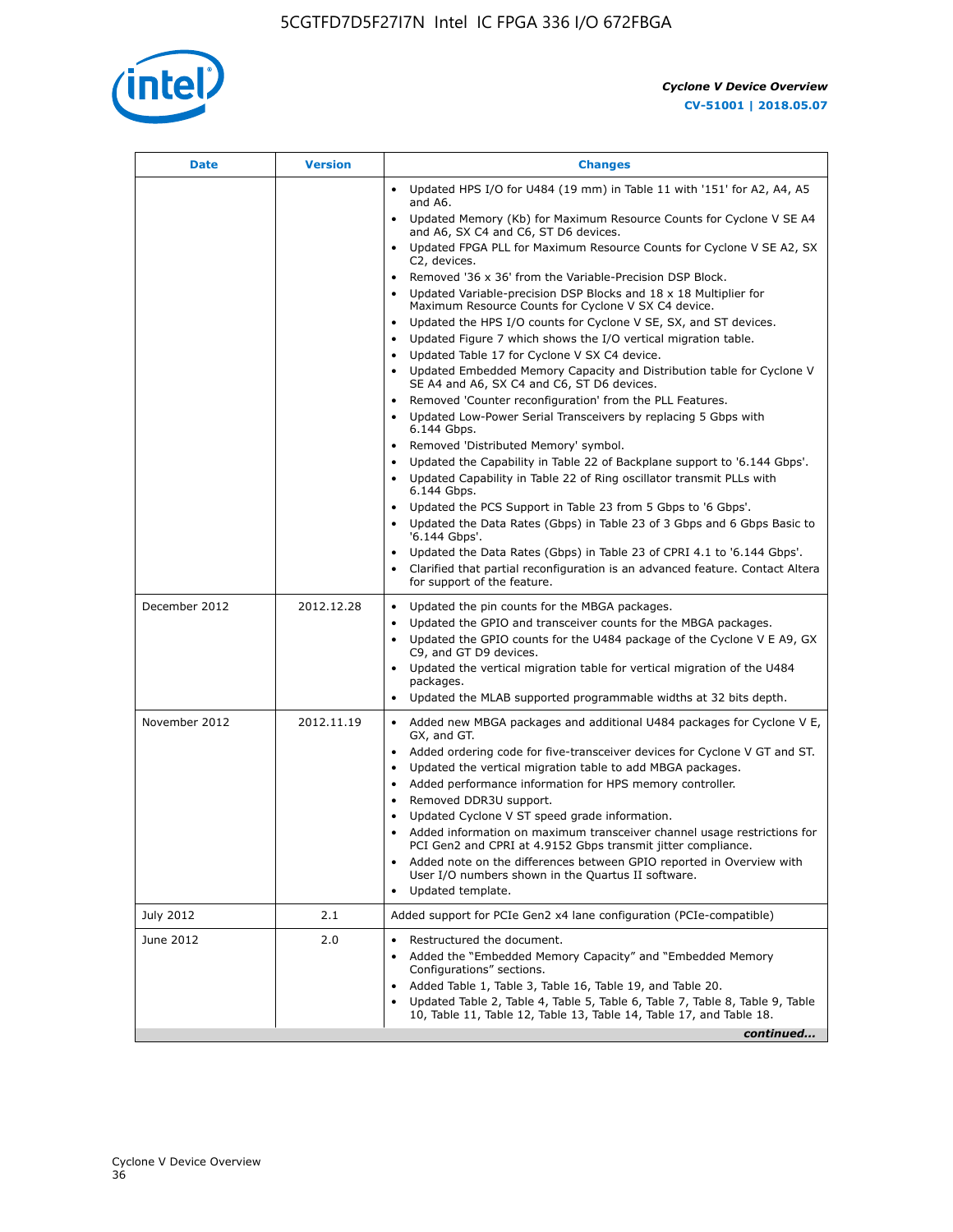

| <b>Date</b>   | <b>Version</b> | <b>Changes</b>                                                                                                                                                                                                                                                                                                                                                                                                                                                                          |
|---------------|----------------|-----------------------------------------------------------------------------------------------------------------------------------------------------------------------------------------------------------------------------------------------------------------------------------------------------------------------------------------------------------------------------------------------------------------------------------------------------------------------------------------|
|               |                | Updated Figure 1, Figure 2, Figure 3, Figure 4, Figure 5, Figure 6, and<br>Figure 10.<br>Updated the "FPGA Configuration and Processor Booting" and "Hardware"<br>and Software Development" sections.<br>Text edits throughout the document.                                                                                                                                                                                                                                            |
| February 2012 | 1.2            | Updated Table $1-2$ , Table $1-3$ , and Table $1-6$ .<br>Updated "Cyclone V Family Plan" on page 1-4 and "Clock Networks and<br>PLL Clock Sources" on page 1-15.<br>Updated Figure 1-1 and Figure 1-6.                                                                                                                                                                                                                                                                                  |
| November 2011 | 1.1            | Updated Table $1-1$ , Table $1-2$ , Table $1-3$ , Table $1-4$ , Table $1-5$ , and Table<br>$1 - 6.$<br>Updated Figure 1–4, Figure 1–5, Figure 1–6, Figure 1–7, and Figure 1–8.<br>Updated "System Peripherals" on page 1-18, "HPS-FPGA AXI Bridges" on<br>$\bullet$<br>page 1-19, "HPS SDRAM Controller Subsystem" on page 1-19, "FPGA<br>Configuration and Processor Booting" on page 1-19, and "Hardware and<br>Software Development" on page 1-20.<br>Minor text edits.<br>$\bullet$ |
| October 2011  | 1.0            | Initial release.                                                                                                                                                                                                                                                                                                                                                                                                                                                                        |